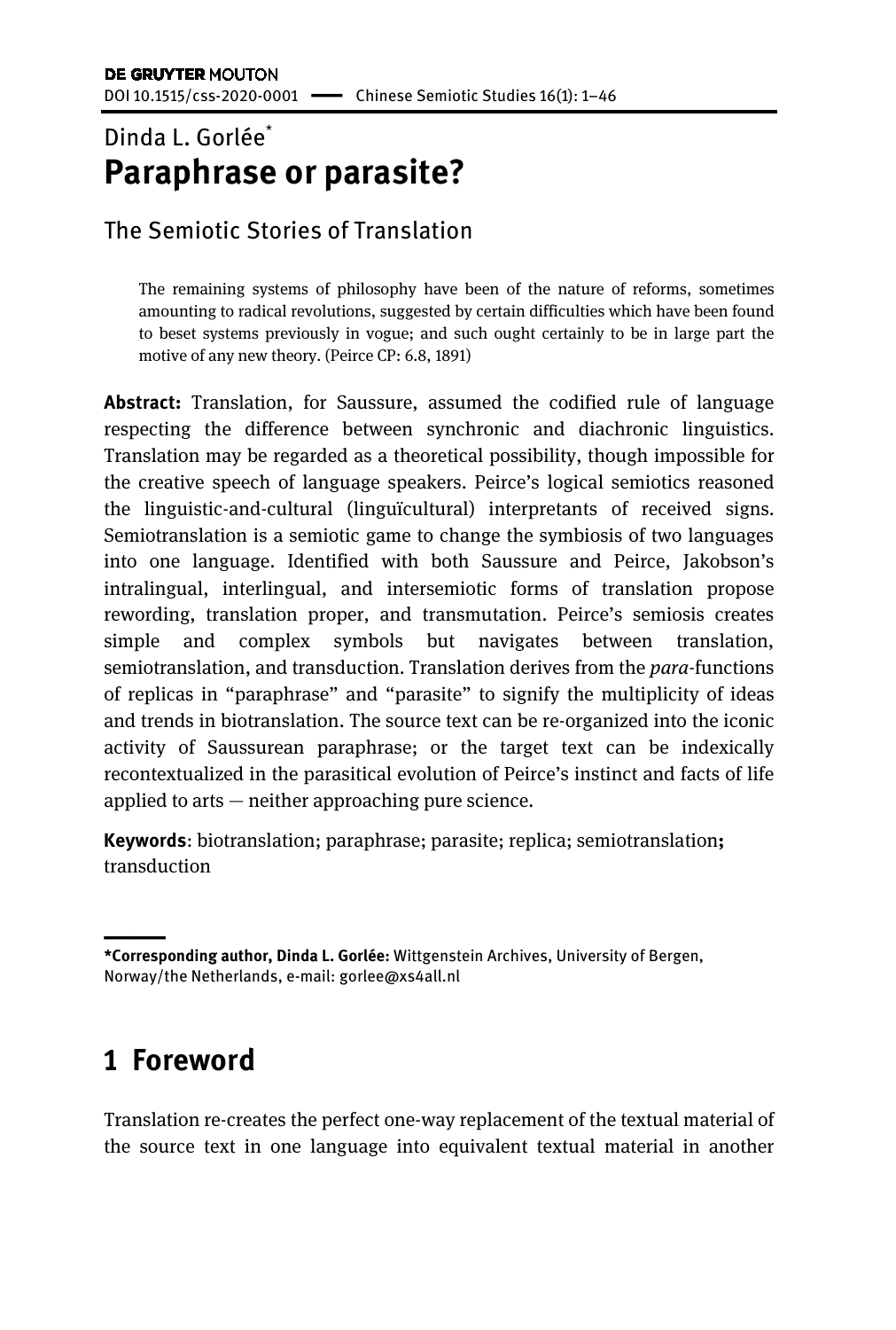language. The re-creation in a different language is made by a human agent, the translator, whose task is to co-author the translation as a new sign-maker – but often the translator feels more than the secondary interpreter acting independently in the translational work. Inclined to work alone, the translator may co-interpret the thematic, space-time, and conceptual qualities of the source text with personal "differences" to compose the target text. The humble position of the translator introduces different opinions to the beliefs, attitudes, and prejudices wishes to promote the skill and craft of making translations.

In the nineteenth century and toward the twentieth century, contemporary linguistics arose to explain the linguistic qualities of translation. The semiotic masters Ferdinand de Saussure (1857–1913) and Charles Sanders Peirce (1839– 1914) focused more closely on the semiotic expression of language, aiming to represent the mimesis of language for reasoning the possibility of verbal and nonverbal signs. Their semiotic deliberations of thought led to new arguments to further elaborate the contemporary fields of theoretical and applied linguistics in order to analyze the future activity of translation.

Today, the primary propositions of the semiotic linguists Saussure and Peirce have different approaches of translatability and untranslatability to the same (or equivalent) object of translation theory. There appear many legitimate ways of identifying their argumentation, but none of them entirely successful in contemporary translation theory. Following Jakobson's developing from Saussure to Peirce, the semiotic process of writing and thinking has contributed to the creative process of my work in translation theory. Briefly, I have denominated the symbiosis of one language with a second language as "semiotranslation." Then, I added the semiosis from verbal language into the nonverbal artwork as "transduction" of semiotranslation.

### **2 Translation of Saussure's grammar**

Saussure's *Course in General Linguistics* was edited from the notes of his lectures held at the University of Geneva between 1906 and 1911. Saussure seems to divide the linguistic signs not in the transparent union of a thing and its name but in the arbitrary concept of the sign-image (signifier, *signifié*) with its object (signified, *signifier*) to have, in Saussure's words, "the advantage of indicating the opposition that separates them from each other and from the whole of which they are parts" (1966 [1959]: 67). Language (*langue*) is not a neutral code of grammar, but interprets the abstract code of signifier with its underlying signified to connect with the process of speech (*parole*). The word is the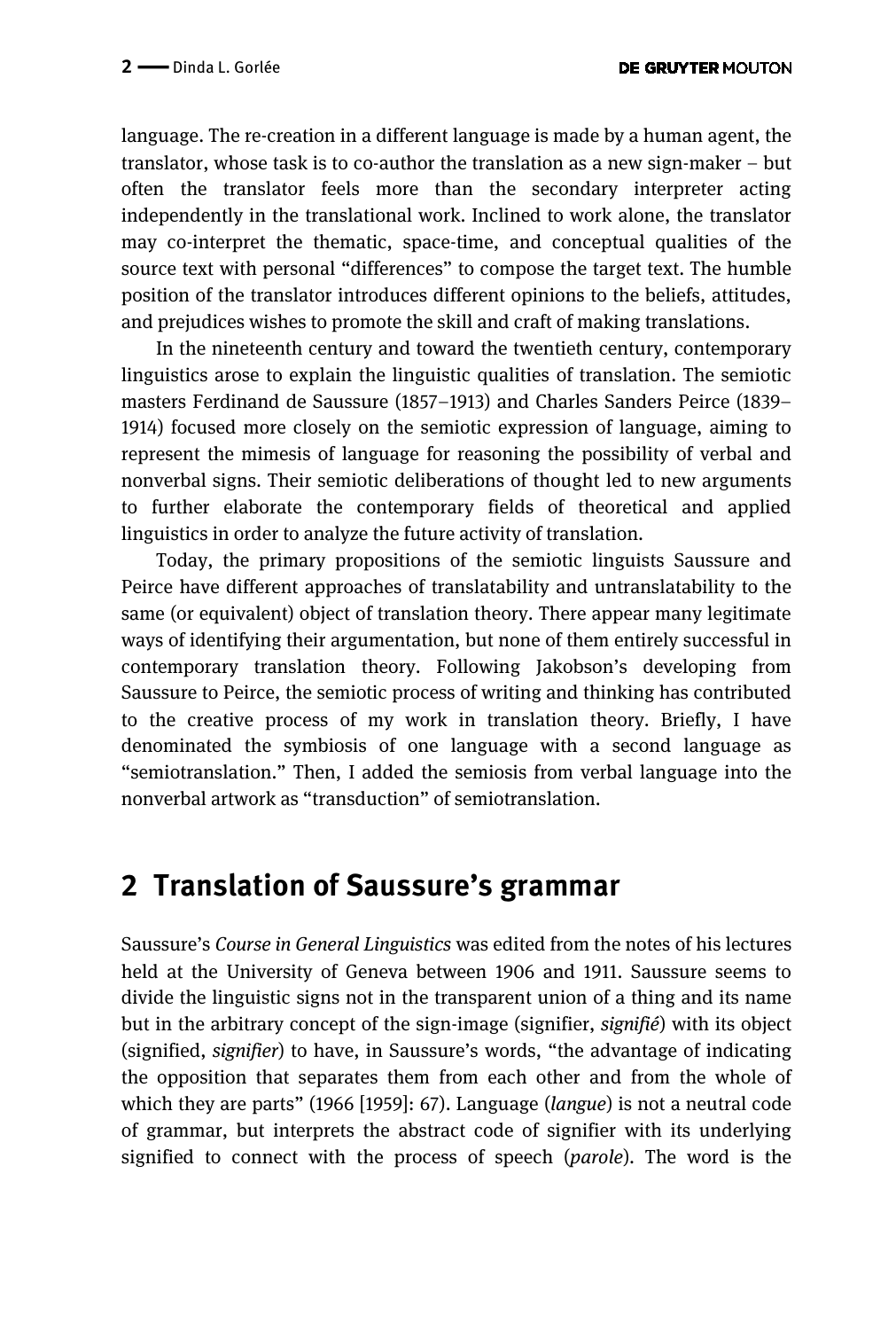fundamental unit of Saussure's figurative speech but, by deciphering the words, the effect suggests what the word will mean.

The code is defined in general semiotics as the technical or cultural "transformation, or set of unambiguous rules, whereby messages are converted from one representation to another" (Sebeok 1984: 29). For Saussure, language was considered a concentrated system of static rules, in which the verbal code was assumed to be furnished with the structure of the alphabetic script to reproduce the various linguistic signs to provide a meaning. The variety of forms in linguistic signs lacked the ability to change in time and space and remained the graphic representation of words in language. Human speakers learn the semiological system to get used to the habits of reading and speaking to understand the written or spoken texts. Over time, some phonetic and punctuational modification could be accepted as conservative innovation, but any trend of creativity in language will invent from grammar the novelty of change (Saussure (1966 [1959]: 67–74). Saussure suggested the use of language with complete information as playing a game of chess (1966 [1959]: 22–23, 88– 89, 110).

Saussure's rule was not really the arbitrary game of language, because the information of the formal image could be mastered and learned. The normative claim of grammar was ruling the game of meanings in which the word is attached to the decipherment of verbal pieces in language. The chess player (and the translator) turned the pieces into binary choices of known and unknown moves, according to in the manipulation of the rules in the chess game (de Groot 1965). The chess player memorizes the layout of the game to replicate the hierarchy of patterns into a new move, but not creating a new game. Language was the collection of algebraic formulas to present the approximate and unmotivated pieces of different, even contradictory, occasions. In Saussure's outlook, the translator added together two elements from different languages, but the implications of imaginary moves are kept away from the grammar of translation in a game theory of possible alternatives (Gorlée 1993: 67–85).

Saussure's problem of translation was observing synonymity between source and target texts, because the two (or more) structures could be identical in reference while the emotive profiles were quite different. But Saussure's general division into two faces of the linguistic sign created ambiguous forms of signification: signifier and signified, *langue* and *parole*, denotation and connotation, matter and form, sound and meaning, synchrony and diachrony, were all Saussure's forms of quasi-communication. However, the real communication of words and sentences remained for many language speakers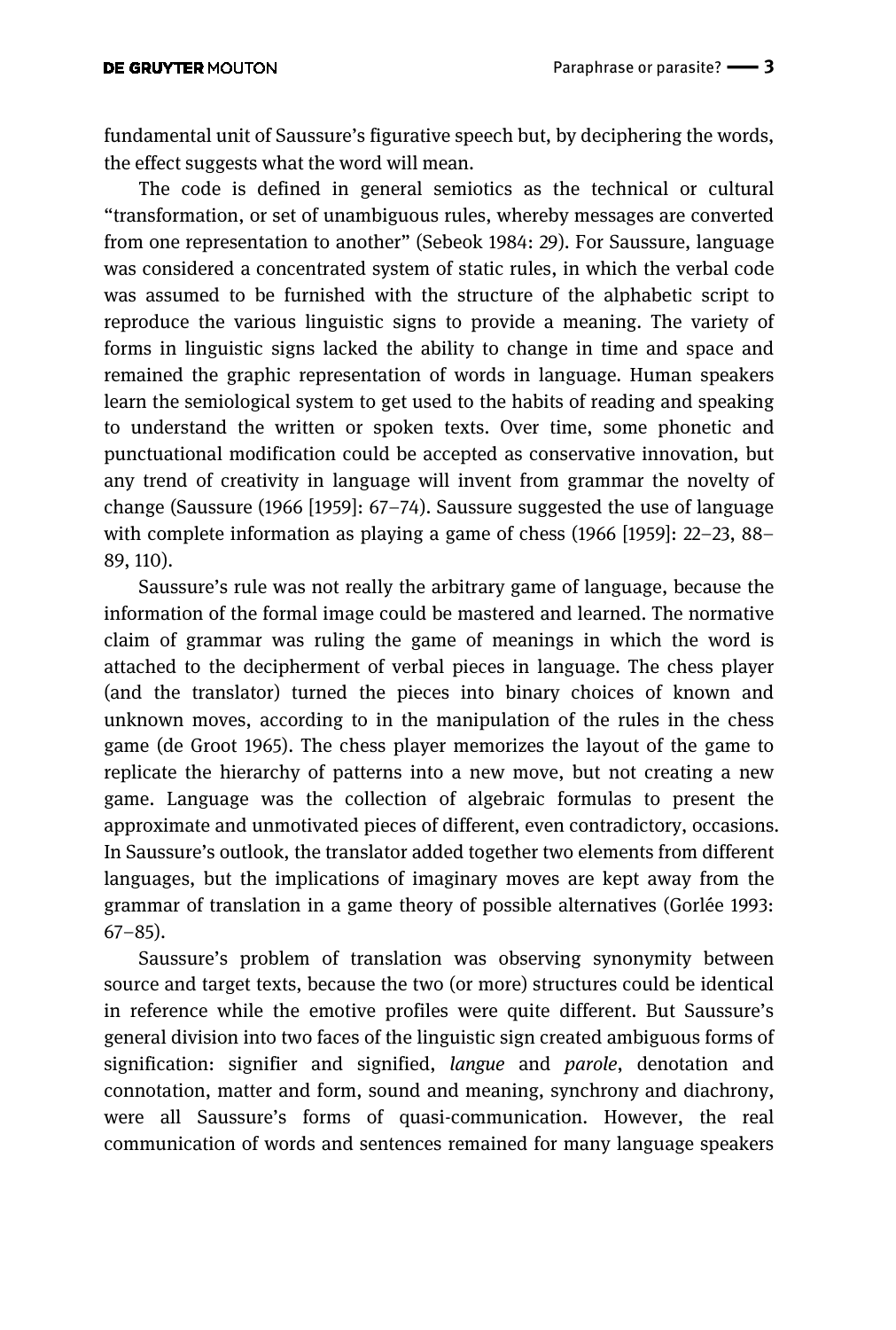(mainly the translators) the unlogical paradox of not fully apprehensible nearand quasi-synonyms.

In the dualist approach of Saussure's structuralist semiology, language was divided into the oppositional concepts of unmotivated arbitrariness to infer the meaning from syntagmatic and paradigmatic (associative) interrelations (1966 [1959]: 122–127; see de Beaugrande 1991: 22–27). Linguistic units form the line of groups of words in Saussure's syntagms, meaning the discrete particles of language. The linear order of the particles is regulated by the rules of the grammar to analyze *horizontally* the given units of language. The units and terms of language were called by Saussure the different forms of the verbal syntagms, the substance of their meaning is expressed *vertically* by the story of the significant word-clues. The history, geography, and etymology of the particles explain their vertical separation to generate for the language speaker meaningful facts of discourse (meaning thinking and speech). The substance of words and sentences provides the paradigmatic proportions a pre-established harmony or disharmony, called by Saussure the associative equations in and between linguistic units. The opposed concepts enabled the grammatical interrelations to make differences to change or exchange the facts of terminology, but a definitive meaning in the vocabulary of the speaker's opposed words easily is not a possibility (Saussure 1966 [1959]: 122).

Saussure did not pay much attention to translation. Since he promoted linguistics to the "pilot science" (Marcus 1974: 2871) of the entire program of semiology, Saussure's arguments led into "many a cul-de-sac" (Sebeok 1985: 296) in the dilemmas of the human sciences in anthropology, sociological, mathematics, the theory of literature, as well as in the theory and practice of translation of itself (Marcus 1975; see Gorlée 2019). Translation was for Saussure the classic dogma of dealing with his structural differences, yet the doubtful but opposite forms of language were unable to consolidate the cultural, ideological, and fictional meaning into one target text (1966 [1959]: 126–127). Saussure's codification of language in the dual construction of synchronic and diachronic units needs a decoder to break the code and understand the meaning of language.

The general term of *langue* (synchrony) can explain the forms and facts of language, but how to use the creative rhetoric of the *parole* (diachrony) of actual speakers (including the translator) remains an unpredictable matter (Saussure 1966 [1959]: 101–139, 140–190). Indeed, Saussure formed a minimal linguistic theory to change one language into another language from absolute into relative arbitrariness to form the codified whole. The forms and facts of language could be marginally constructed and re-constructed, but translation itself was neutralized to "natural" speech without cultural, ideological, even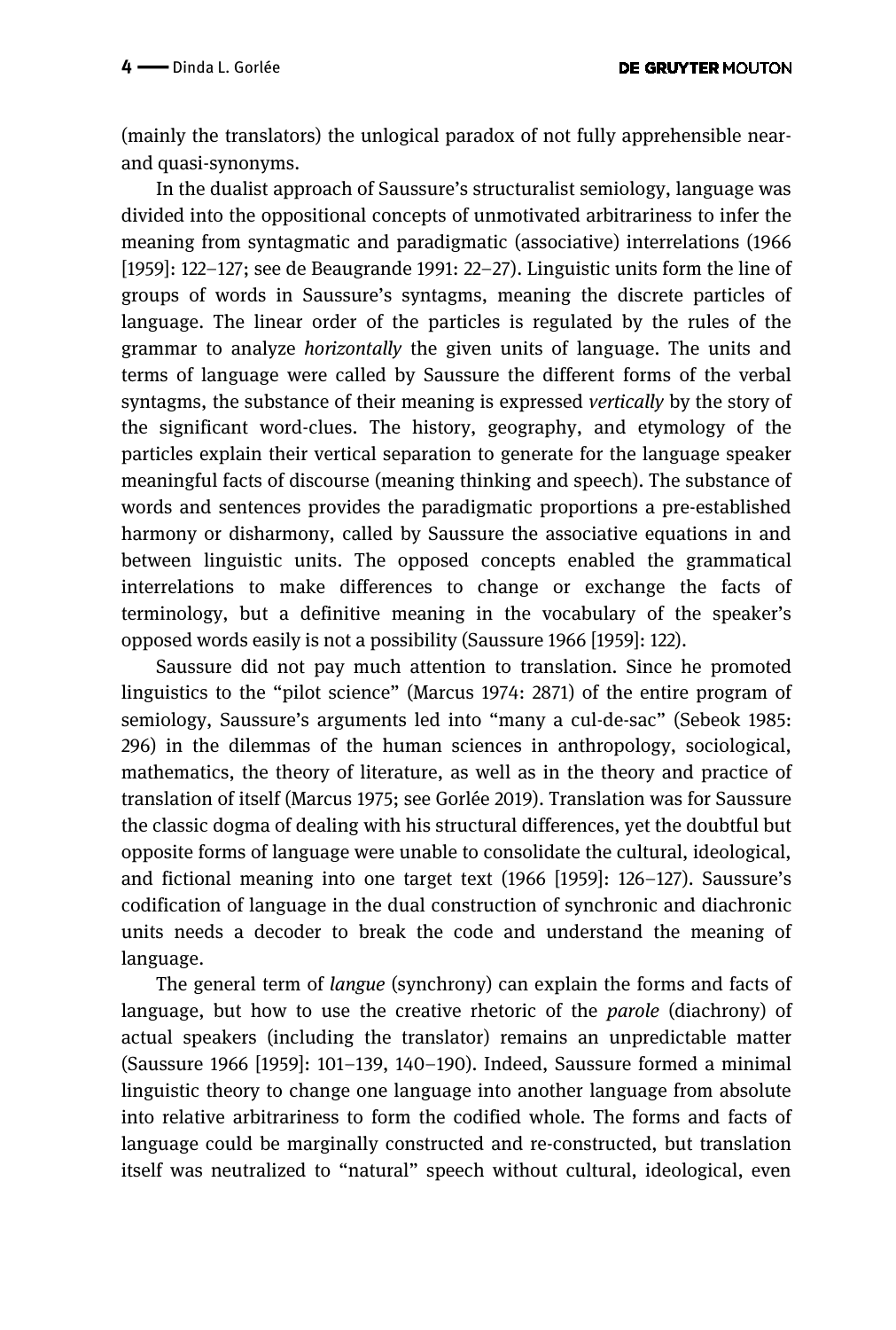fictional differences without inspirations between languages. Translation remained, in Saussure's outlook, an impossible task.

Saussure understood the translator to be doubling back and forward to find a coherent system of relating one language against another language to restructure the variety of different meanings into one. The translator searches in the logical brain, transferring the psychological and other alternative findings of two (or more) languages in the practical situation to find what they have in common. The result for Saussure's followers (Mackay and Donato [eds.] 1970) was that the linguistic units of words needed to expose and even interpolate the variety of meaningful senses with each other (see the French tradition of poststructuralist rhetoric of translation in Foucault, Ricoeur, Lyotard, Derrida, and others, to find the meaning). No anticipation of a solution for the criticism could be found in the arbitrary transaction of the double status facing the reader or translator.

Despite Saussure's declarations for the philological and philosophical theory of translation, the progress of the practice and study of translation continued after him in a rupture with Saussure's original resistance in poststructuralism. The counterviolence of the etymological sense covers the cultural interplay of all kinds of Derrida's *différances* of form and meaning by reproducing the source text into the target text (or target texts) (Derrida 1996 [1973]: 129–160). Poststructuralism tore down the system of contrastive terms of structuralism to freely demonstrate the reservations and disagreements of individual ideas and thoughts of readers. The polemical effect of translation performed the fine "art" of deconstructuring the subjective meaning in Derrida's free play of signifiers (1969, 1978). Translation will have a dynamic similarity to move, interchange, and interact in explosive liberty with each other's speeches.

To constructively build the utility of the structuralist methodology, Vinay and Darbelnet's textbook *Stylistique comparée du français et de l'anglais* (1958) serves as the standard procedure of the linguistic methodology to teach translation. This French manual has recently, after 40 years, been translated into English to serve the apprenticeship for international readers (1995). Based on the duality of contrastive terms of Saussure (Vinay and Darbelnet 1958: 28– 35, 1995: 12–19), languages in translation transact with the codified contrast between two opposed units and terms, as indicated before. The conventional language theory about the double process of translation must agree with Saussure's systematization of contrastive terms in grammar to work toward rationally valid coherence with the practical activities of information in translation. The modalities of self-thought in educating sign and object has turned Vinay and Darbelnet into the stimulus for the trainee translators to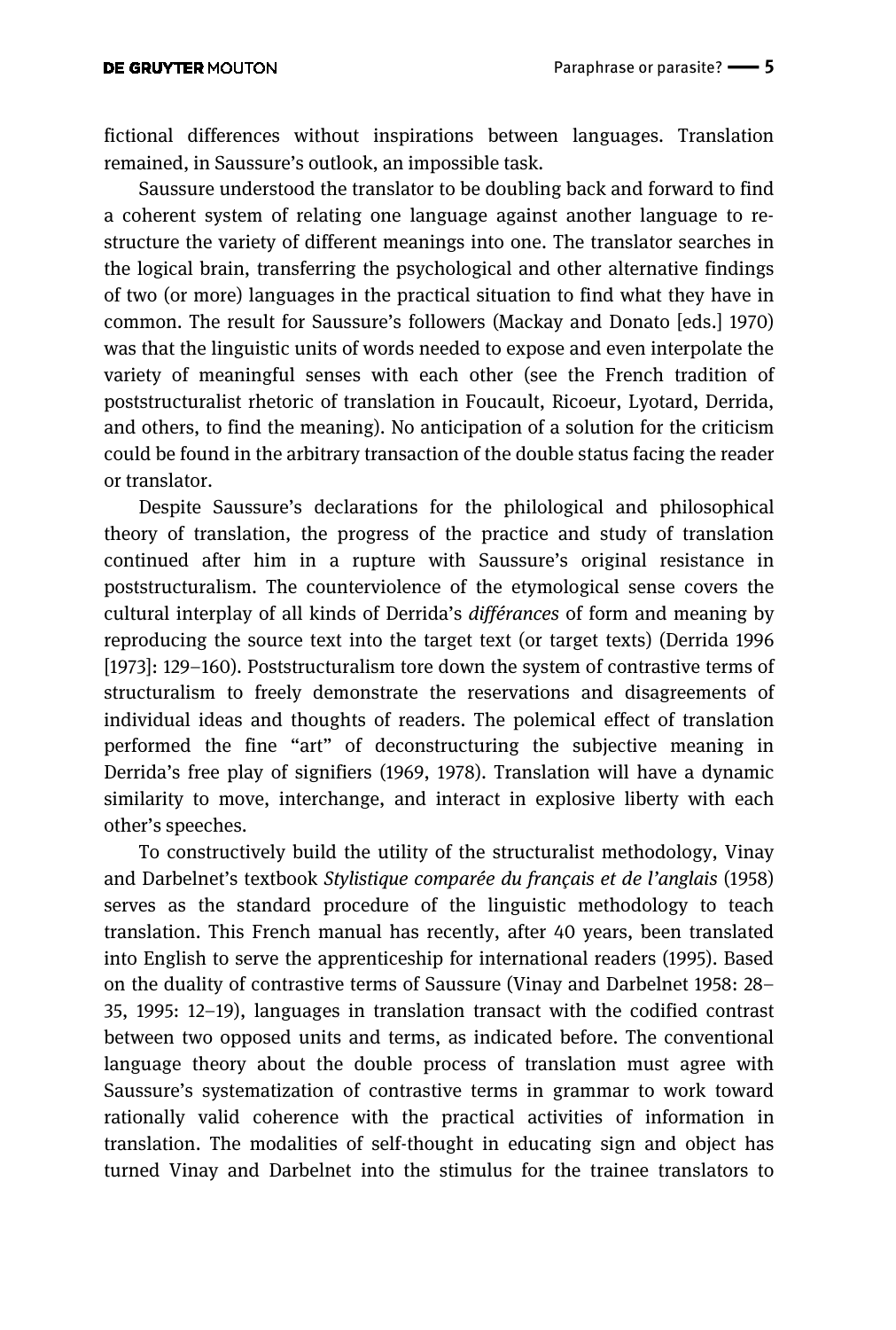tackle translation as learning principle to analyze the distinctive features that make the differences of language.

The division of the dual organization of Vinay and Darbelnet did not reckon with the reasonable assumption that private translators tend to generate a number of "good," "bad," and "in-between" variations or versions of the translation. The semiotic form and substance aspects of signs referring to objects were already present in the terminological history of semiotics as in Hjelmslev's paradigm of expression and content, form and substance, and Pike's emic and etic problems. The theory of translation was modernized by Mounin (1963), who took Saussure's semiological concept of language with the help of the Sapir-Whorf hypothesis to build the lexical variations of word and sentence in order to construct some grammatical interrelations between languages.

The cultural perspective of semiotics arrived with Jakobson's code and message, selection and combination, metaphor and metonymy, whole and details, and other terms (de Beaugrande 1991: 343–372). Jakobson followed Saussure, but instead adjusted the system of translation theory into the code and message of the functional doctrine of Peircean semiotics in the American tradition. The combinatorial relations of "in-between" versions is the confusion between "good" and "bad," without re-arranging the contextual and intertextual parameters of the changeable nature in translation. The "inbetween" mode of translation blurs the dual outline of Saussure's arbitrary dichotomy into the creative view of Peirce's imaginary "interpretants" transforming the received signs from the impossibility of Saussure's forms of translation to Peirce's three divisions to focus on the analytic and cultural articulations of the state of linguistic affairs of semiotranslation (Morris 1946: 217–220).

### **3 Peirce's semiotranslation**

Saussure's principle of learnability of the chess game led to Peirce's jigsaw game of translatability. According to the doctrine of semiotics of Peirce, the logical semiotics of translation continued with the importance of grammar. Peirce's formal semiotics organized language in the semiosis of three "algebraic" formulas; but he also highlighted the functional (that is, social and personal) meaning of culture to establish the non-semiosic dimensions of human culture. The formal basis of Peirce's logical semiotics was not confined to the fixed system of language (as in Saussure's *langue*); rather, the vitality of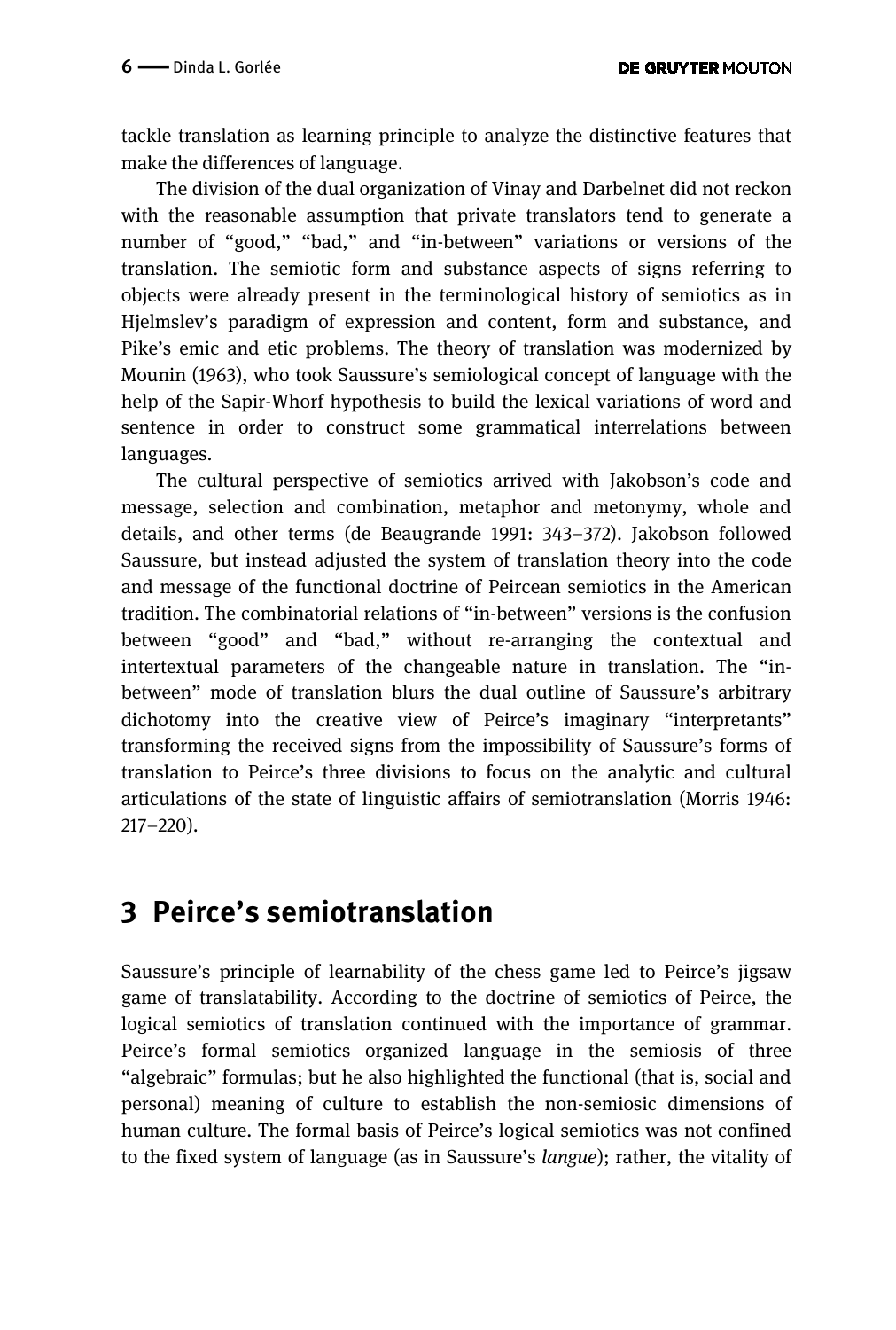Peirce's thoughts extended the emphasis to cultural speech (*parole*) used in the human conversations reassessed in verbal and nonverbal speech (Rauch and Carr [eds.] 1980). Saussure's principle of learnability may lead to Peirce's idea of translatability (Osgood 1980: 28–29).

Peirce's hypothesis of "speculative rhetoric" (EP: 326–330, 1904; see Lizka 1996: 78–108, Gorlée 2016: 54–57) comes from the reasoned thought of speculative grammar and critical logic to signify the varieties of "multicultural" meaning given to the sign. Speculative rhetoric works as active force to build the linguistic parts of speech. Instead of the ruled and sometimes unruled rhetoric of grammar learned by the language speaker, the translator became a co-author to work as active sign-maker of language. Peirce's formal and informal interpretation would study the diagrammatical conditions under which the logical method can connect language to the speculative speech of Peirce's individual idiolect can express the mental representation; or returning to the sign-maker, who can communicate in the non-logical variety of virtual dialect or idiolect to send "speech surrogates" to the language speakers (Sebeok and Umiker-Sebeok 1976; Sebeok 1976: 111–116).

Peirce's possible, actual, and probable "interpretant" of the sign is functionalized by the material arguments of objective reason of language to be recognizable as meaningful linguistic words in speech. The interpreter (translator) reacted to the received messages in actual interpretant-signs to decipher them by the subjective standards of language interpreters. Speculative rhetoric may apply to reply persuasively, economically, and mathematically to the native knowledge of the language speakers. The informational messages lead to linguistic-and-cultural education, learning, and erudition. Peirce's "linguïcultural" theory (Anderson and Gorlée 2011: 221–226) works well in parallel forms of translation between source and target texts to respond to the received synonyms of near- or quasi-equivalences and translate between different languages. Semiotranslation is a semiotic game to change the complex meaning of two languages into creating the single meaning of one language.

The "Suggestives, Imperatives, and Indicatives" (SS: 85, 1908) were the habitual diagrams of firstness, secondness, and thirdness. Reflected in Peirce's three interpretants (or habits), this diagram represents *in toto* the linguïcultural method referred to in the evolutionary law of Peirce's cosmology (Turley 1977: 64–88) to formalize arithmetically the "new features and bring them into harmony with the great morphology and function of the animals and plants to which they belong" (CP: 6.300, 1893; see CP 6.307, 1893). The formation of animal and human habits represents the mathematical logic of cosmic evolutionism. Peirce invoked Charles Darwin's natural rule to reproduce the infliction and punishment of the events of life transpiring on the "three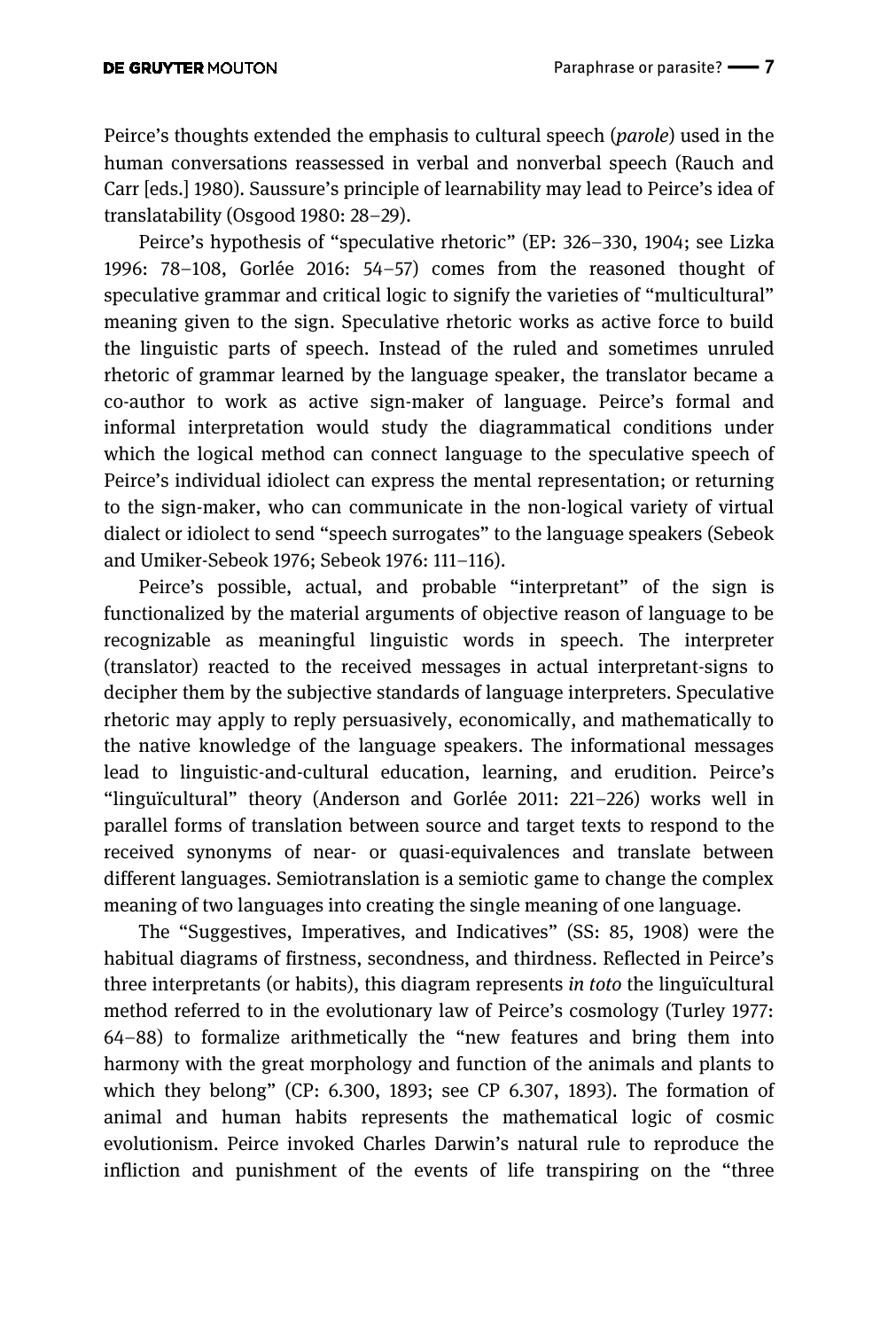Universes of Experiences" (CP: 6.455, 1908). The simple way of habit can be codified into a cultural cluster of repeated habits (Peirce's "habituality") and end up in the routine of "habituescence" (Gorlée 2016a: 24–31).

But the reactionary and broken habits may jeopardize the growth of semiosis (Gorlée 2015: 40–41, 60–61.). If the speaker's call to action is a weak sign, it cannot generate the translation of Saussure's "good" habits but classified as Peirce's "good" and even "bad" ones. The reactionary signs of the sign-receiver (translator) is the "good" habit of social and critical sign which can turn into "bad" habits transmitting erroneous and ignorant messages (CP: 5.225, 1868). The human self is the ambiguous and contradictory sign of intellectual and emotive associations on producing to the external world a variety of weakened signs in what Peirce called "degenerated" facts (Gorlée 1990). Yet in Peirce-inspired semiotranslation, there is no formal division: all the "good" and "bad" habits are translated (and mistranslated) to create a new interpretant-sign.

Peirce generalized the interpretants or habits of dichotomic algebra from Saussure's contradiction and opposition to the wider landscape of trichotomic mathematics of logical reasoning. By the fundamental hypothesis of integrating three forms of interpretant-signs, he gave a workable result for the interpretation and translation (CP: 4.307, 1902). Peirce integrated the reasoning of his logic on the universal categories of firstness, secondness, and thirdness. The theory of language is the final symbol (thirdness) indicating the syntactic system of grammar to work for increasing the final significance of human language. The abstract and conventional link with the grammar works on the concrete mind of the reader by doing self-controlled habits of giving meanings or definitions in the index (secondness) and icon (firstness). Iconic and indexical words referee in the unilingual and bilingual "dictionary" to provide near- or quasi-synonymous particles paraphrasing in the "encyclopedic" translation (Eco 1984: 46–86). As "dictionary" definitions, the differences between the human ideas and personal thoughts (uncertainty, untruth) is the translator's struggle to reach the general symbols of certainty and truth.

Although Peirce in his early manuscripts wrote on the verbal particles of speech, he found it "awkward and often puzzling to translate one's thought into words" (SS: 84, 1908). This was the "dictionary" level. Only later did Peirce study the logical analysis and division of language in the system of "existential graphs" (Roberts 1973). Peirce's speculative grammar tried to categorize the verbal units of language taken from the common ground of human discourse to the triad of the categories. In the existential graphs, the speech of the "composite photograph of many images of past experiences" (CP: 4.447, c.1903) imagined in visual form the symbols of language interpreting the separate parts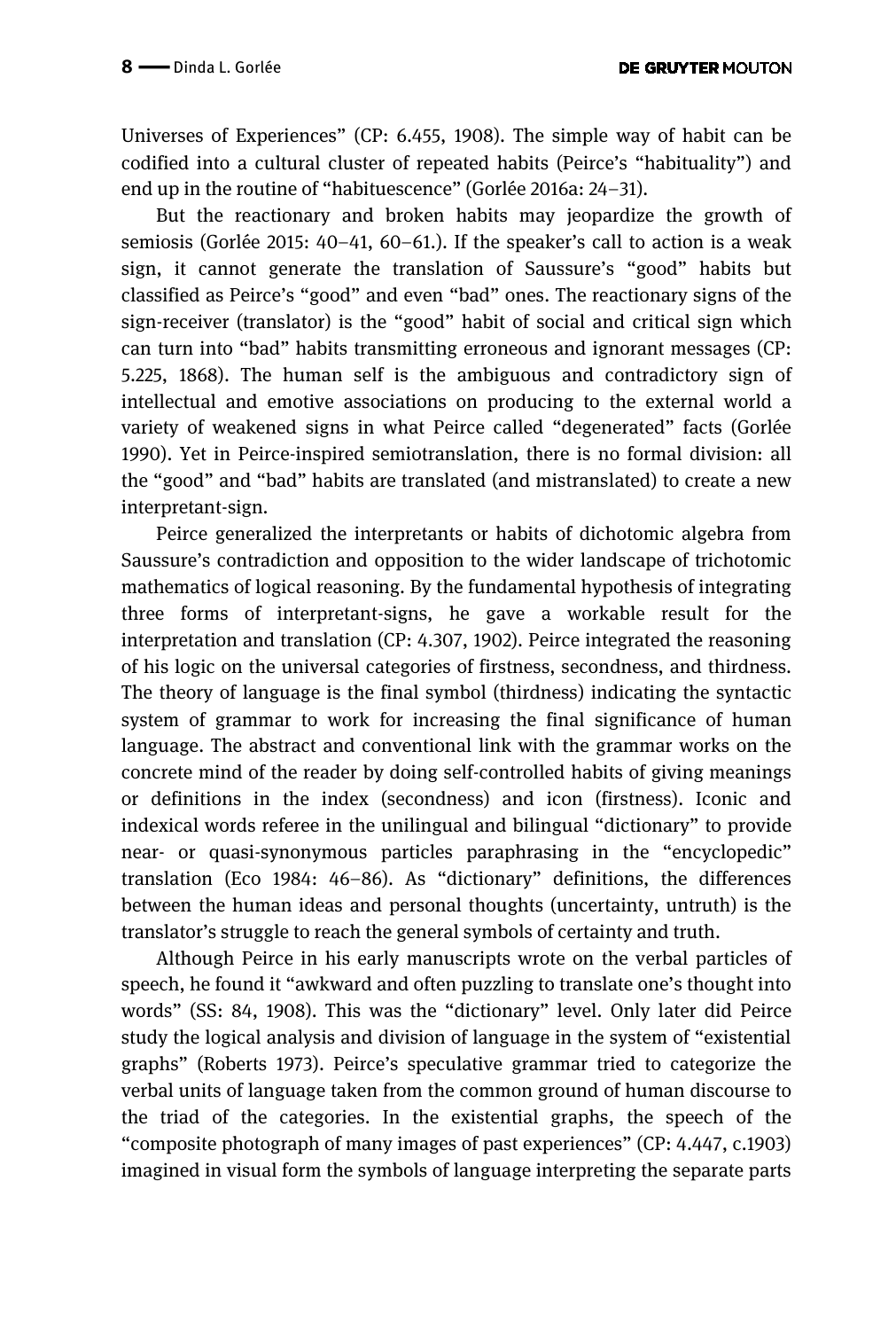of speech geometrically. In Peirce's final works, the evolution of the grammatical categories grows from the symbiosis of firstness and secondness to reach the semiosis of thinking about language in thirdness (Ruthrof 2015).

Peirce's symbiosis of universal categories (Gorlée 1994: 40–42) starts with the icon. With icons, the image represents and imitates the real sign to give the physical resemblance of photographs. The icon is based on "likenesses" (not real sameness) between the model and the object, but there must be "a topological similarity between the signifier and its denotata" (Sebeok 1976: 7, 43). With iconic images, the sameness can be figurative, as in the critical and satirical purpose of caricatures, but the meaning of icons suggests the dreamy use of subjective imagination to correspond the sign to the object. Icons denote the tentative agreement not in details but in the similarity of the appearance, form, or quality brought out by the correspondence of the sign to the similarity to the real thing. For Peirce, icons are

all mere Ideas, those airy nothings to which the mind of poet, pure mathematician, or another *might* give local habitation and a name within that mind. Their very airynothingness, the fact that their Being consists in mere capability of getting through, not in anybody's Actually thinking them, saves their Reality. (CP: 6.455, 1908)

Icons are abstract pre-signs (CP: 5.44, 1903) standing on their own as an open image but with a hidden meaning. In language, iconic forms are used in preverbs, prenouns, pronouns, and predicates, which give no real meaning, but depend on the psychological meaning of the interpreter's mood or temperament to get a sense. Iconic examples are the algebraic formulas, but also the caricature image of Donald Trump, Boris Johnson, or Kim Jong-un, and other parodies of indirect mimesis to imagine the real sign. Iconic pre-forms of language are punctuation signs, prefixes, participles, adjuncts, graphs, and abstract numbers, but can also happen in the relative forms of Peirce's "portions of verbs, such as adjectives, common nouns, etc." (CP: 4.157, 1897), see –s, –ed, –er, –est, –ing, –ly. Icons are the pre-signs of the purely imaginary signals in alarm calls (Gorlée 2015).

The index points to the real proximity of the thing or fact, in Peirce's words the "Brute Actuality of things and facts" largely consisting of indirect "reactions against Brute forces, notwithstanding objections redoubtable until [it is] closely and fairly examined" (CP: 6.455, 1908). This means for Sebeok that the "signifier is contiguous with its signified, or is a sample of it" (1976: 43). The index does not represent itself, but is a "fragment torn away from the Object, the two in their Existence being one whole or part of a whole" (CP: 2.230, 1910). The index points to the real meaning, just "as the footprint that Crusoe found in the sand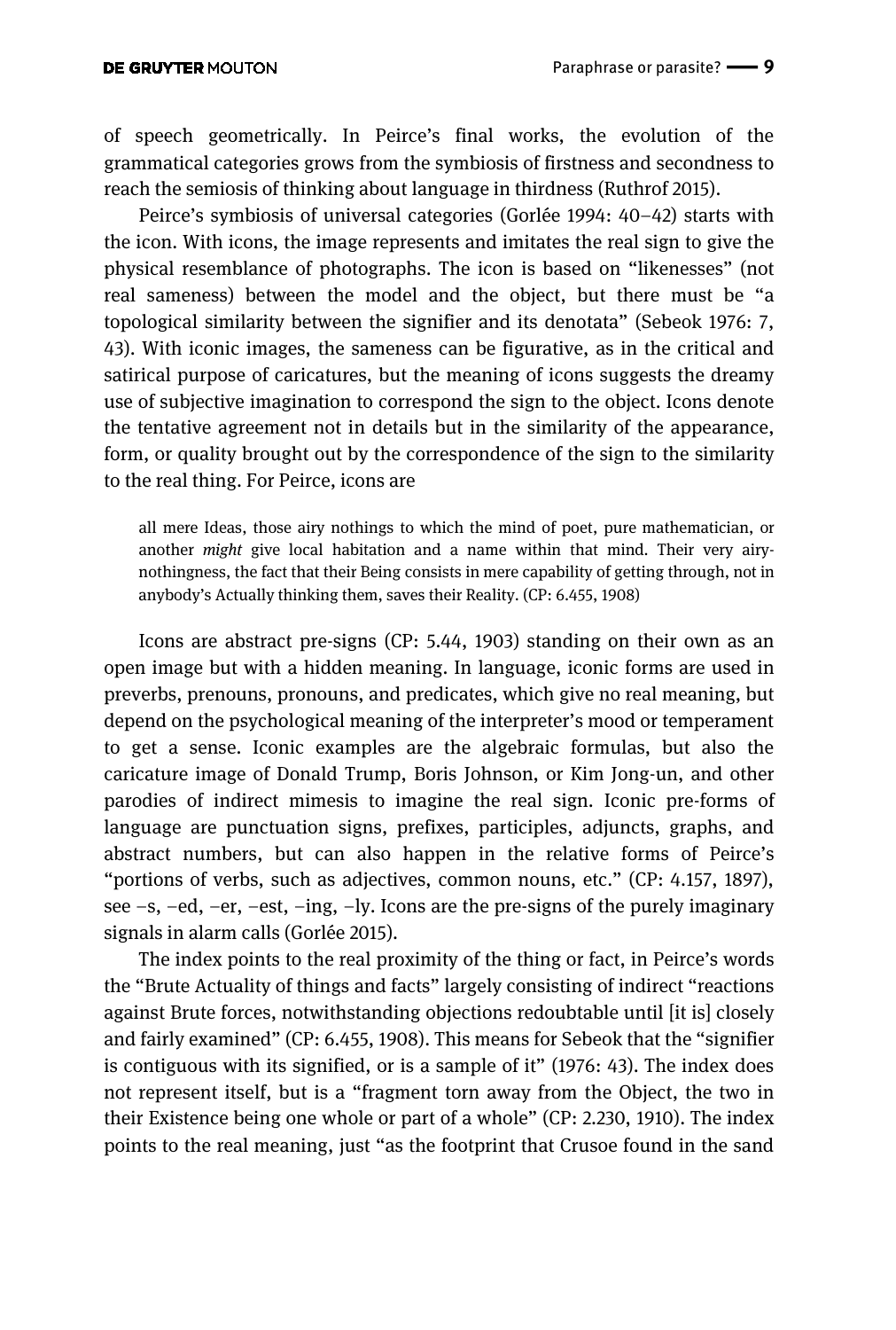was an Index to him of some creature'" (Sebeok 1976: 7). Peirce's example was the weathervane as an arrow on top of a building. Turned by the wind, the weathervane does not indicate itself but points to "the direction of the wind" (CP: 2.286, c.1893). The declarative examples of language indicate "such words as *that, this, I, you, which, here, now, yonder,* etc." (CP: 4.447, c.1903) pointing out to the direction of the word. Further examples of indexical relation are (in) definite articles, demonstrative pronouns, prepositions, conjunctions, proper names, and numerals (CP: 2.287, c.1983; 3.460, 1897; 4.153, c.1897). The meaning of the index is a close or nearby event (for example, smoke as a sign of fire, fever as a sign of illness), making the indexical form a sign of actual reality.

Eventually, the general sign of language is the symbol (thirdness) which reflects icon and index together in the reason of Peirce's "Sign's Soul" (CP: 6.455, 1908). Symbols are universal signs, "without either similarity or contiguity," of icon and index (Sebeok 1984: 30) but with a conventional link "between its signifier and its denotata, and with an intensional class for its class" (Sebeok 1976: 43). The symbol serves as "intermediary between its Object and a Mind" (CP: 6.455, 1908) to produce a definite belief of truth. The agreed thought of the grammar predicts for Peirce and Saussure the "'ratio', or reason of the Object" (CP: 2.230, 1910). The symbol presents the final state of information and thought to provide the linguistic habits of scientific progress. Peirce's examples of symbol are not the human thoughts, but are interconnected to other ideas and thoughts of the human brain as well as animal minds. Peirce generalized the concept of signs here in this crucial paragraph:

Thought is not necessarily connected with a brain. It appears in the work of bees, of crystals, and throughout the purely physical world [...] Not only is thought in the organic world, but it develops there. But as there cannot be a General with Instances embodying it, so there cannot be thought with Signs. We must give "Sign" a very wide sense, no doubt, but not too wide a sense to come within our definition […] (CP: 4.551, 1906)

Pure logic of signs does not include the criticism of animal context embodied in the human sign: the organic sign is engaged in by people and animals but also by plants, bacteria, and viruses, so that the organic sign is oriented toward this goal, to be interpreted as a living entity and be interpreted and thus allows growth (as argued in this article). Within the general notion of the sign, the perfect symbol can be repeatable in multiple copies, but a mere "replica" looks like an authentic sign, but can only be imperfect in iconic and indexical signs (Ruthrof 2015). In Peirce, all linguistic signs fall first and foremost into the thirdness of symbols. But human language works as a repeatable system of replicas: the same word can be spoken or written many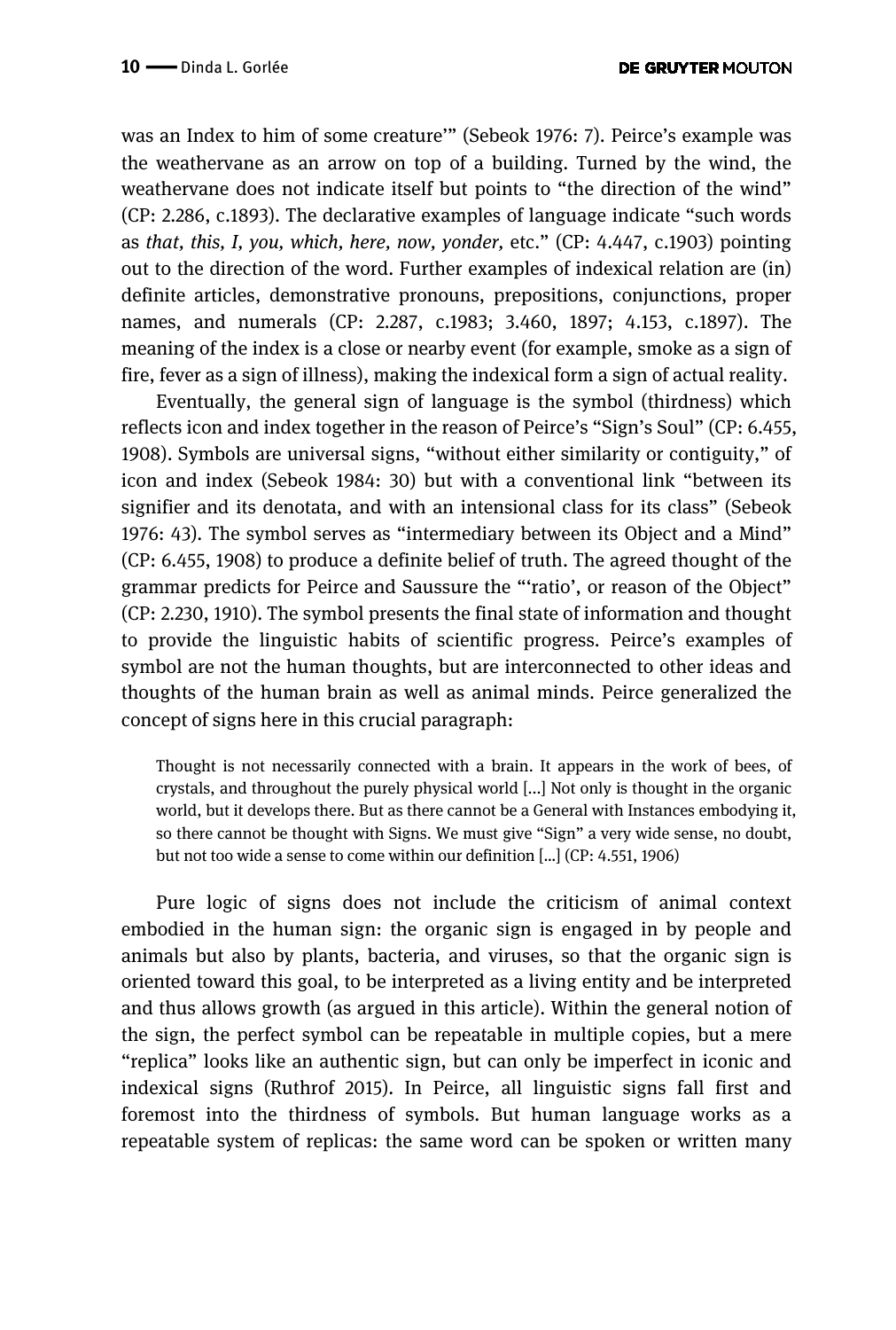times in the grammatical replicas re-playing the original image in unconscious molecules (Burks 1997: 515–517).

Peirce's logical argument of pure symbols given as such without human argumentation are directed toward reaching the symbolic truth. Symbolicity involves the abstract world of the cosmology of the manifold of Nature and the *logos* of God (CP: 6.455, 1908). The absolute mind of the symbolic meaning of thirdness is embodied in the human world in the doctrines of royalty, the president, priesthood, and the state, and concretely embodied in the religious books of Bible, Koran, and Torah, as well as the technical and systematic conventions of the lawbook, archives, telephone book, and other supporting roles ascribed to the law of human convention. To interact with each other without narrowing down the rule to the opinion of a single individual with his (her) personal circumstances, the symbolic value provides the general law guiding the human patterns of the variety of behavior into the absolute mind of truth.

Peirce's information and misinformation of the "imperfect" signs finalized into "the most perfect of signs," in which the meaning is no longer the "arbitrary conventional nor purely conventional" form of the index but represents the external world, in which the "dynamical object" (index) represents the "ordinary graph" of the "immediate object" (icon) (CP: 4.448, c.1903; see Gorlée 1994: 53–56). Verbs and common nouns can stand by themselves to signify the listener's habit of feeling like "a mere dream, an imagination unattended to any particular occasion" (CP: 3.459, 1897). In Peirce's logic of relatives, the iconic image requires the identity of the verb or noun to make the complement of adjectives, adverbs, and other words giving them "a local habitation and a name" (CP: 6.455, 1908). Adding such linguistic complements to language, the parts of speech add the indexical habit to react in language to (or against) the real world. In Peirce's final symbol, the listener has learned the preparatory events of icon and index to form the general shape and meaning of the final and definitive symbolicity (CP 2.295–2.296, c.1893). The three categories lead in language to the indicative, subjunctive, and imperative functions interacting in linguistic units. This evolution represents firstness, secondness, and thirdness as the collective process of symbiosis to reach Peirce's semiosis.

In Peirce's doctrine of logical signs, form and meaning can be designated, named, but also changed, rebuilt, and refashioned from internal to external signs, moving from subjective to collective stages of mind and heart. In the three stages of interpretation and translation, the virtue and sin of the growing habits generate the "good" or "bad" activities of the sign-maker (interpreter) to suit the neutral consumers of the sign and react correctly to the received sign as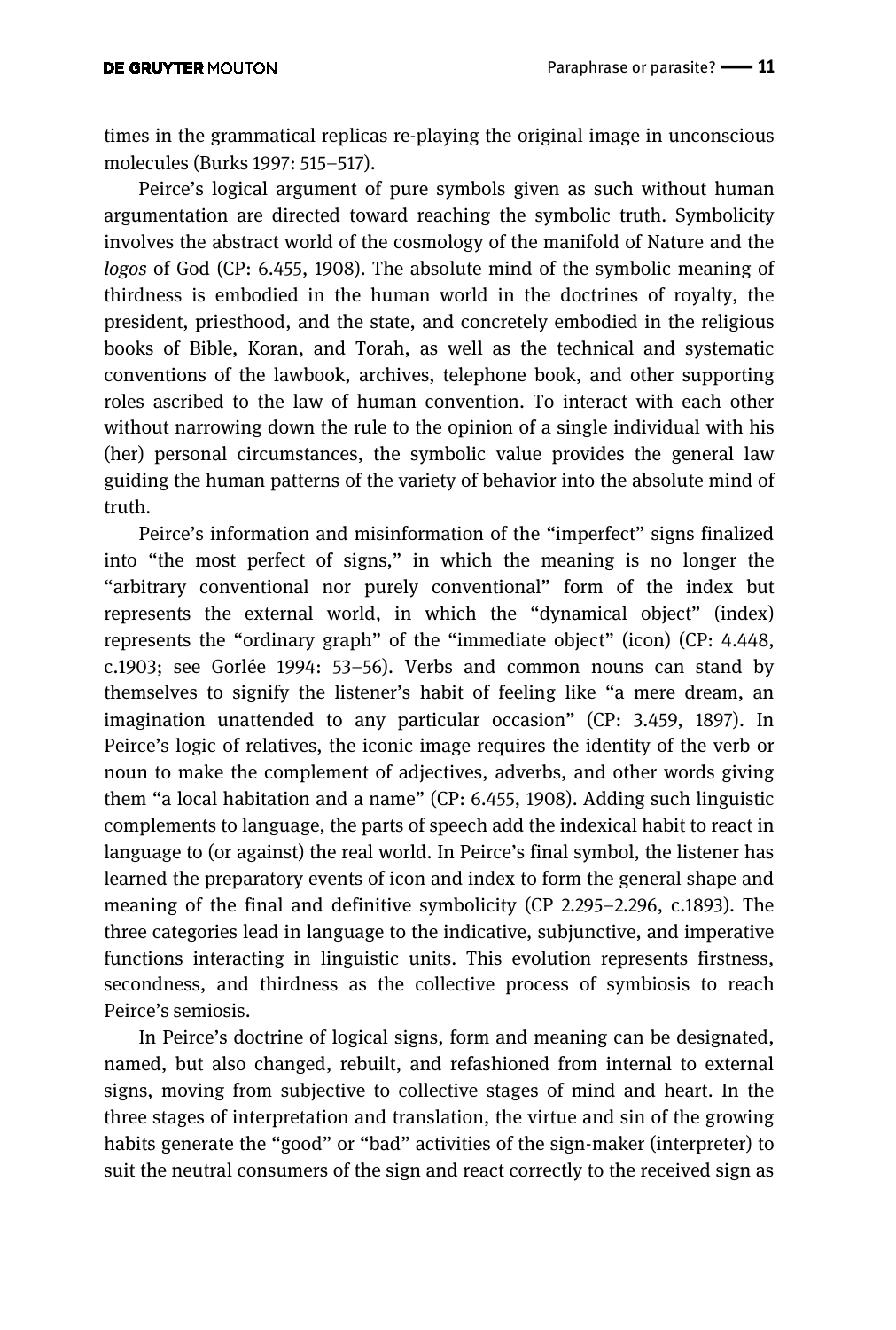speaker, listener, reader, interpreter, and translator. In reality, the reaction to the received sign is the interpretant to decipher the interpretation and translation of the translator's interpretants (habits).

In Peirce's infinite semiosis of semiolinguistic operations, the reactor signs are sent back to the addressees to enable them to interpret the received message in their interpretants to communicate the information. The new information can be again rephrased in new interpretants, and so forth. Peirce's notion of the interpretant does not allow close synonyms to the original signs, but rather creates something like the extensional equivalence of homophones in sound and homonyms in appearance, situating the original sign into all kinds of strange and marginal interpretant-signs, unlike in meaning. Applied to the case of translation, the interpretation and translation mediate in all ways between the original source text and the new target text according to the stimulus received by the interpreter-translator to give new ideas, opinion, and judgment.

The variety of translated interpretants indicates that semiotranslation must be the vague act of interpretation and translation. The translation not only posits linguistic knowledge, but from Peirce's doctrine of signs also embodies the cultural intuition to attempt to comprehend the invisible "historical" ideas, thoughts, and arguments to embody the original "story." In terms of the semiotic interpretant-signs, the translation remains a subjective interpretation but builds on systematic versions with variable and invariable factors of meaning. Peirce's interpretants are themselves interpretant-signs qualified by the representing system, in this case the three-way impressions of the translator from form to meaning. The consciousness of the translator is codified beyond Saussure's paradigmatic and syntagmatic differences to embrace the metapoem (icon) and metatext (index) to achieve the expressive symbol of the interpretation and translation. The translation can be standardized in grammatical links with moral norms of grammar to intensify the new line in alternative or radical norms. The translation is supposed to be an affectionate or rational exhortation to the readers, but the final word is a strong exception to the semiotic rule.

One may conclude that the novelty and invention of the translator reaches out through emotional and energetic interpretant-signs (firstness and secondness) to logical semiotics (thirdness), but the cycle of translation never presents a whole or definitive interpretation. A translation is never a final textsign in complete isolation, but acts in company of contexts, intertexts, and subtexts to give other meanings to supplement the translated text in time and space. The knowledge and intuition of a different translator could in fact transpose the source text into another target text with totally different elements and characteristics of giving meaning. Also, the translator's task is not to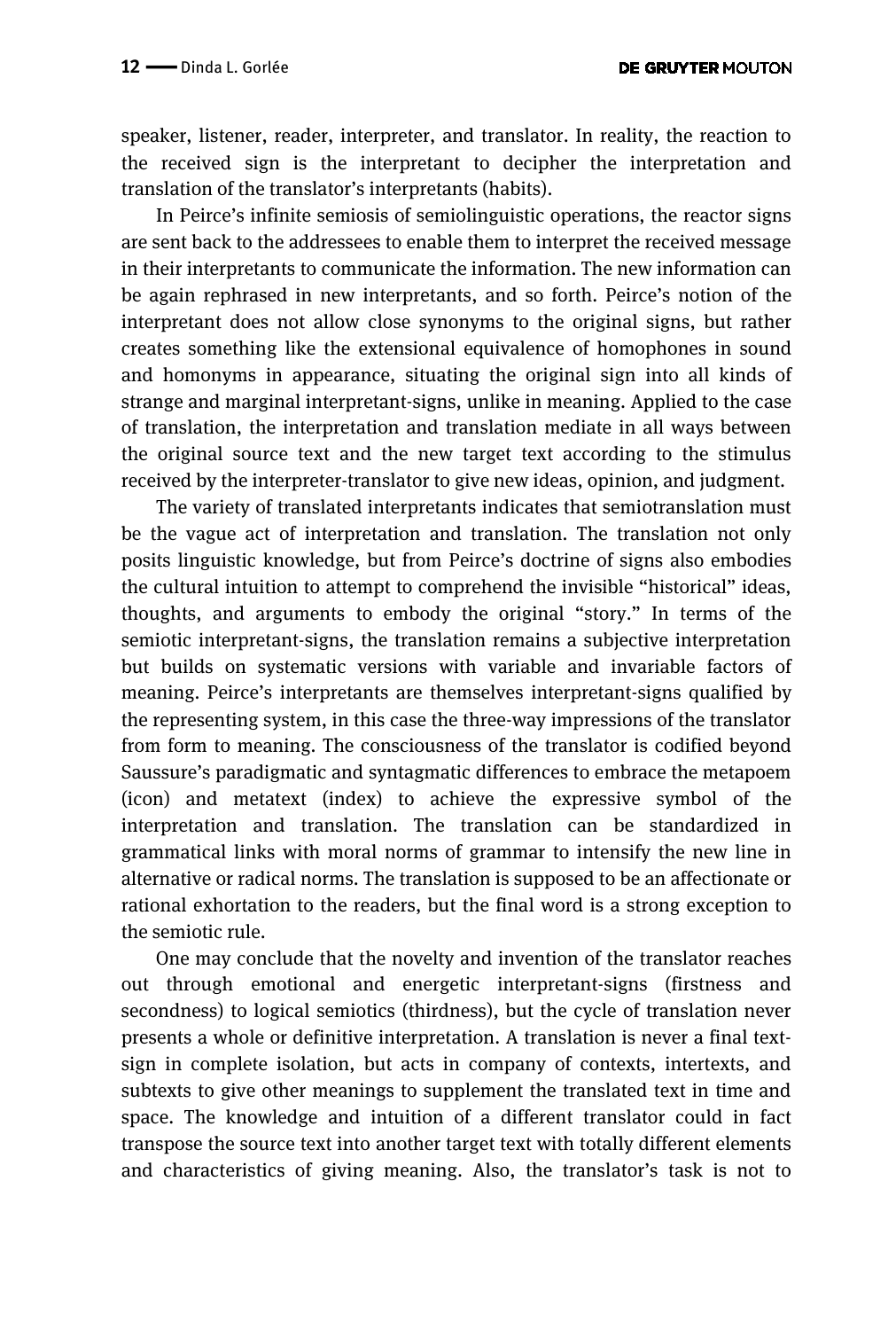integrate word equivalences but to translate the situations with the company of contexts, intertexts, and subtexts from one language into another, compared with the same in another culture to make language something like a jigsaw puzzle of playing with a variety of meanings. The idea of building a bridge from form to meaning, or from comparison to representation, is not made by a machine but an experiment based on duplicate portions of "good" or "bad" signs.

The terminology of the names of the person-oriented interpretants sways and turns between the sign and the object it stands for, to name the interpretants, which could be right or wrong, suppressed or distorted, and so forth. The series of Peirce's three interpretants that follow and interact with each other are the immediate and dynamical interpretants, as well as the final interpretant, also called the emotional, energetic, and logical interpretants. These three interpretants give kinds of reasoning, moving from illogical to logical. The first trio (immediate, dynamical, and final interpretants) can be limited to the stages in the interpretive evolution of translation. The second one (emotional, energetic, and logical interpretants) indicates the sign-action from the psychological perspective of the emotions of the interpreter or translator. Peirce's continuity stressed the three-way movement of semiosis from belief and inspiration to reach the definitive solution, showing the workings of the final interpretant to follow the bodily sensation of bringing out the sway of interpretants in the verbal signs of the translation. The concept of interpretant is defined as Peirce's "Suggestives" by "Instinct," then "Imperatives" by "Experience," and subsequently the "Indicatives" by "Form" (SS: 85, 1908).

Peirce's semiotics argues that any scientific inquiry is best conceived as a dynamic truth-searching process, meaning that semiosis is a goal-directed (teleological) search of the semiotic evolution, while the interpretants determine the interpreter's mind – but without real results, without fixed methods, without fixed redefinitions, and even without fixed agents. All results, methods, and agents are temporary habits, which are repeatable and nonrepeatable habits of behavior (habituality) but never reach habituescence (Gorlée 2016a: 24–31). The same is also true for the interpretative translation of semiotranslation. Peirce's three-way ideology dramatically changed the whole traditional approach of Saussure's two oppositions, which concentrated heavily on basically unverifiable dichotomies labeled as the dogmatic description of dual expression. Semiotranslation offers to the questions of translation exhortative and persuasive answers of an evolutionary and skeptical nature about the interdisciplinary meaning of translatability and untranslatability, equivalence and fidelity and infidelity, the function and role of the intelligence, will, and emotionality in the translator's fallibilistic brain, translation and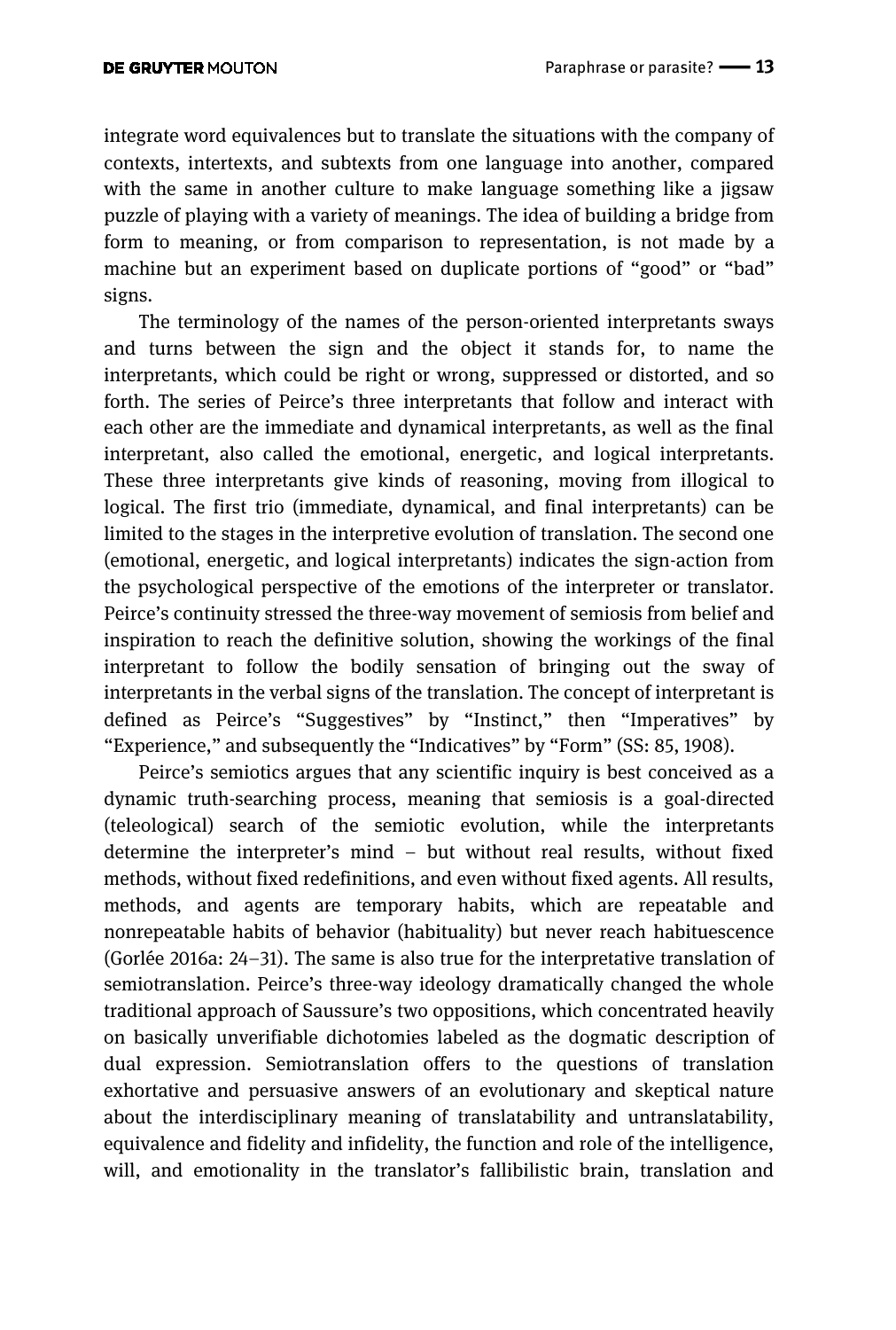retranslation, the fate of the source text, the destiny of the target text, as well as other semiotic questions. Semiotranslation is the suggestive, imperative, and indicative tool of interdisciplinary investigation in applied linguistics, including anthropological, psychological, sociological, biological, and artistic insights.

## **4 Parallel translations**

Saussure's angular system of comparative and historical work construed (or misconstrued) the meaning of the opposite and even contradictory sides of the translation to recompose the message into the equivalence of linguistic synonyms to employ the "truth" of extensional constructs from Saussurean "paraphrase" but finished in Peirce's figurative version of "parasite."

Translation theory following Saussure tried to achieve the parallel link of reason in the rhetoric of French philosophy provided with literary intertexts to illustrate the argument with Freudian and Marxist commentaries. To illustrate, the example of Serres' books *La traduction* (1974) and *The parasite* (1982, French original 1980), Baudrillard's book *Simulacra and simulation* (1994, French original 1981), and others. The linguistic figures of Saussure's programmatic statements followed by the structuralist followers applies the work of translation to fit into the intellectual labyrinth of French metaphors and similes. The literary themes must agree with the linguistic levels and lexicographic contrasts of style, but the rhetorical style of French philosophy stays out of step with the scope and complexity of Peirce-inspired semiotranslation. Interesting in the contrary aspects of Saussure's method is that translation is discussed as parallel relations to form the critical discourse. The communication of translation is ready to redouble the translator's effort to free the equivalence from the debilitating burden of synonymy of language to step into cultural reformulations. The goal is generating scientific, that is "good" translations, but the parody of "bad" versions could kill the effect of the translation.

Semiotranslation is the cosmology of Peirce's more developed semiosis (CP: 2.228, 1897) to distinguish and characterize the political, strategical, environmental, and psychological changes of the cultural context, which remains in the social transformation of readings and misreadings (Eco 1993). The ongoing concern of cultural crisis negotiates how the linguistic signs can move away from the linear scheme of grammar to assimilate the "curves" of daily life in the cultural conversation of present-day target language. Peirce's "circuitous roads" (see CP: 3.398, 1995) introduced the terminology of interlanguage to show the cultural translation between source and target texts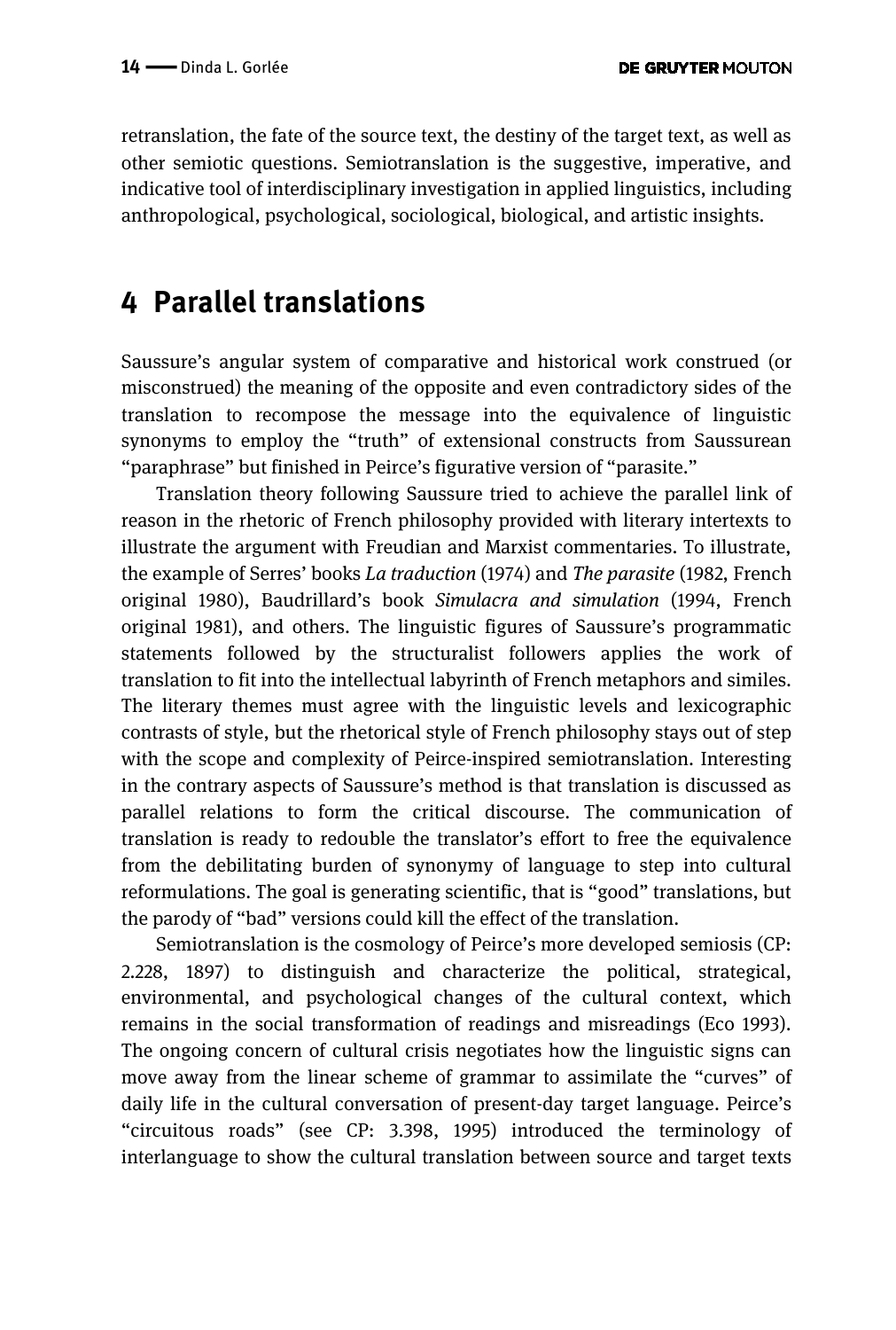(Gorlée 2015b: 32–47). Semiotranslation focuses on the adaptive otherness of the translator to adapt to the "Pure Play" (CP: 6.458, 1908) of writing "multicultural" translations. The goal was pure semiosis (Ketner 1981: 331; Oehler 1981: 349–351), but Peirce's scientific terms and notations possess a moral or ethical component to formulate the translator's semiosis into complete "good" habits or even "bad" ones without claim to completeness.

While Saussure's linguistic motivations were dialectal and mechanistic subdivisions by transacting the internal and unmotivated pairs into arbitrary relations, Peirce comprehended language as a changing system of languages with cultural meanings (Anderson and Gorlée 2011). Cultures are ideologies seen from the outside to exchange the inside spirit of the interpreter (translator and reader). The inside/outside interconnection is a question of faith, doubt, and belief in the interdisciplinary metacommentary of the interdisciplinary fields of psychology, anthropology, and mythology (Boon 1979: 83–96), but the linguistic creativity of translation can easily drive the translator into a corner to turn to "bad" versions (Eco 2003).

The parallel of synonymy moves the point of strategy from the philosophical argument to the rules of logical grammar. Linguistics and translation theory were governed by the transformational-generative trends of Chomsky's *Syntactic structures* (1969 [1957], 1965; Gorlée 2012: 104, 130–131). In Chomsky's sharp rise of the construction of generative grammar, the linguistic interaction of important questions of translation theory were the lexical and grammatical forms of language, but Chomsky paid little attention to the native competence of the language-user. In Chomsky's view, the translation centered on the syntactic data to form language and less on the semantic reality of the personal style or rhetoric. Meaning was marginalized or explained away. In the book *Aspects of the theory of syntax* (1965), Chomsky stressed the practical use of the "encyclopedia" to provide the "extralinguistic messages" according to the "reasonable procedure for translating between messages" (1965: 30), but the surface emphasis of Chomsky's generative grammar left no place for the deep structure of the intuitive habits and rules of the native translator.

Against the trend of the generative grammar, Catford's fuller and clearer book *A linguistic theory of translation* (1965) seemed to practically disappear from the scientific and linguistic arena to give room for Chomsky's *Aspects of the theory of syntax* (1965) published in the same year. Catford did not discuss the competence of all linguistic meanings but emphasized the individual performance of the translator founding descriptive linguistics to form the base for translation theory of the future. The same danger seemed to apply to the argumentation of semiotranslation, which was directed against Chomsky's theory but used Peirce's semiotics to integrate the logical perspective of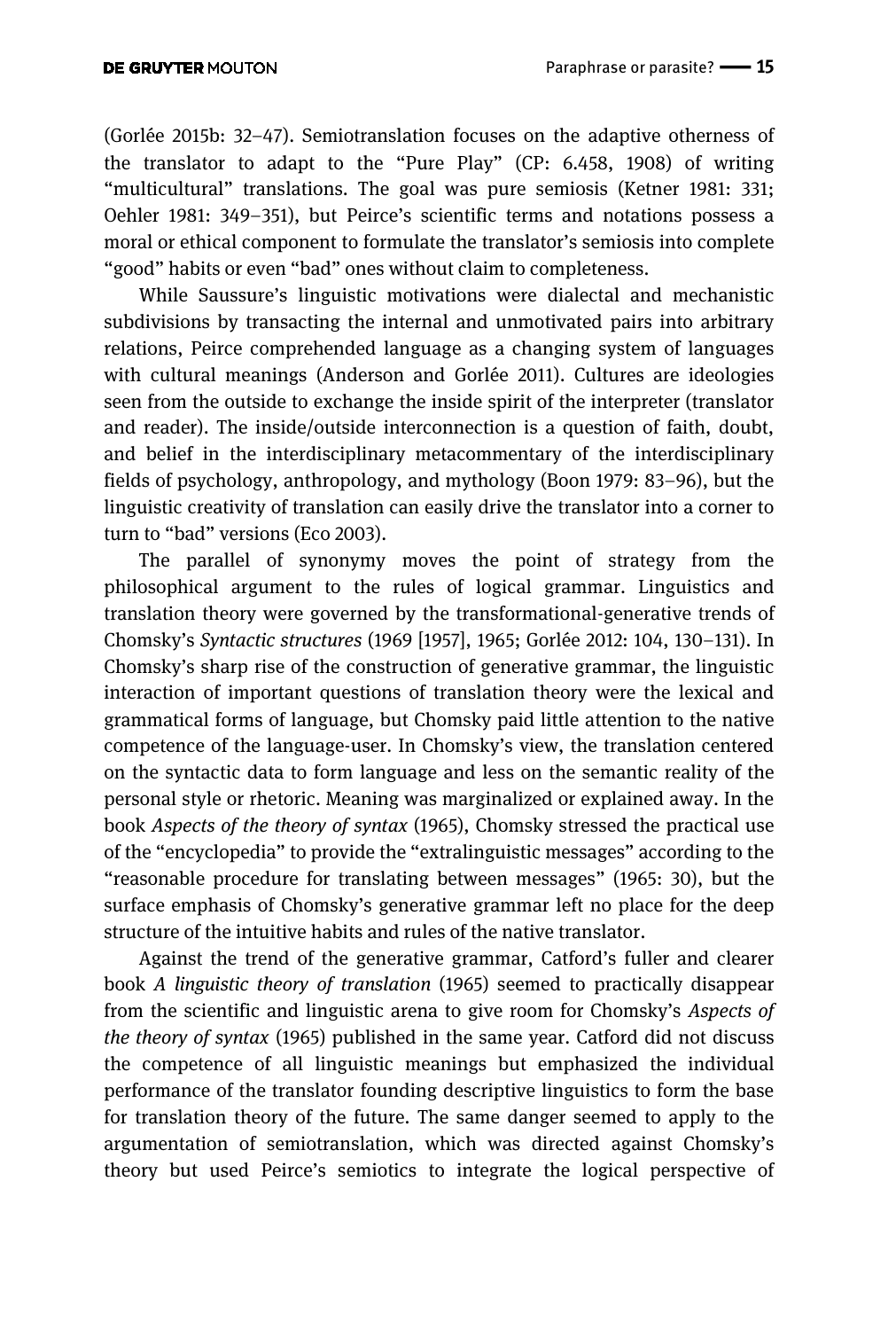language into applied linguistics to construct the semiotic aspects of translation. Sponsored by New York's *American Bible Society* of New York, the method started with new media formats to communicate the Bible across different cultures. The method expanded the traditional notions of literary translation (now called pseudo-translation) with the historical communication of the linguistic, imagistic, and sonic meanings to remarket Peirce's technology for the computer age (Soukup and Hodgson [eds.] 1997, 1999). However, the aesthetic vanguard of semiotranslation was subjected to all sorts of Philistine attacks.

In-between Saussure and Peirce, Jakobson's article "On linguistic aspects of translation" (1966 [1959]) changed the ideal of translation in a radical way. From about 1980, Jakobson's revolution guided me away from traditional linguistics mixed with literature to announce the global approach to semiotranslation, refigured into poetry, film, music, and generally the fine arts as cardinal points of transduction (Gorlée 2015b). Jakobson's three kinds of translation were almost an extraneous fact arising from the static methodology of Saussure that he knew from his native Russia, but producing instead the dynamic semiosis of translation:

Intralingual translation or *rewording* is an interpretation of verbal signs by means of other signs of the same language.

Interlingual translation or *translation proper* is an interpretation of verbal signs by means of some other language.

Intersemiotic translation or *transmutation* is an interpretation of verbal signs by means of signs of nonverbal sign systems. (Jakobson 1969: 233)

Jakobson got to know the general semiotics of Peirce later in life, when he arrived in the United States in 1941. Peirce's *Collected Papers* (1931–1966) were under publication, but Peirce was not yet well known as a theoretical linguist. As a semiotic thinker about the intricacies of logical language with arts, Peirce added non-logical and emotional associations to the evolutionary units of language.

Peirce's analytical and logical semiotics exchanged Jakobson's traditional symbolicity of discussing the phonetic, punctational, and morphological use of language to pre-announce the imaginative and effective approaches of Jakobson's poetics in language. Peirce's semiolinguistics can effortlessly alternate with logical and non-logical lines to generate translation in three different stages of evolution, subdivided into other steps (Burks 1997: 498–508). Omitting Saussure's plan of dual absolutes in contradictory oppositions, Peirce's three-way role-switching jumped from rewording of translation proper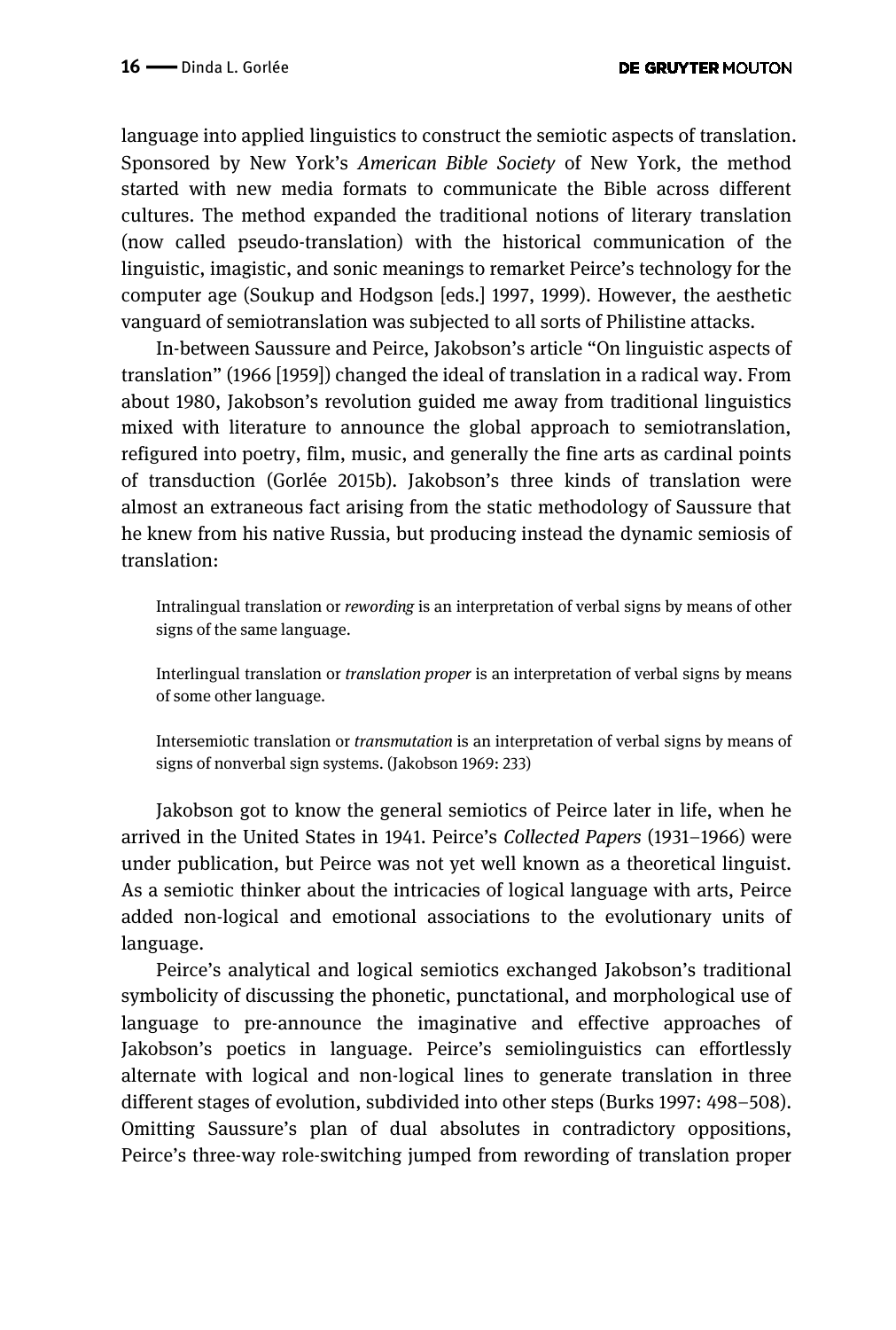to the senses of transmutation. Peirce's evolutionary process was based on the three stages of the categories, starting with the iconic oneness of same ideas, then the indexical secondness of things and facts, and ending with the symbolic thirdness of rule and reason (CO: 6.455, 1908). Jakobson learned the voluminous works of Peirce to exchange, as far as possible, translation into transcription, transposition, and other artful transformations of translation.

The existing performance of semiotranslation is the biofiction of sign-maker and co-interpreter into transliterating and translating the source text by the intuitive interpretation of the text to the simple and complex signs of illogical and logical interpretants. To achieve this goal of including objective and subjective statements into the grammatical and ungrammatical structures of human speech, original Bible translation was no longer the right methodology to serve translation theorists. The sacred texts with religious rules no longer exemplified the ordinary and casual source text of applied linguistics as the recent methodology of translation studies. Instead, cultural anthropology evolved the "mythological" example of dealing with the "primitive" languages of tribes and "popular" groups of people. The natural and biological development of Charles Darwin's evolutionary method pointed to the different speech events of folk traditions in the anthropological fieldwork of Malinowski, Benedict, and Firth (de Beaugrande 1991: 214–216; Gorlée 2012: 36–37, 245).

While archeological speech provided "information about cultures for which there are no historic, written records and tells us how these cultures were organized" (Rosman and Rubel 1989: 14), anthropology glides into two directions. Physical anthropology, or now bioanthropology, views humans as biological organisms, while cultural anthropology studies the Otherness of social languages. The cultural anthropologists were ready earlier than linguists were to pioneer the "alien" field of emerging general linguistics (Schutz 1975; Rosman and Rubel 1989; Anderson 2003) to introduce the metaphorical notion of paraphrase and parasite in the enculturalism and "multiculturalism" of translation. For the cultural anthropologists, semiotics became the central importance of the current trends of thinking and cognitive processes in transand cross-cultural studies (Boon 1979).

The central thesis of semiotranslation is that Peirce's definition of sign "stands to somebody for something in some respect or capacity" that is, the sign "creates in the mind of that person an equivalent sign, or perhaps a more developed sign" (CP: 2.228, 1897). The "more developed sign" with different meaning "stands for that object, not in all respects, but in reference to a sort of idea" (CP: 2.228, 1897). This "idea" drew Peirce to Darwin's natural selection to add the "correlated variations" to "acclimatize" organically the natural sign (Darwin's animal, plant, or man) into the mechanical habituation as the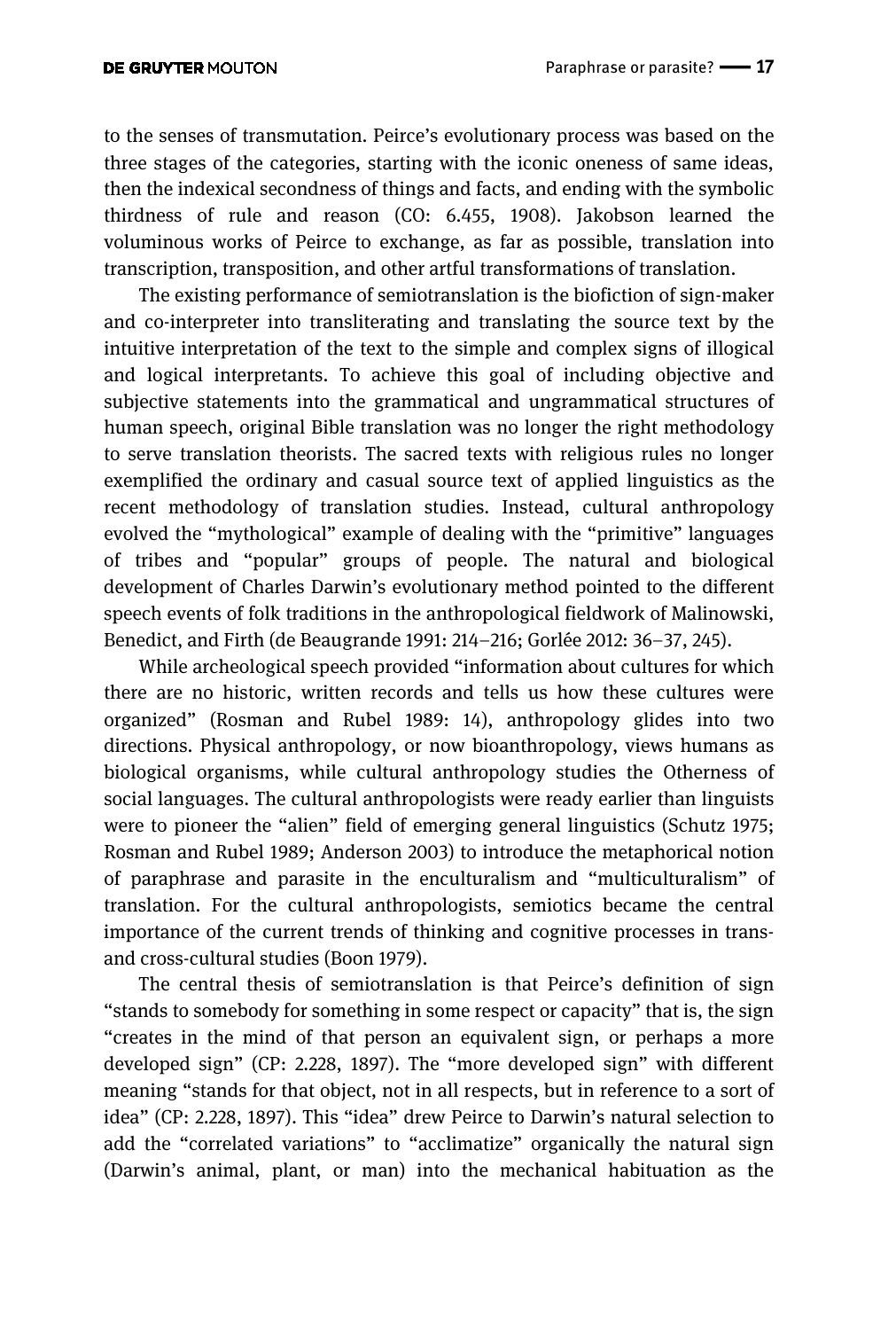principle ruling the future (see Darwin's chapter "Laws of variation" in *The origin of species* 1958 [1859]: 128–155). The flexible variability of the compensation counterbalances the opposing forces in the translator's "false correlations" of "good" and "bad" corrections. In the strategy to fight the battles to reproduce and survive, Darwin's point of paraphrase and parasite illustrated the forms of Peirce's creative progress. Peirce's "more developed sign" tried to discover the modifications and re-adaptations to be reproduced. Darwin's "multiple, rudimentary, and lowly-organized structures" are transitional varieties, which must be checked and verified for deviations to survive (1958 [1859]: 141–144, 156–191). Darwin's evolutionary cycle was the organic principle of the "survival of the fittest" to determine the natural selection of animals and plants for the future, but his theory can also be applied metaphorically to human actions and reactions, as in the myth of changed habits (interpretants) of the activity of translation.

The ampliative expressions of the target text stand for the translator's revolt against the source text, in which the translator reforms and rephrases the target text with the non-semiosic transparency of personal remarks in paraphrase and parasite. The technical trick escapes Saussure's challenge of source interpretation and instead focuses on Peirce's environmental changes of quasicommunication in real communication. Instead of mediating in semiosis between the target thoughts, the paraphrase and parasite take up direct and indirect patterns of linguistic evasions or violations to produce in semiotics a difference of meanings. Kockelman's "enemies, parasites, and noises" (2010) play the game of second-guesses to put the translator on the wrong reality and thereby exploit the readers. The readers have no part in the semiosic failure of translation but must accept the translator's practical mechanism against the disturbances of language to understand the non-semiosic efforts to generate from replicas the real thing.

### **5 Paraphrase**

The paraphrase is the false correction introduced as a figure of speech to the translation. The translator can re-organize the translation by adding the alternative experiment to the target text. Some words, sentences, or fragments of the source text might be obscured to fabricate the target text. The disguised sense of paraphrase with invention and finesse was the opportunity to establish the translator's indexical act (with iconic undertones). The translator plays a trick on himself (herself) to mislead the readers. Leaving aside the basic trust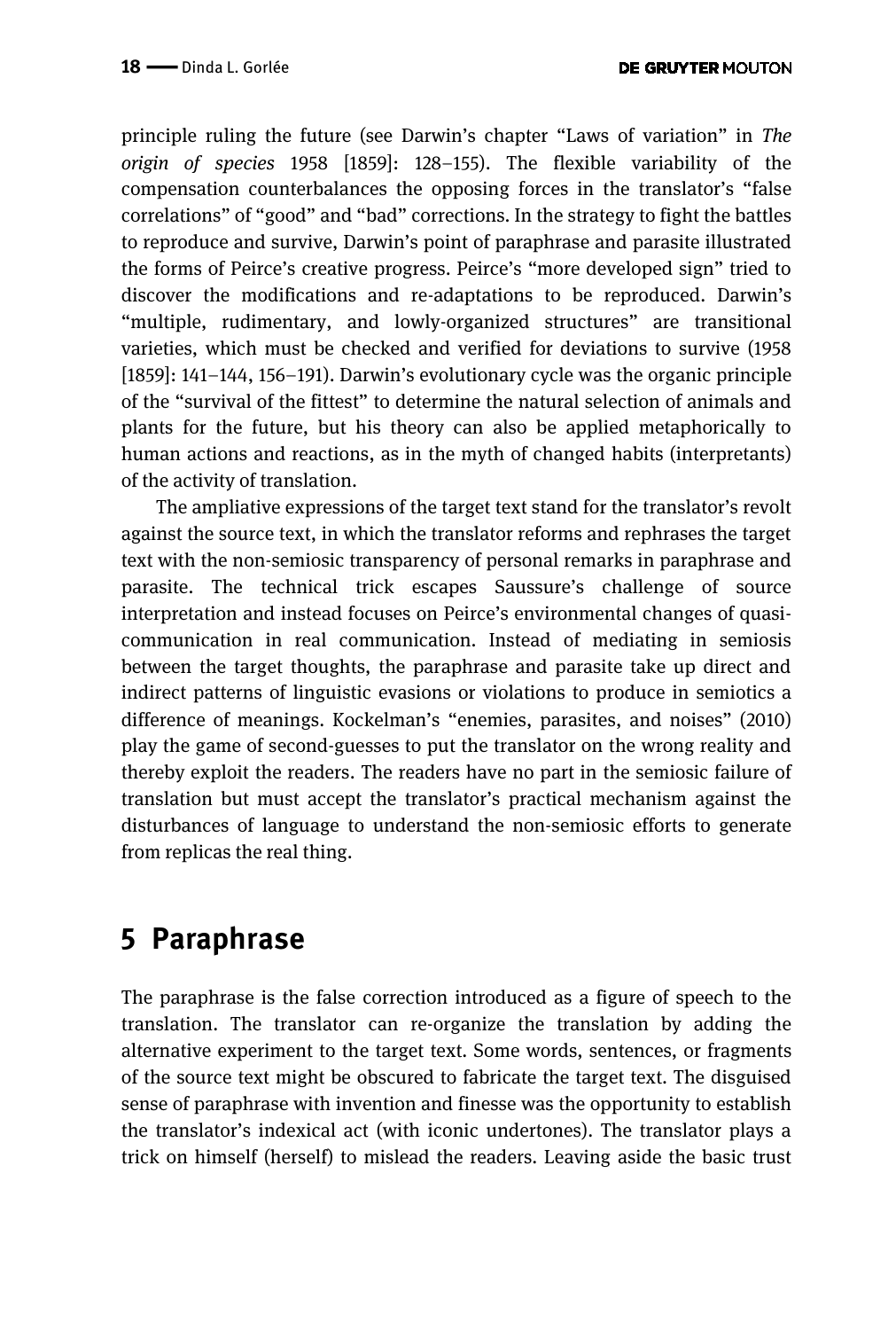with the sign-maker, the translator's precautionary advice is to trouble the readers with the temporary setback to make the translation possible. The Saussurean form of paraphrase escapes the translator's professional responsibility, without informing the readers of the incident— but playing "bad" or "good" tricks on the translational trade. The translator's intervention is never excused for the transgression by exempting him (her) from the blame of limited knowledge (DU: 788–799, 737–739).

The *Oxford English Dictionary* tells us that the prefix *para*-, used in "paraphrase," "parasite," "paradigm," "parasynonymy," "paradox," and other words, is derived from the Greek preposition *ϖαρα,* meaning "by the side of, beside, whence alongside of, by, past, beyond, etc." (OED: 11: 172). For the ancient Greek to Latin derivations of paraphrase (Robinson 1998), see the "implants" of Shakespeare's dramas (Vassallo 2015: 177–178 discussing Eco 2003: 9–31). In modern times, *para*- functions in adverbial compositions to modify verbs, nouns (or other adverbs or adverbial phrases) into "living elements in the formation of technical nomenclatures" with the marginal sense of "to one side, aside, amiss, faulty, irregular, disordered, improper, wrong" (OED: 11: 172). Within the "subsidiary relation, alteration, perversion, simulation, etc." (OED: 11: 172), the effect of the prefix *para-* alternates between positive and negative qualities.

The paraphrase is the *pars pro toto* form of language, in which some part of the source text was taken to change the target text. The substance of the paraphrase is the translator's "expression in other words, usually fuller and clearer, of the sense of any passage or text [or] a free rendering or amplification of a passage" (OED: 11: 204). Used as a literary commentary, the representation of the meaning of the paraphrase performs a trick "in a realistic or other manner so as to convey its essential qualities" (OED: 11: 204). Through the irregular and unscientific quality of the translator's state of mind, the paraphrase is a joke to play on the consciousness of the readers. The native readers look upon the translation from the selfish point of view of reading the information to understand the meaning. The rest of the translational message is not calculated upon. This means that the work of the paraphrase is considered negatively as unwanted "noise" with "information out of place" (Kockelman 2010: 412).

However, the translational activity is not regarded as a misleading information of redundant messages provided with coded errors (Cherry 1966 [1957]: 186–189). The translator as artist does not bring the "pervasive sense of death, or at least of that moral 'paralysis'" (Chambers 1984: 183) in a not functioning paraphrase. The source text is considered positively as an "open" sign ready to integrate the translator's cultural and spiritual sense of paraphrase. If the target translation often consists of the variety of human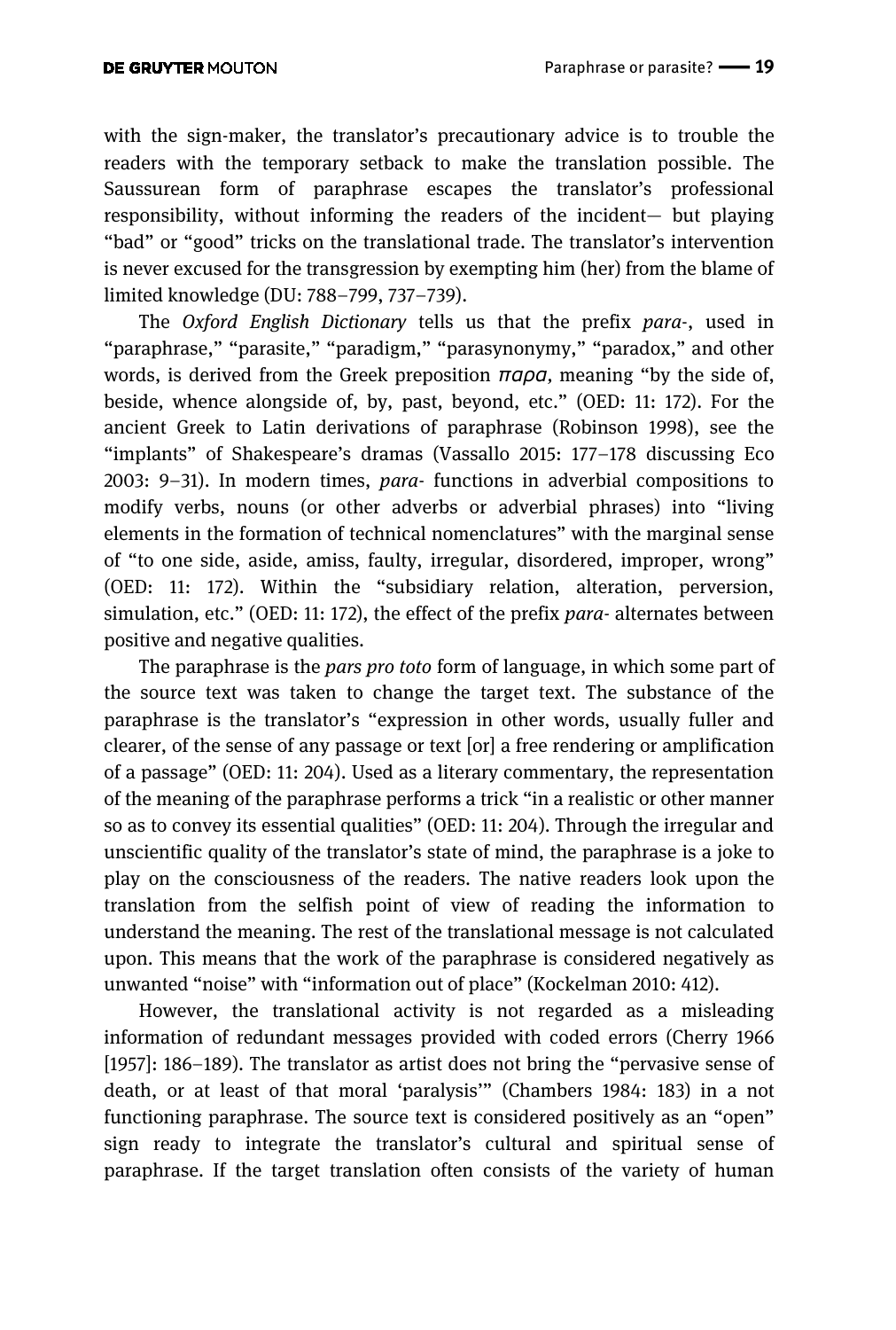actions and transactions, it results in multiple or plural readings, re-structuring the interpretation as coded by the author's experiences. The first role of the translator is the critical interpreter of the source text. Aware of the further stylization of the target text, the text is encoded and re-encoded by the structuralist "*censorship*" of different interpreters (editors, producers, translators), so that the source text is diversified with a plurality of meanings (Barthes 1977: 158). The readers can read the translation but equally be easily outmaneuvered by the artful moves of the individual paraphrases by escaping the translator's codification of the source text and following the paraphrase in the target text. The interpretation of the readers (addressees) reads and interprets the authorized target text without problems. Some individual readers may encounter informal casual meetings with problematic meanings  $-$  the sign of parasitism.

In Saussure's paradigmatic idealism of translation, the norm of synonymy between source term and target term acted as the main point of the translator's mechanism to be strictly followed and to ensure the equivalence in the scientific series of synonyms. But the result of quasi- or near-synonyms could not stand the proof in the deconstructive set of translation. Peirce's speculative rhetoric of reasoning put the "relative terms" to the "proof of the validity of these inferences" to see the "truth of certain general statements" (W: 2: 245, 1903) without synonymy. Synonymy is for Peirce deduced from "a system of signs in which no sign is taken in two different senses, two signs which differ only in their manner of representing their object, but which are equivalent in meaning, can always be substituted for one another" (W: 2: 246, 1903).

For Peirce, the paraphrase exists to disentangle the problems of understanding the text by re-adapting the vagueness of the source sign into the adaptive or substitutive formulas of the target paraphrase. The result is to see how the readers will possibly react to the target text. The paraphrase exists to decode the coded target text and formulate the interpreted signs. By circulating the emotion, sensation, and attention in the interpretants, the paraphrases must transmit some mental (coded) reaction to reading the actual translation.

After Saussure, the emerging field of linguistics started with the grammatical descriptions of the sounds in phonetics, but the scenery of linguistics was reset in different analytical and descriptive views of analyzing text discourse into social (that is, political, logical, and philosophical) studies. Inspired by the Sapir-Whorf hypothesis, Pike's work moved from Saussure's fixed structure of language to develop from linguistic phonetics the new field of cultural phonemics (Pike 1961 [1943], 1964) [1947]. The sociocultural range of language was a historical and essential step forward in linguistics (Gorlée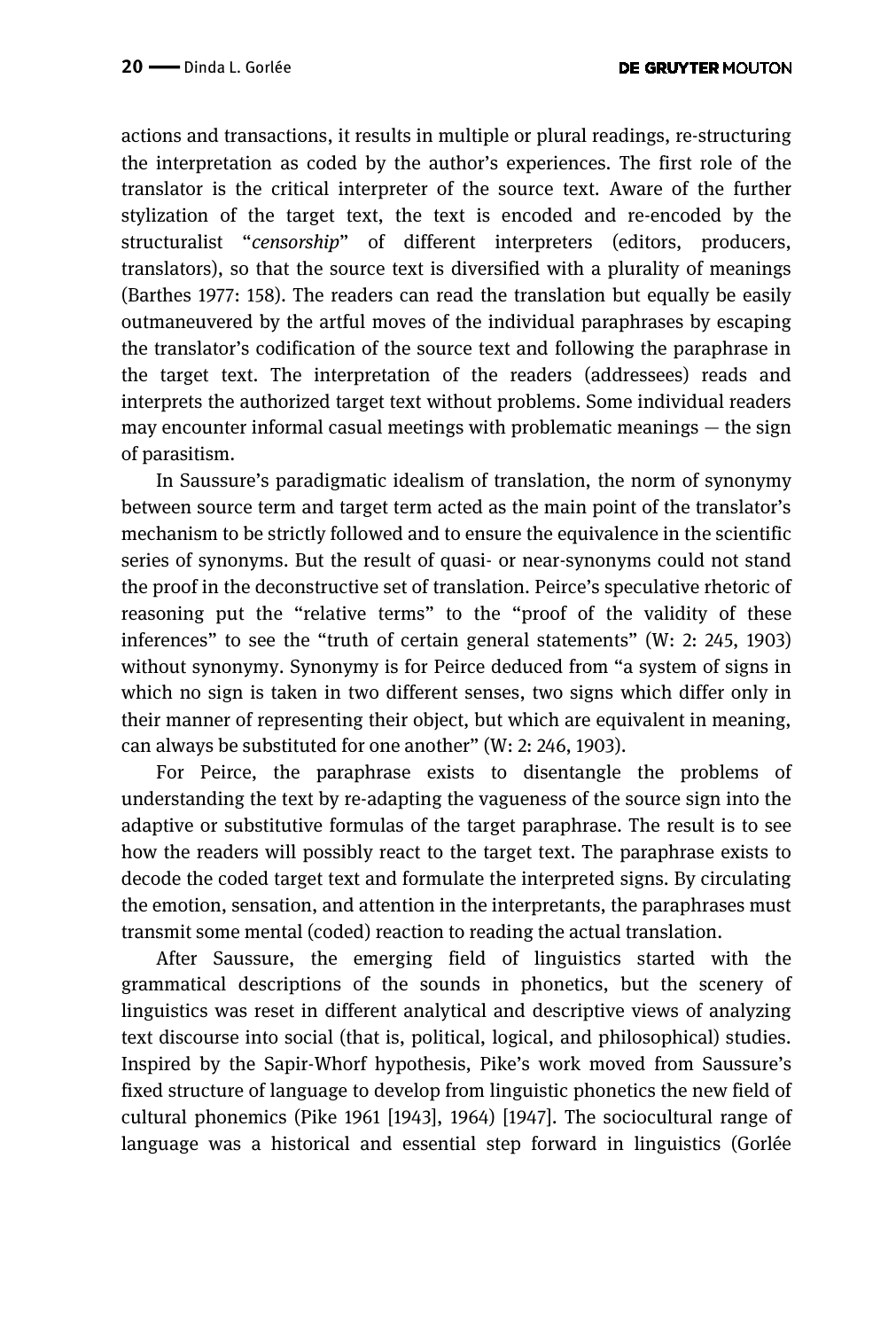2015a), but the contrasts of the parallel structures in translation received only casual mention in applied linguistic studies.

Quine's *Word and object* (1960) provides the philosophical approach to translation in which the alternative meaning lies in the logical paraphrase. Since language changes all the time and is unreliable, synonymy is an impossible hypothesis. Quine solved the "ambiguous terms, simple or composite" in paraphrases to get over a "sudden block in communication" (1960: 157). Quine's sentences are information in pseudo-language caught in the analytic quality of geometrical formulas (1960: 251–257). The scale of translation is not based on synonymy, but suggests a plausible algorithmic solution to lead to conventional truth. Quine's approximate identification explains sentences by logical paragraphs construed as analytical hypotheses (1960: 68–72). If the referential responses are familiar to the native speakers, the positive reactions set the stage for Quine's "radical translation" (1960: 28–30, 57–60, 75–76; discussed in Gorlée 2012: 71–73).

The logical paraphrase serves as the experimental web of language, generalizing and particularizing sentences of ordinary language into the idealized and artificial formulation of logic to preserve the essentials of the linguistic argument. The lexical imprecision is a counter-argument to the grounds of translation, since the paraphrase is not ordinary speech but guarantees a conventional answer in logical mathematics. Quine's indeterminate translation defined the logical picture-writing as the final goal, but without being ruled by the inclusive grammar of Saussure's abstract entities nor reconstructing the scientific reason of Peirce's existential graphs (CP: 2.315, c.1902). Peirce was briefly mentioned in footnotes (Quine 1960: 23 fn1, 101 fn1, 135 fn1, 186 fn6). Peirce's concept of "dyad" (CP: 2.316, c.1902) provided Quine with an ordered pair of "diagrammatical" symbol whose meaning is index and icon (1960: 257 and fn3). The bipartite diagram of subject and predicate analyzed the proposition of a sentence with a complex structure to deal with the fuzzy logic of translation (Roberts 1973: 114–116).

Quine's solution of logic graphs was pure logic, but this scientific remedy seems backward to the reality of the public's assent and acceptance (de Beaugrande 1991: 117 fn7). The paraphrase was to simplify logic in logical notations to straighten particular sentences of ordinary language but Quine's effort "to keep theory simple" (Quine 1860: 158) transformed the indeterminate variant of logic into a *reductio ad absurdum*. Although Quine's analytical graphs respond better to the economy of language, the complex network of graphs connected by lines, hyphens, and curves was too technical to be understandable for the physical reality of "ordinary" language speakers. For them, Quine's artificial paraphrase does not reflect logical truth but gives some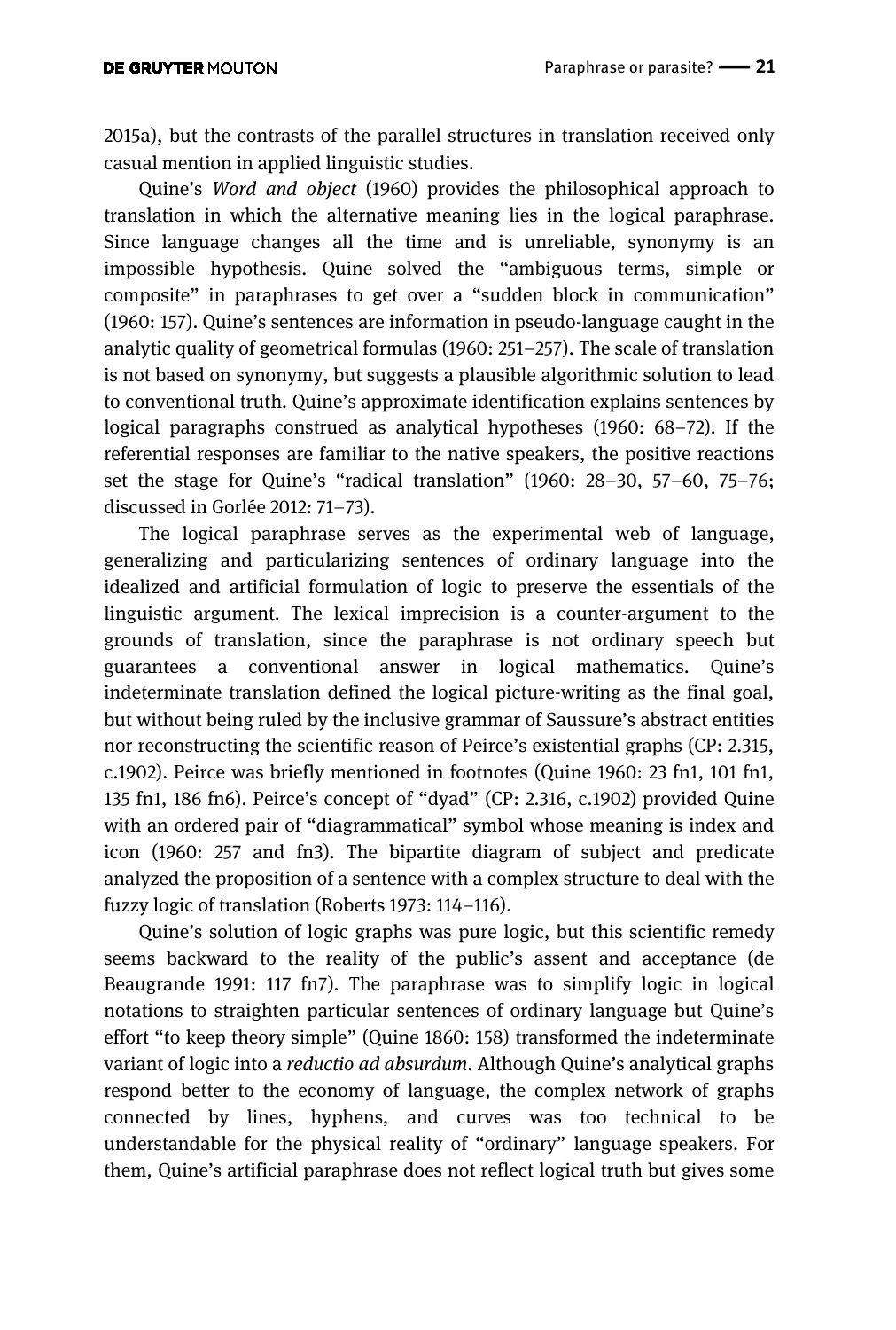relative forms of "indefinable" synonymy readjusted in the artificial context of algorithmic paraphrases to guarantee a conventional answer (1960: 70; see 157– 161).

The orientation of Nolan's *Foundations for an adequate criterion of paraphrase* (1970) was analytic linguistics, far away from the arbitrary description of Saussure's linguistic signs and Peirce's linguistic-cultural semiosis. Nolan defined the notion of paraphrase in sentences (not words) as the intentional structures of complex (that is, not synonymous) meaning. Combining the words into a sentence and various sentences can produce the difference of forms to have the same meaning but not be the same. The equivalence of paraphrase is generally defined as "a relation borne by a sentence *a* to a sentence b if and only if *a* means the same as *b* and a is clearer or more easily understood than *b,*" while Nolan specified the definition in her version as "a relation that seems to be recognized by speakers of a language that a sentence *a* bears to a sentence *b* if and only if *a* means the same as *b*" (1970: 14). Synonymy is the standard of paraphrase in *a* and *b*, as well as in b and *a* (Nolan 1970: 15), but the adequacy of paraphrase consists of vague and ambiguous parasynonymy.

In translation, the sentences *a* and *b* can belong to one language, or can be sentences of different languages (Nolan 1970: 15). The diversity of various languages was for Nolan the "additional semantic question" (1970: 63), because the two sentences can have linguistic parallels, but often both languages are different from each other. Nolan could not overlook Chomsky's surface and deep structures to clarify "some system of syntactic description that is, we might say, language-neutral, in the sense that it encompasses within its descriptive power the languages for which the criterion of translation is formulated" (1970: 63). For the different languages of translation, we need in Nolan's analytic view the sense of "grammatical and other categories" in pairs of sentences for "syntactic description" (1970: 64). To recapitulate, the language-neutral *interlingua* might help to translate from connected languages, say Swedish to Norwegian or from Spanish to Portuguese, but not from disconnected languages such as from Navajo or Hindi to English, despite their common history. Translation was mostly regarded as a near-synonymous operation.

In the double identity of languages, the paraphrase would be for Peirce's semiotics the quasi-communicative signs of the agent's (translator's) voluntary action, that is index including icon. The action (secondness) of the interpreter's index refers to the "*instrumental* system which would encompass the kind of activities which are variously called 'skilled', 'goal-directed', or 'purposive' behavior, and which is culturally shaped and patterned" (Schutz 1975: 591). The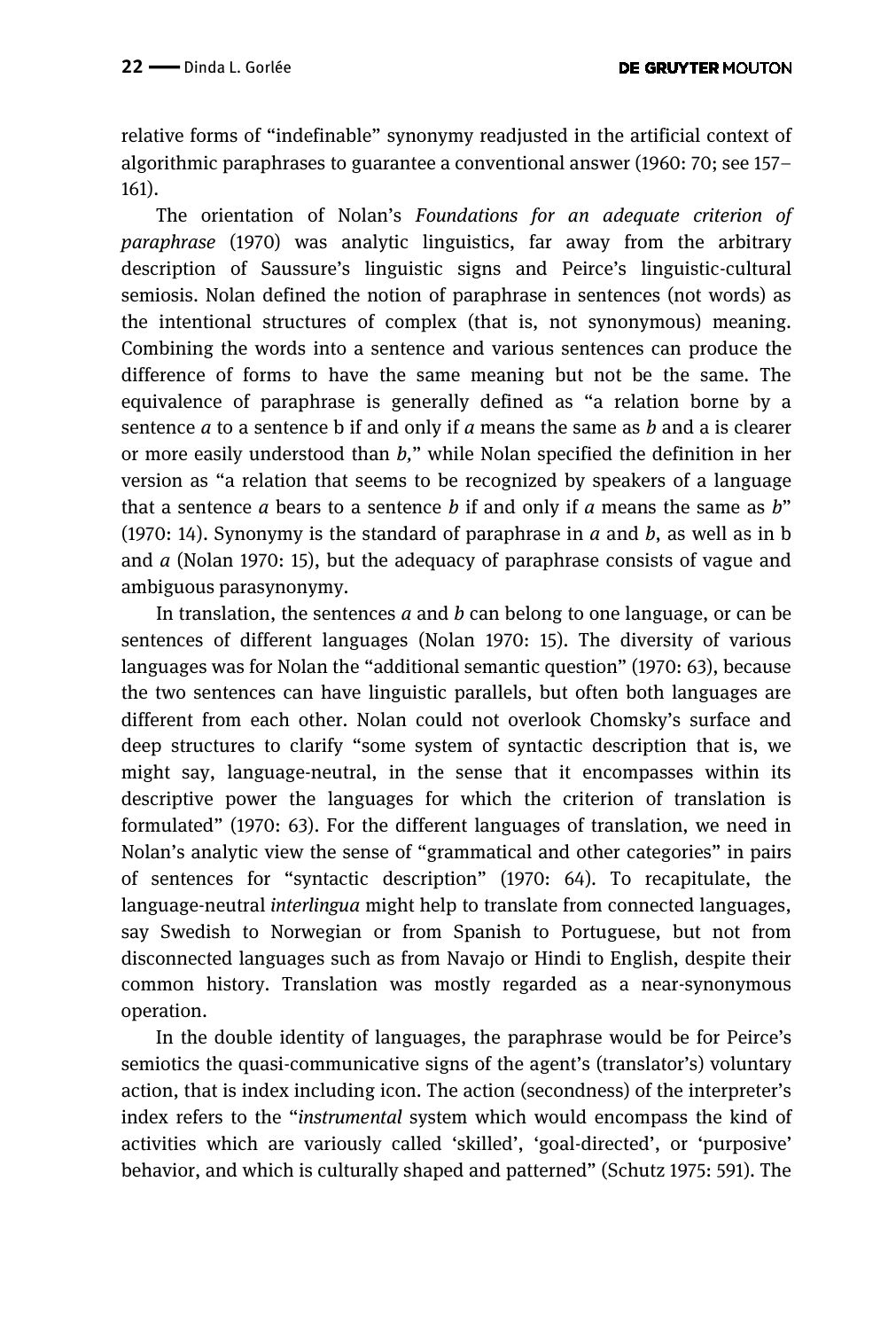index in translation occurs in the technical replicas as target copies of the source text, but the grammatical replicas are exact copies or clones, not real semiotic signs.

Transposed into the evolution of the human script, the elliptic hypothesis of the paraphrase imitates the analytical linearity of language in words developed into sentences and fragments — written horizontally in the English alphabet or verticality, as in the 6,000 or more ideographic characters of Chinese writing. But the paraphrase is a replica written in the form and shape of the index with icon, meaning that it agrees with the linguistic word but identifies itself with the "same," but transliterated and embellished, visual image. The subjective icon (firstness) comes from the agent's (translator's)

*aesthetic*, or emotive, system which would include the kinds of activities considered to be expressions of a different kind of semiotic than that of the communicative or the instrumental system — the kind of activities concerned with artistic expression in its most refined forms, or with the expressions of emotions in more mundane circumstances. (Schutz 1975: 591).

The paraphrase being the mixture of index with icon, the translator keeps him- or herself in the major role of co-author or secondary interpreter as paraphraser. The translation is ruled by the index to give real facts, but the translator feels free to "dream" the individual words in the paraphrase. The reagent signs of the paraphrase are described as the translator's emotional and energetic interpretants to signify the supplementary paraphrase, but the final interpretant stays completely unattainable in the target text. Due to the eternal trial-and-error of the human agent, translation conforms to the translator's quasi-thought (Gorlée 2004: 66–67, 129–130, 202–203, 206–209).

The immediate and dynamical interpretants of the linguistic system can be translated into the emotional and energetic interpretant to address the meaning of the interpreters. The paraphrase is a weak (degenerated) interpretant with "good" and "evil" elements not addressed to real forms of communication but with hidden agency of paraphrase in pseudo-communication. At certain moments, new information can easily supplement the limited knowledge of the translator, allowing the paraphrase to re-arrange or modify the formulation and be communicated as final translation. The "bad" paraphrase can easily be regenerated into a "good" translation, but for a written text the improvement is mostly impossible.

The readers might expect from the translation a "good" reading from index (secondness) to symbol (thirdness) to fully understand the impressions and thoughts of the professional translator. Instead, the subjective reasoning of the translator indicates the methodology of quick knowledge of linguistic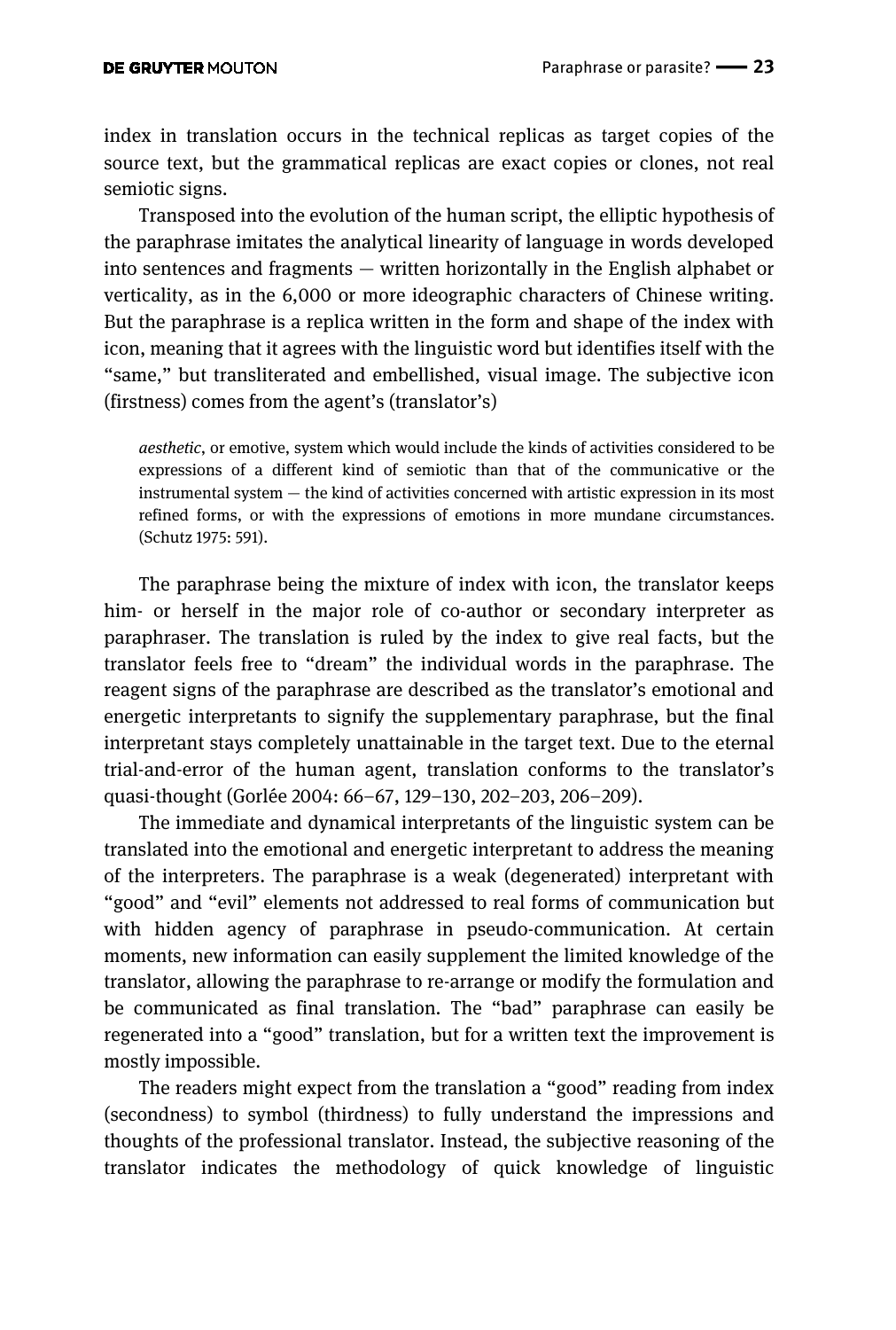languages and cultural background to produce a "good" translation. The critical norm of synonymy between source and target terms can be freed from the debilitating burden of synonymy of actual words and dangerously turn into the unresolved conflict of the translator's thoughts. The "bad" paraphrase can even provide the more developed into fuller signs negotiating between Saussure's signifiers. But in Peirce's doctrine of signs, the paraphrase remains the imperfect clone of the target text, co-working as practical index (secondness) influenced by the emotional icon (firstness) of the speech of the human agent (translator).

The artificial paraphrase is Peirce's degenerate message negotiating the physical and psychological strategy of verbal and nonverbal signs. The paraphrase breaks the cultural impasse of the deconstructive set of homonyms to replace the unknown passage into a new pattern. But the paraphrase is not a blind alley: although it stands for a "bad" habit, this could possibly progress into the quasi-sameness of the cultural reference to mean something else. Other forms of semantic translations can create for the unknown readers adequate, even "good", translations, but the cultural version of emotional paraphrases can influence the "bad" version of mistreating source and target languages by composing a generally understandable version calculated to be understood by all the readers. The "good" or "bad" paraphrases are the usual routine of lay translators, but the complexity of real and imaginary parts is not a genetic code for easy interpretation: the translator may eventually learn more knowledge to make up the professional mind to correct the "false" version into a "good" one without adding substitutive paraphrases.

The paraphrase exists as a conservative (self-interested) and enterprising (other-oriented) activity willfully intended by the translator to rescue the translator from his (her) captivity of misunderstanding or misinterpretation. The paraphrase disguises the accurate meaning of the source text into the correlated, but more diluted or freer, target text. The translator wants to attribute correctly and adequately, even elegantly, the limited knowledge by intuitive improvisation in the target text. But the paraphrase can be described diagnostically as the medical or psychological placebo meant to instrument the symptoms of lack of knowledge. It justifies the translator's unknowledge by the "good" or "bad" intuition in the aesthetic bonus to save the real translation. Since the placebo has a yes/no answer to the translator's problem, sometimes it suggests a relief for the general symptoms, but on other occasions the medication does not heal and the complaints leave the readers with the social vacuum of incoherent and disordered speech (Gorlée 2020: 185, 201, 204).

The exploratory paraphrase searches for the positive and negative connotations of re-writing, reformulating, and reconstructing the source text, to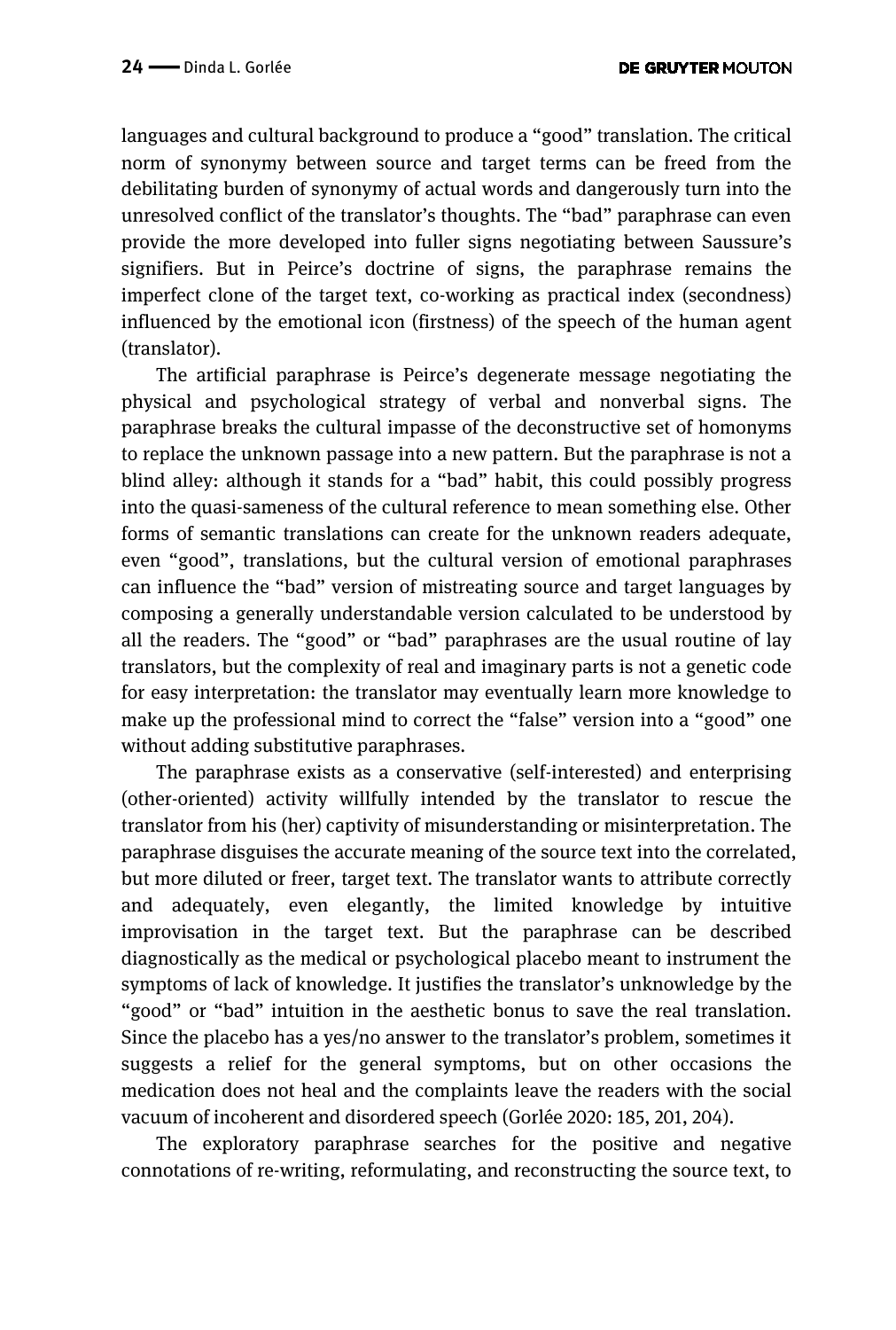a degree that the expertise of the translator as invader of the original text could claim administrative responsibility as artificial co-author. But the indexicality of the paraphrase conceals to a high degree the limited knowledge to enable the translator to integrate false parts of the findings to form the main target text.

# **6 Parasite**

Paraphrase is explained as a non-isomorphic form of non-semiosic life. The paraphrase can have "good" and "bad" meanings, but like the paraphrase, the "bad" thought and negative feeling seem often predominant. The *Oxford English Dictionary* tells us that the parasite is defined as a living organism, deriving its biochemical life through the connection to "another organism (technically called its *host*) and draws its nutriment directly from it"; the parasite is explained in biology as the life of "animals or plants that live as tenants of others, but not at their expense (strictly called *commensal* or *symbiotic*)" (OED: 11: 207).

As a symbiotic example of the parasite, a virus starts as a small "living" creature, acting as the dependent parasite of Peirce's icon. As a meaningless particle, it can attach itself to a living cell and become coded. In the biodiversity of host and parasite, the parasite multiplies into copies of itself, the chemical replicas of the coded particle take over the cell's function to become itself the fertilized or "pure code" (Shands 1971: 22). After invading the host cell, the connective cell can fuse with the cell's machinery to transform into the *doppelgänger* of the coded cell. The parasite makes exact copies of itself to prepare the infectious virus to kill the susceptible cells living in the environment, including destroying the host cell. Creating thousands of replicas offers thousands of probable chances to eradicate the host and other cells with all kinds of diseases. The parasitical compound infects human patients with influenza, measles, polio, rabies, herpes, malaria, and many other diseases. There is no antiseptic to combat the dangerous cells in the immune system, so that the "virus becomes master in its new 'home'" (Shands 1971: 23; see Groopman 2019).

The coded life of the iconic parasite cannot stand alone: for practical purposes, it must co-live with the host to survive as alien (indexical) guest in the neurochemical (that is, coded) complexity of the biosphere (Monod 1972: 132– 137). The complexity reaches its ultimate expression in the nervous system of the human brain, but a remarkable change can also take place. The single parasite produces in the coded cell the creation of its iconic energy (Burks 1997: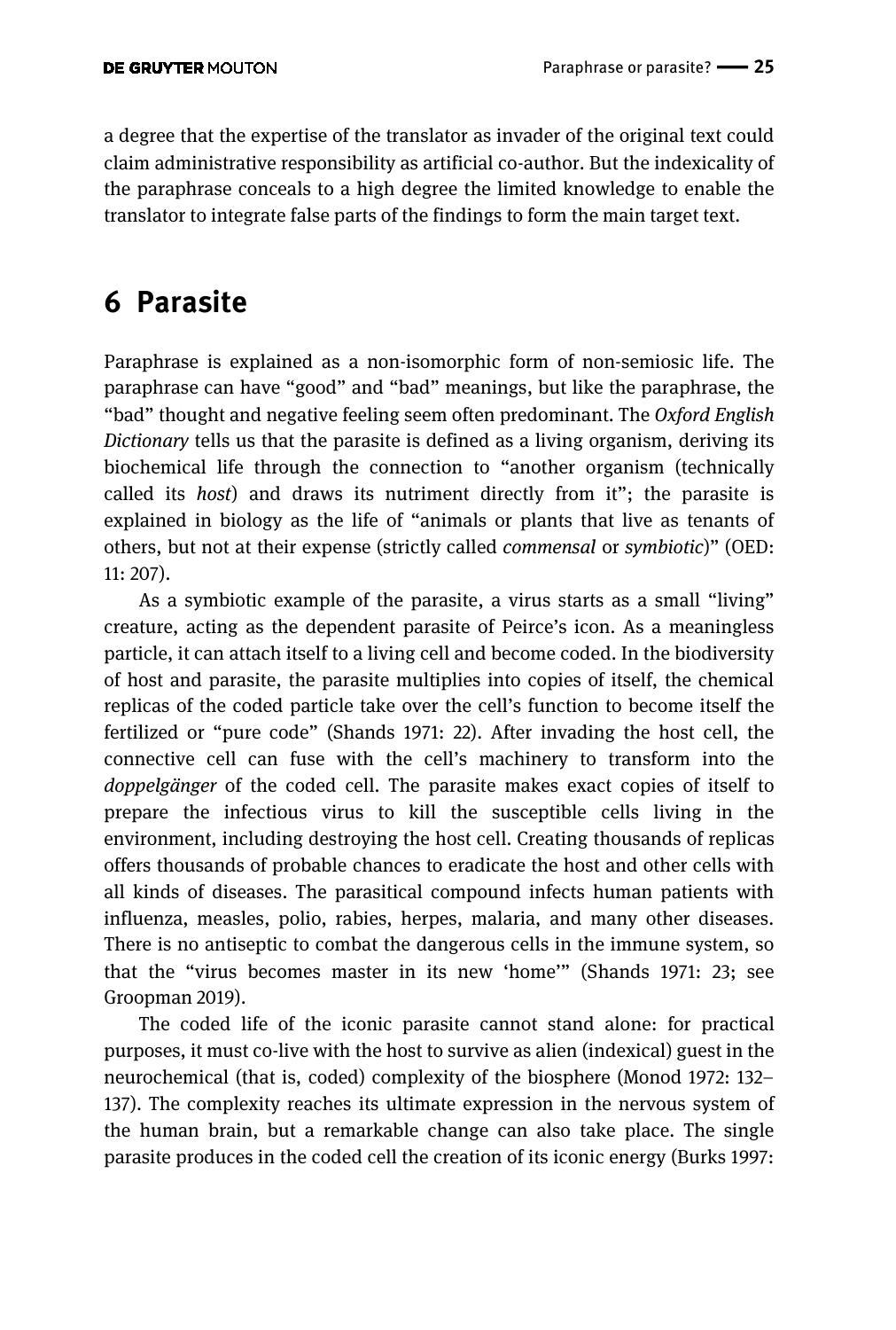518–521). The hospitality to the house guests supplies food to the parasiting cell, but the fertilized cell can attack the rudimentary life with the host cell and other enemies to solve the delicate problem of the food reserve (Ambrose 1982: 96). The coded cell can demonstrate a move toward greater independence and have a higher degree of life in the complete, that is multicellular, organism to struggle with the living world (Serres 1982).<sup>1</sup> In Peirce's interpretation, the virus would re-organize the "brain" of the coded messages to be like the semiosic complexity of the harmonious molecules of crystals (CP: 4.551, 1906).

A crystal is a clear transparent icelike mineral, but still a living cell. The atoms or molecules come from gas or liquid to replicate into the solid state of the chemical composition of single particles forming the anatomical network of crystals. The symmetrical equal and unequal faces form a regular arrangement of atoms, but the imaginary lines of the particles may rotate to intersect with various forms (cubic, isometric, hexagonal, tetragonal, and other types) to produce from variant symmetry a local and broken asymmetry to raise new and chaotic possibilities (Weinberg 2011). The crystalline growth of crystals is rearranged into the coded geometry of the same and different crystals to make the scaffolding of optical images (quality of icons). The artificial permutation arranges itself in a possible chaos of cells without rules and relationships. The goal of chaos and order is to create a space for invariant possibilities to ignite in the living (non)logic of creation and metacreation (Whitelaw 2004). The biochemistry of the network of crystals causes an electrical charge, in which the crystals themselves multiply their own replicas in the irregular mechanics of crystallography.

The electrical radiation of crystals works as a "self-reproducing machine" (Monod 1972: 22–23) producing or reproducing the crystallographic framework of cells with complex structures in coded information (Duhem 1974 [1954]: 214– 216). Crystallography searches for the order and function of making "from one

<sup>——</sup> **1** Serres' book *The parasite* (1982, French original 1980) is the story of a French houseguest who shares daily meals with the host and derives life from this hospitality. To reciprocate as a table companion, the parasite shares material food by playing the host's cultural joker and spiritual buffoon. The parasite amuses with rough jokes to ingratiate himself with the host, but reproaches himself for telling the anecdotes (see Chambers 1984: 182). As noted in the Preface of the translator of Serres' *The parasite*, the French terms of "parasite" and "host" have different meanings than in English. The French parasite has "three meanings: the sense of biological and social parasite is related to static "noise". The English *parasite* corresponds only to the first two meanings of French parasite, while the French *hôte* "corresponds to *host* and *guest* in English" (Serres 1982: vii). In the English translation, the double meaning is lost and part of the meaning is omitted.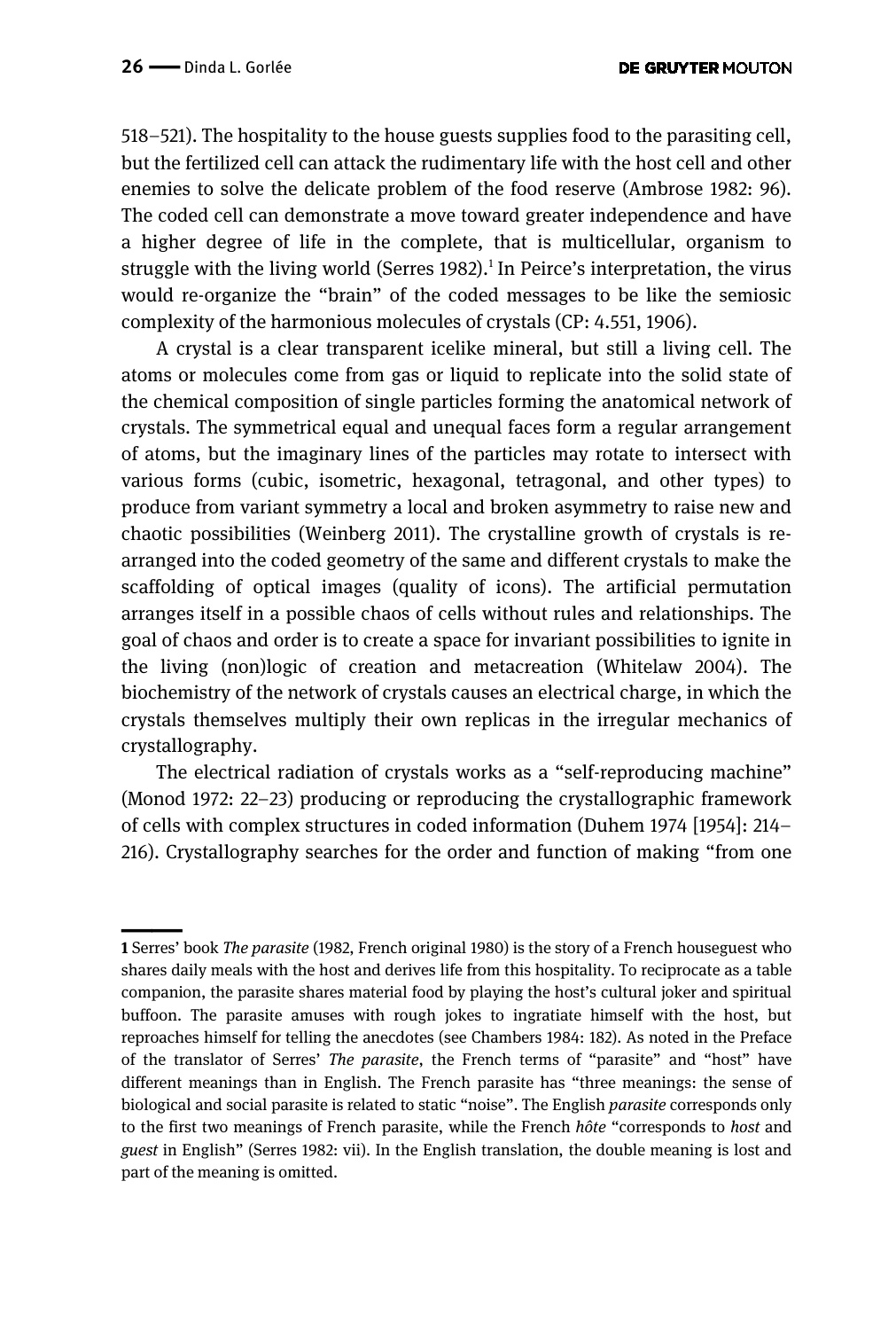generation to another in the simplest living beings we are acquainted with" (Serres 1972: 23). The iconic-indexical nature of crystals implies the balance of the re-arrangement of natural molecules carrying the artificial properties of electrical codes. The reason for the code is a puzzle for human reason: for example, Peirce wrote that the "physical phenomenon [was] absolutely inexplicable by mechanical action" (CP: 5.65, 1903). The icon-index biology of parasites may in turn naturally transform into innumerable replicas of, for example, insects with no vital function except for finding refuge from predators in the host source for their own nourishment and survive (Ambrose 1982: 94– 98). But if parasites are coded substances, the variations in the virus could take over the host cell's coded organism and itself take on the role of the enemy, reversing the negative role of parasitical icon into the positive indexical master of its own life.

The virus can turn into a hostile enemy with the electric charge to lose its dependence and infect the environment by generating the active re-variation of viruses, causing the mortal disease which the antagonist cannot decode to escape the disorganization. The self-producing type of virus causes infection or deformation in the mortal gem, turning itself from source specimen (source text) into a mortal drug (target text). In the activity of human translation, the parasitical plant or animal stands for the target text, which survives as alien (alienated, alienizing) target organism in another language by living at the expense of, and harmful to, the cultural species of the source text. The parasite could produce coded toxins to empoison the translation to make an unfamiliar zombie.

The controversial aspects of parasites are that co-evolution from one species to the next seems to fight in symbiosis with the host to change into "hard" or "soft" semiosis (Anderson et al. 1984: 33–35). The host–parasite relationship is the dual organism to win the struggle, but the parasite now works as human producer or social consumer, as enemy or friend of the host (argued by Kockelman 2010). Living together with the host explains the parasite's "hard" struggle to stay alive — this means that the subjective target intruder can invade the host prey and destroy the objective code of the source text. The "hard" sense of the target text could kill the body or mind of the host to live its own life. However, parasites can also suggest a "soft" kind of symbiosis by the genetic engineering of the natural togetherness of source and target texts in semiosis. If so, the parasite would seek to cure the mistrust and heal the breach between friends in an emptied body  $-$  a fragmented body without organs, nerves, and energy (Deleuze and Guattari 1987: 150–153). Both varieties of the parasite are analyzed as Peirce's dangers or reforms in indexical-iconic actions, meaning that the "system *may* not represent every variety of non-human thought" (CP: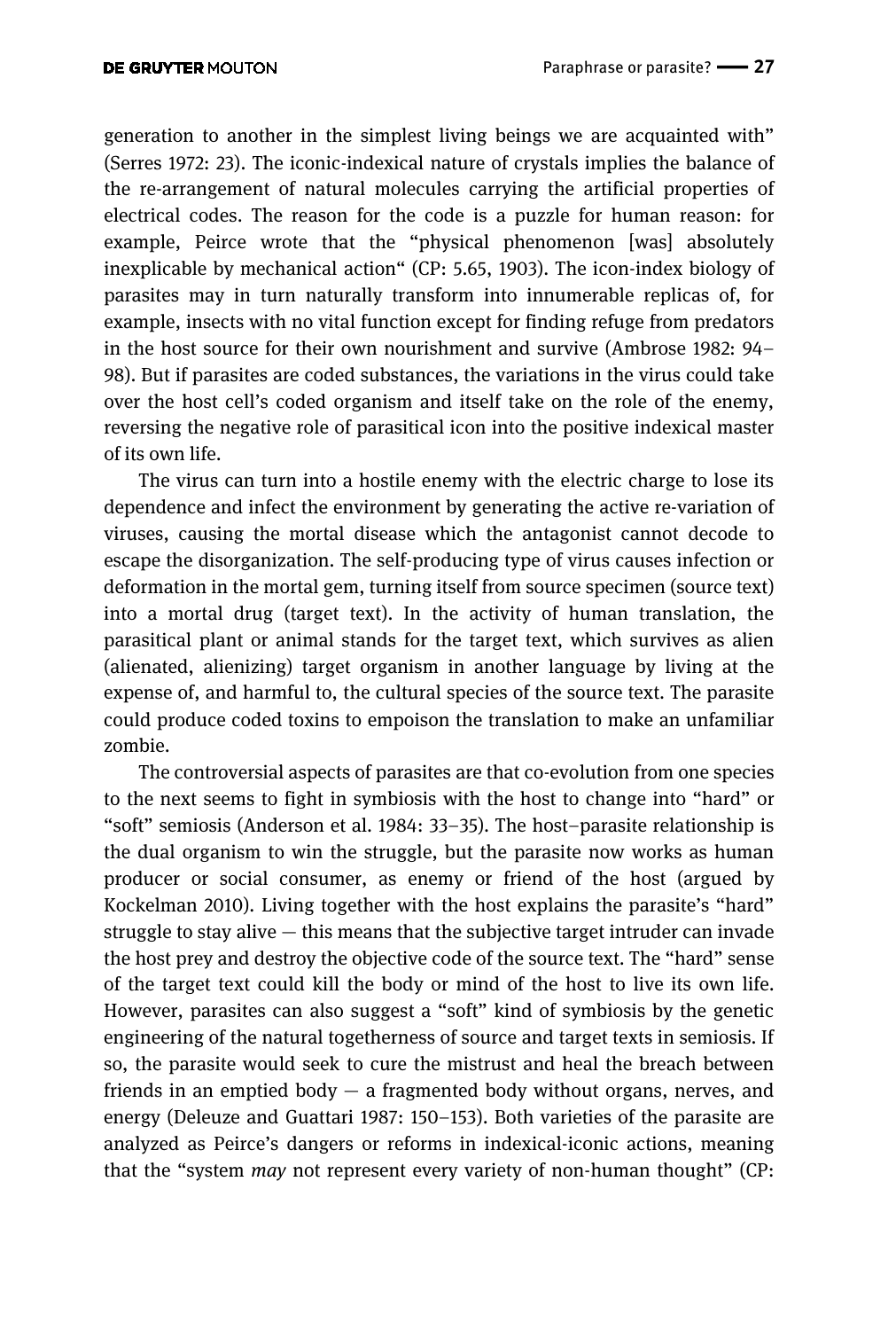4.551, 1906). The parasite does not live in thought but is reduced to the accessory form of replica. The "soft" replica focuses on its bodily needs for food and water, as with plants or animals.

For example, lichen or moss manages to stick closely on leaves and branches or exposed rock and stone to feed itself and survive. Lichen is part of the biological soil crust but lives in symbiosis with upper- and undergrowth. Arctic reindeer eat the parasitical moss, which is the moldy source environment to be assimilated by the steady uppergrowth of green moss to be eaten by the reindeer. The iconic parasite identifies and screens the source host to modify the cultural fabric and make the indexical target co-pattern. The creative whole of source-and-target performs the "soft" duties of the double (viral and antiviral) co-household without harming, specifically, the life cycle of the base (the host).

Whereas the semiotic perspective of human translation was the "neurophysiologist activity represented by nerve impulses linked by chemical exchanges" (Sebeok 1984: 8), the parasitical organism of language stands for the "soft" propagation of the

neurobiological transmutation from one form of energy to another, such as a photon undergoes when impinging on the vertebrate retina: we know that it entrains impulses in the optic nerve that change rhodopsin (a pigment) in the retina rods of the eyes, through four intermediate steps, from one state to another. (Sebeok 1984: 8)

The neurobiological reconversion into a new decoding part of the target cell happens through the harmless retrovirus to decode the virus. The "soft" code was antiviral and resistant to infection, but the infectious "diseases" shifts the target replication from the natural heart into the parasitical habits of Darwin's evolutionary selection of plants and animals.

For example, mushrooms, a simple kind of organism (*fungus*) without chlorophyll, are edible (or sometimes poisonous) plants. Growing on stretches of field or meadow in the wild, these parasite organisms take compost from the ground to fertilize and reproduce themselves from the undergrowth of the host. The fruiting body of the mushrooms above ground can transform from "soft" into "hard" parasites. The hybrid strategy is that the mushrooms will, in danger, spread toxic spores from the underside of the umbrella and spread the code of tiny seeds to produce in human individuals vomiting, diarrhea, infections, allergies, and hallucinations. Due to their underground networks, these organisms have hidden roots  $-$  the Earth's natural internet  $-$  to help the genetic images of health to reproduce variations of the *fungi* species, or the reverse operation. The parasites take their nutrients from the roots of different plants to flourish. But the marked difference is that the mushrooms can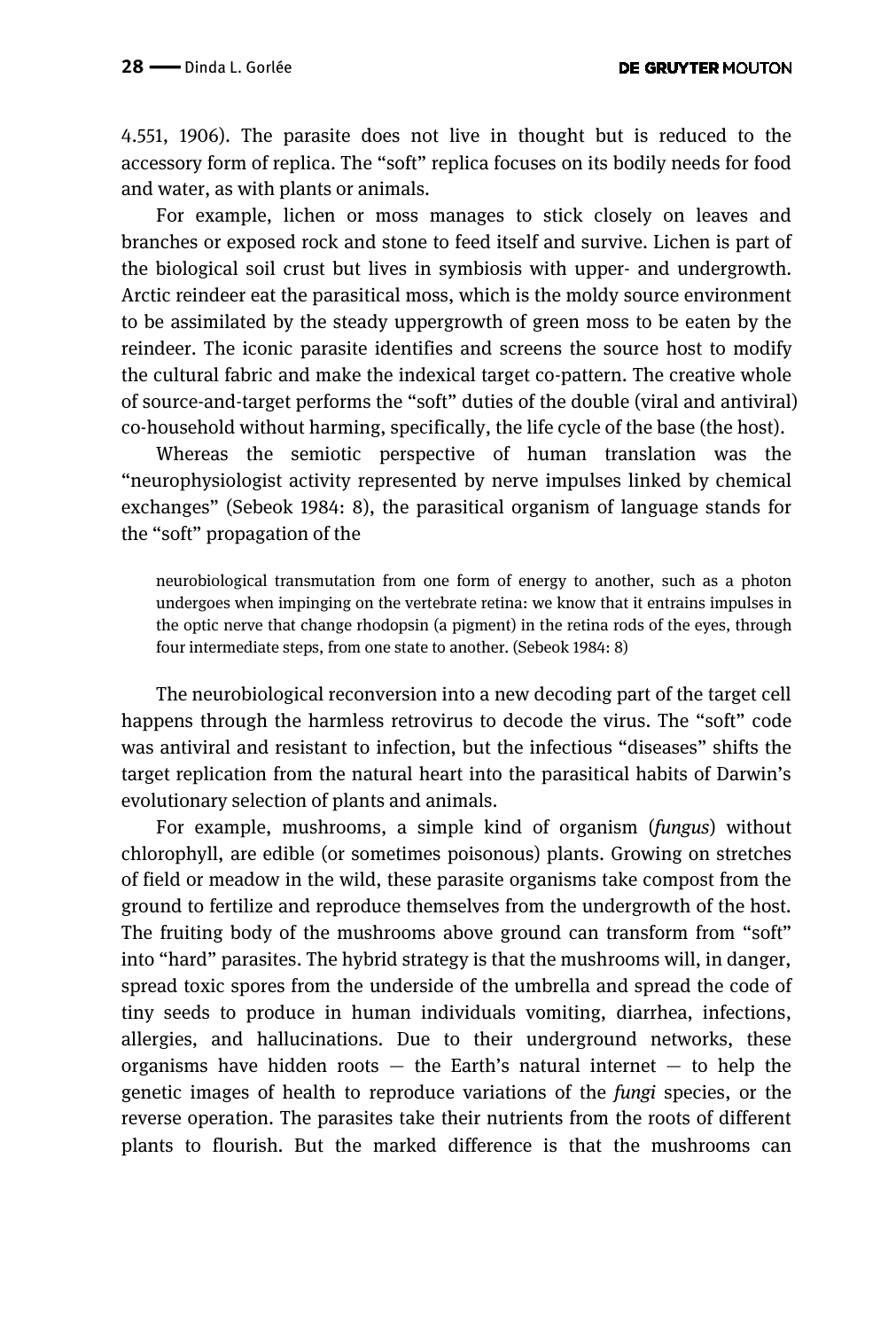sabotage unwelcome plants by spreading toxic chemicals through the network, destroying the immune system of the other plants, including that of the host cell (Fleming 2014).

Darwin's crucial chapter of *The origin of species,* called "Variation under domestication" (1958 [1859]: 21–49), discussed the fate of "natural" target parasites domesticated into replicas of deliberate or "unnatural" clones (called by Darwin "layering" or "taking cuttings or slips") (Graham 2002: 114–115). The chapter about the "Struggle for existence" (Darwin 1958 [1859]: 74–79) included "the life of the individual, but success in leaving progeny" (Darwin 1958 [1859]: 68). Darwin discussed that some species of plants and animals died out, but other varieties replicated themselves "with the same species, or with the individuals of distinct species, or with the physical conditions of life" (1958 [1859]: 68). Cloning the next generation through "good" or "bad" copies of the first breed fabricates coded compounds in "unnatural" parasites, as observed in the struggle of coded copies as the cultivated mechanism of agriculture and horticulture:

For if several varieties of wheat be down together, and the mixed seed be resown, some of the varies which best suit the soil or climate, or are naturally the most fertile, will beat the others and so yield more seed, and will consequently in a few years supplant the other varieties. […] So again with the varieties of sheep: it has been asserted that certain mountain varieties will starve out other mountain varieties, so that they cannot be kept together. (Darwin 1958 [1859]: 77)

Darwin's exemplified parasitical animals are demonstrated by the cuckoo laying her egg into other birds' nests. The cuckoo parent migrates without worrying about the life of the offspring (Darwin 1958 [1859]: 237–241). The young birds are a sexual species but grow up with "alien," that is asexual, parents. The codes of non-semiotic replicas may evolve in the generation of "good" and "bad" clones of "[c]ells, colonies of cells, organisms with organs, societies of organisms, and societies of societies [building] some organic building blocks [which] are used repeatedly: the four-chambered heart is an example" (Burks 1997: 518).

Man's productions follow the evolutionary progress of animals by applying Darwin's "principle of divergence, causing differences, at first barely appreciable, steadily to increase, and the breeds to diverge in character both from each other and from the common parent" (1958 [1859]: 106). In the input of new information, the "biotranslation" (Kull and Torop 2003) increased complexity in the operation of translation. The replicas of the cellular structure from the source text engineer Darwin's random variations to "breed" the separate target text. The codes of the parasitical compound selectively "destroy"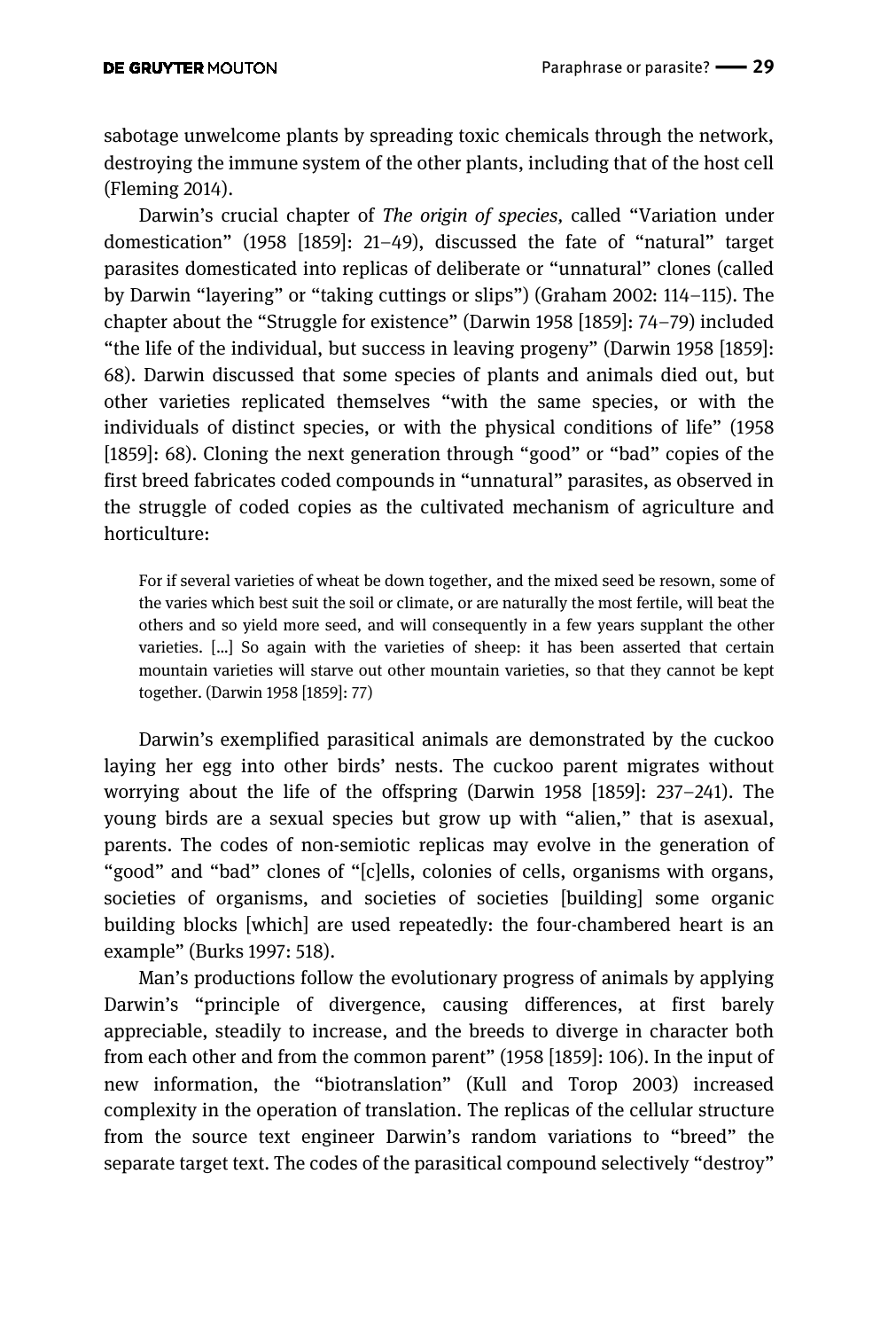the "natural" host text to clone the variable habits of the habituality of the reproduced target text encoded in a different coded pattern to survive in a different life. Darwin's new species of variations in human translation means that the parasite's target text generates the coded species as the experimental evidence of Saussure's contrastive translation. The translation demonstrates the failure of overtranslation, undertranslation, concentration, compensation, explicitation, and other strategies of sign types self-corrected by Peirce's "logotranslation" (Kull and Torop 2003: 316) to apply to the evolutionary semiotranslation and transduction.

The evolution of parasitical habits expands from the simplicity of Peirce's icons. The icons are the mimetic half-coded image which "involves no progression of being a sign" (MS 599: 40, 1902). Icons act through evolutionary replicas to make imperfect signs, which cannot alone take part in the mediation of semiosis (Parmentier 1985). Peirce wrote:

All icons, from mirror-images to algebraic formulae, are much alike, committing themselves to nothing at all, yet the source of all our information. They play in knowledge a part iconized by that played in evolution, according to the Darwinian theory, by fortuitous variations in reproduction. (MS 599: 41–42, 1902)

The habits (interpretants) of parasites point to the "significant character" (MS: 599: 40, 1902) of Peirce's indexicality. The coded index indicates the replication of the environmental meaning. Are human reproductions of biotranslation progressed by choosing Darwin's "any analogous principle" (1958 [1859]: 106) to apply the double structure to transform old into new? Darwin replied that

I believe it can and does apply most efficiently, from the simple circumstance of the more diversified the descendants from any one species become in structure, constitution, and habits, by so much will they be better enabled to seize on many and widely diversified the descendants, by so much will they be better enabled to seize on many and widely diversified places in the policy of nature, and so be enabled to increase the numbers. (1958 [1859]: 106–107)

The "bad" habits of the "slave-making instinct" (Darwin 1958 [1859]: 242) of parasites can grow from a "bad" master-slave bond into the sense of "good" life manifesting the evolution of Darwin's "longevity, fecundity, and fidelity" (Graham 2002: 43). Darwin's cycle of life encompasses Peirce's three habits (interpretants). After the single habit, the repeated habituality can grow into permanent habituescence, in which the parasitical cell-making can become intolerant and aggressive and attempts to kill the host cell. But the natural selection of the meaning of the parasite is performed through Darwin's coded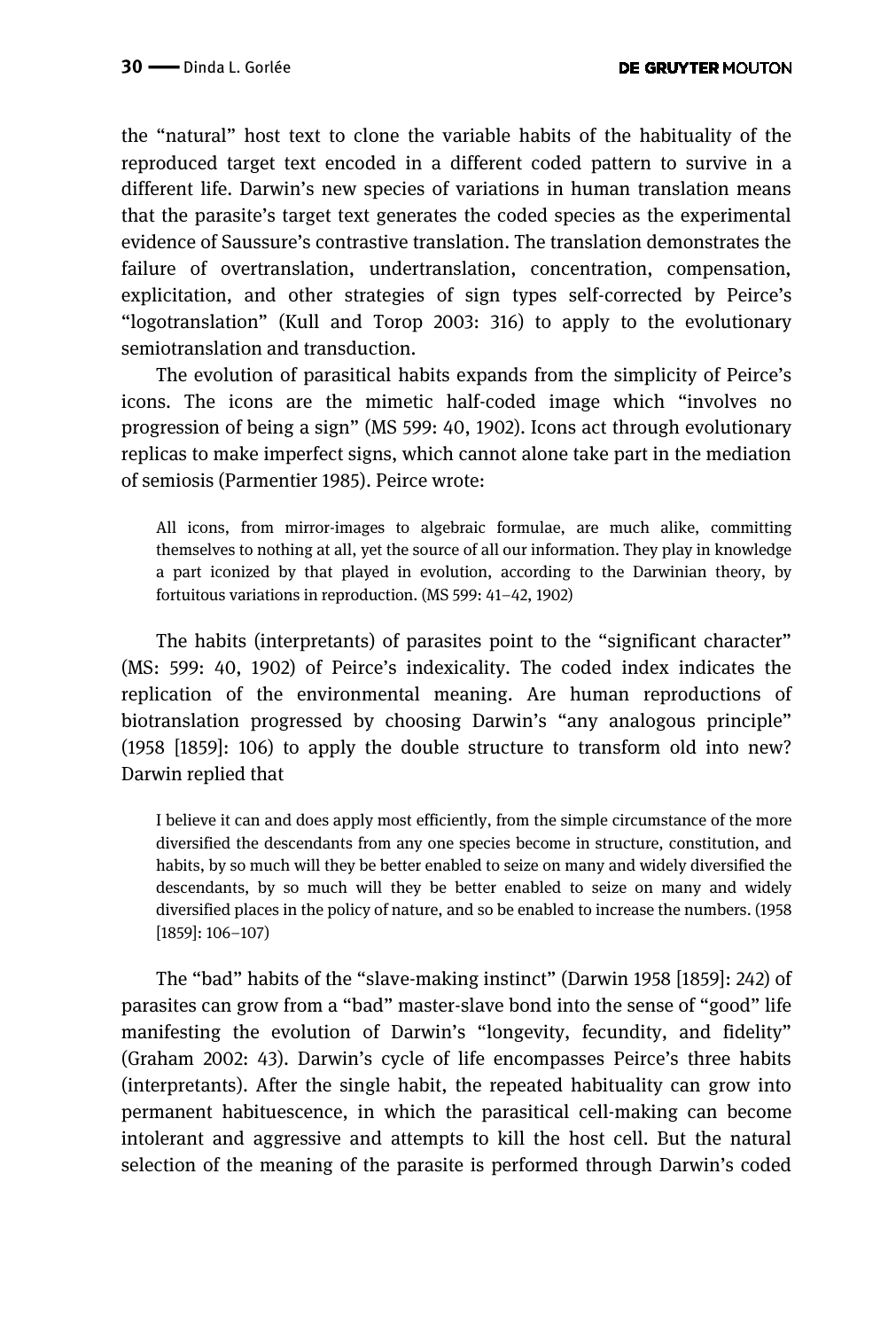interaction from parents to offspring, leaving the symbiosis of the host cell. In the repeated struggle for life, Darwin's evolutionary rules are adapted to choose the prominent target principle to ensure the "survival of the fittest." The creative complexity of the host–parasite relationship can be seen as the genetic process of evolutionary biology (Schmid-Hempel 2009).

The genealogy of different species in human, animal, and plant universes can be co-evolved with the structural and biochemical cooperation of contrastive or differential linguistics to achieve the real possibility of translation. This explains the two-phase evolution of biological forms of Saussure's method, in which human translation is seen as interchangeable with the evolutionary biology of animals and plants. In the "*conversation with Nature*" (Kull and Torop 2003: 315), the notion of biotranslation seemed to hypostatize the work of Peirce's interdisciplinary – biological, chemical, and neurological – semiotranslation by struggling against the normative fixities of Saussure's translation. The target text exists to exchange the second-hand status (habit) of the cultural source text into the inferior position. The source text remains the host text, which survives and is not killed as the enemy, but the target text is the biological hybrid eager to sacrifice the host text for the sake of supporting the new organisms and new species in the logotranslation of the semiotranslation and transduction.

As a parasite cell of the natural environment, the target text is the future offspring of the parent, being constantly fed, indeed alimented, by the coded ideas and thoughts coming from the host. The target text is derived from the train of sign-maker – Darwin's parent, here Peirce's translator – to reproduce the subordinate source text into the target text. But the target text still feels like a superior artifact to receive the fact that man is a sign, since, for Peirce, "life is a train of thought" so that "man is a sign" (CP: 6.314, 1868). The external symbols of the target text stand for the "continuity of thought" (CP: 6.315, 1893) of the evolutionary generation to leave the old culture behind and create new features. The target mind creates human ideas, to color the target texts in all kinds of "differences."

The grammatical rules of the target text are fictionalized by the cultural (that is, multifunctional and open-ended) flow of the sign-maker's (called transducer's) "magnetic" ideas and thoughts to alter the parasitical juxtaposition of language into cultural patterns of literature, art, and music. This cultural event of change happens in transduction to exchange the whole form of the source text into a different genre (Gorlée 2015), so that the target effect totalizes the fascination with a totally different universe. The inferior status of the source text is seen as unhelpful and inconceivable in the new setting of the linguïcultural way of feeling art and thinking science. The marked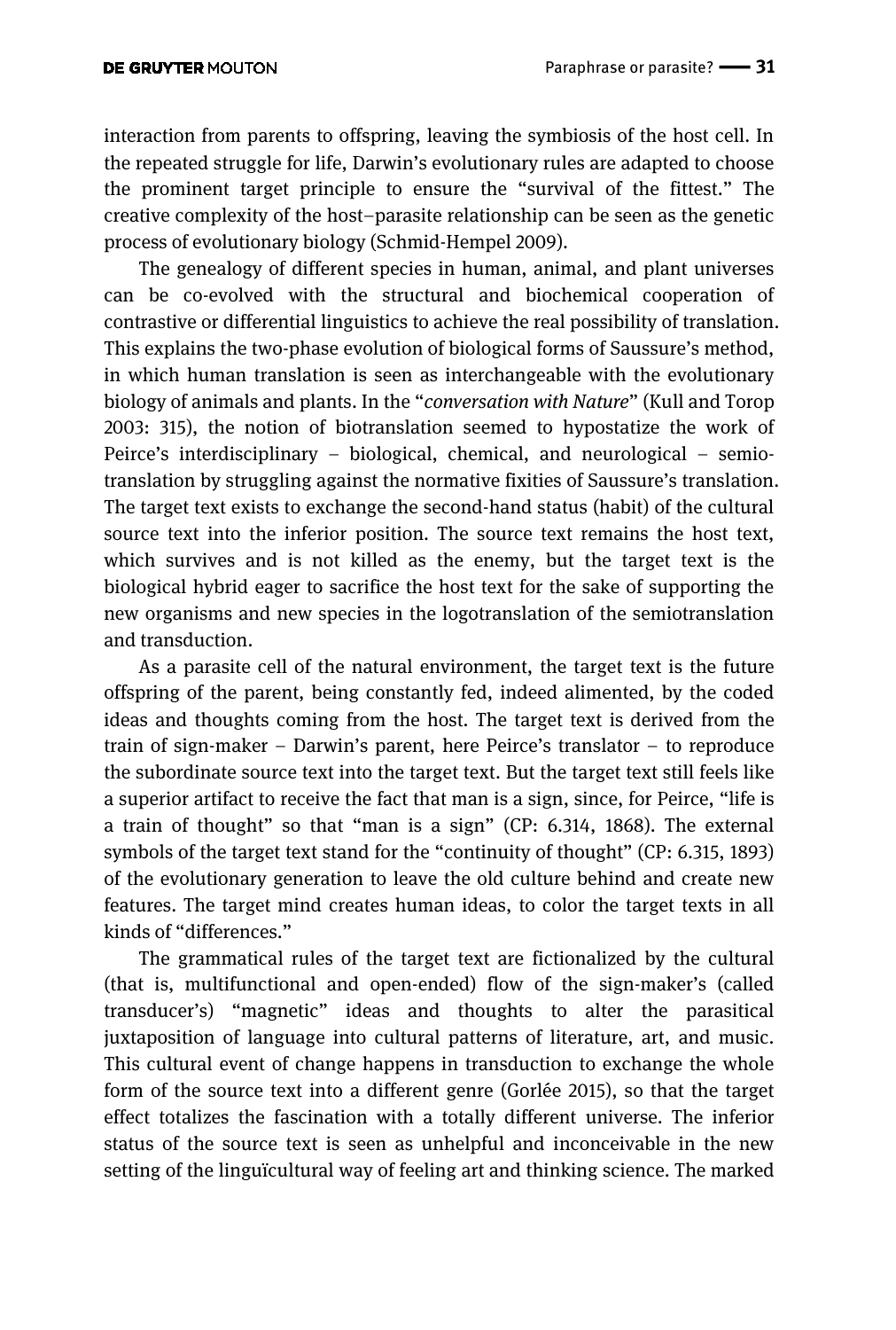difference with the target text makes new word-clues that excite and provoke the spectators through the experimental and negative mixture of prominent signs (in fact, cell signs) to the total mixture of transduction. Unlike the compound of the paraphrase, which acts negatively on the reading process, the cultural parasitism acts positively on the creative processes to inspire the interpreters. The spectators feel like *enfants terribles,* ready to interpret any cultural novelty. The coded parasite is the legitimate manipulation of the coauthor to please and entertain the audience with a multiplicity of styles in tragedy and joy (Frye 1973 [1957]: 166, 168, 175, Gorlée 2015: 11–14 and developed further).

The "good" parasite is called the *totum pro parte* adaptation to decode the original codes of the source language to the creative novelty of target codes. The whole text of the source language is subject to what seems parallel transformation to assimilate the target language from language to forms of paralanguage (that is, speech and gestures). The definition of parasitical language is carried one step further than semiotranslation to share not in the artistic content itself but in the rules of the "parasitic formations" of "(a) speech and (b) script […) (a) tending toward context freedom, as in calculi, and (b) tending toward context sensitivity, as in verse" (Sebeok 1979: 249, qtd. John Lotz). Sebeok and Umiker-Sebeok (1976) concentrated on speech surrogates in drum and whistle systems as different speech from spoken language to create the human–animal hybridization of languages.

In the Introduction to Sebeok's *Speech surrogates: Drum and whistle systems*  (1976: XIII–XXIV), Jakobson's transmutation of intersemiotic translation was divided into the vast terrain of "partial transformations" like "paraphrase, graphic illustration, pastiche, imitation, thematic variation, parody, citation in a supporting or undermining context, false attribution (accidental or deliberate), plagiarism, collage, and many other" (Steiner 1975: 415). The biosemiotic fable was that

[t]he life of the individual and of the species depends on the rapid and/or accurate reading and interpretation of a web of vital information. There is a vocabulary, a grammar, possibly a semantic of colours, sounds, odours, textures, and gestures as multiple as that of language, and there may be dilemmas of decipherment and translation as resistant as any we have met. Though it is polysemic, speech cannot identify, let alone paraphrase, even a fraction of the sensory data which man […] can […] register. (Steiner 1975: 415)

Steiner criticized the symptoms of parasitical culture, which infected art through the anesthetics of paraphrase (1989: 1–50). The parasite was a change of symptoms to reconfigure the target text, while the paraphrase was the modification of the source text. Steiner added that "[p]arasitical discourse feeds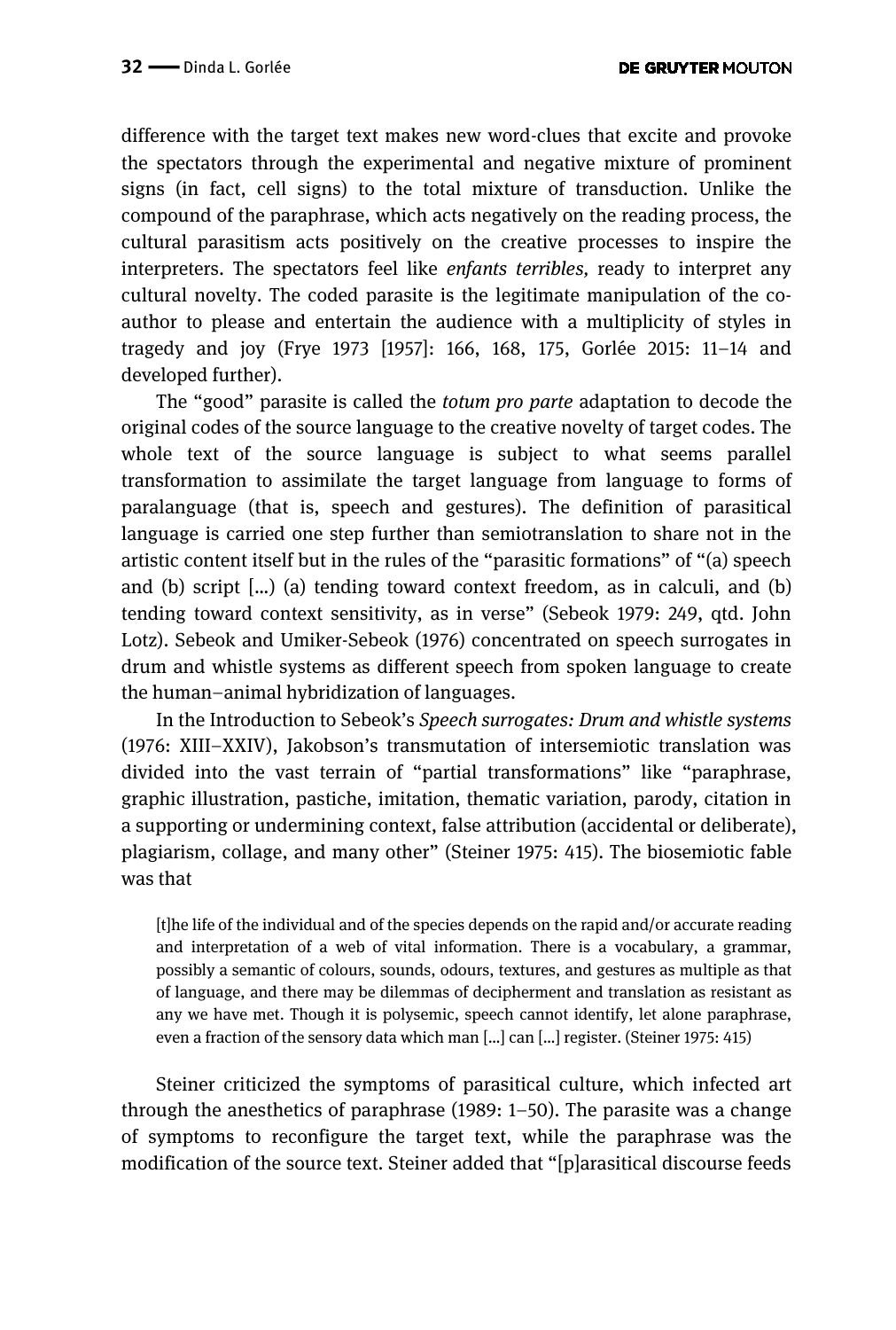upon living utterance; as in microbiological food-chains, the parasitic in turn feeds upon itself" making "[c]riticism, meta-criticism, dia-criticism, the criticism of criticism, pullulate" (1989: 47–48). For Steiner, man looks upon the fine arts from his selfish point of view, without knowing that language is a living organism growing toward its evolutionary destiny with the ultimate signmaker, God as creator of the universe.

The parasitical culture paves the way for social communication as the trend of contemporary art. The "new look" of the target is supposed to be a more marketable design than the original one. The changeable trends of fashion established the exorbitant prize for the chic thrills and cultural theory of the transducer, but the poetical subject matter could be strange, even alien. The sense of likeness with the cultural content of the source text was gone with the target material, which could be "degenerated" into caricatural, propagandistic, or even draconian images of artistic expressions. The transduction is the metaphorical collection of "encyclopedia" (Eco 1984: 46–86). The goal of transduction is the "*moderately*" and "*radically"* symbolic work (Barthes 1977: 158) moving away from structuralist language to puzzle the readers with the parasite.

The transduction comes alive in Barthes' ideals of poetical Text, which must be "structured but off-centered, without close" and the meaning is the "*irreducible*" plurality of the unfamiliar "explosion" of the "*stereographic* plurality of its weave of signifiers (etymologically, the text is a tissue, a woven fabric") (Barthes 1977: 159). Barthes' ideal of Text (with a capital T) is the anthropological-linguistic example of the "multiple, irreducible" universe pervading from language to

a disconnected, heterogeneous variety of substances and perspectives: lights, colours, vegetation, heat, air, slender explosions of noises, scant cries of birds, children's voices from over on the other side, passages, gestures, clothes of inhabitants near or far away. All these *incidents* are half-identifiable: they come from codes which are known but their combination is unique, founds the stroll in a difference repeatable only as difference. So the Text: it can be only in its difference (which does not mean its individuality), its reading is semelfactive (this rendering illusory any deductive-deductive science of texts no 'grammar' of the text) and nevertheless woven entirely with citations, references, echoes, cultural languages (what language is not?), antecedent or contemporary, which cut across it through and through in a vast stereophony. (Barthes 1977: 159-160)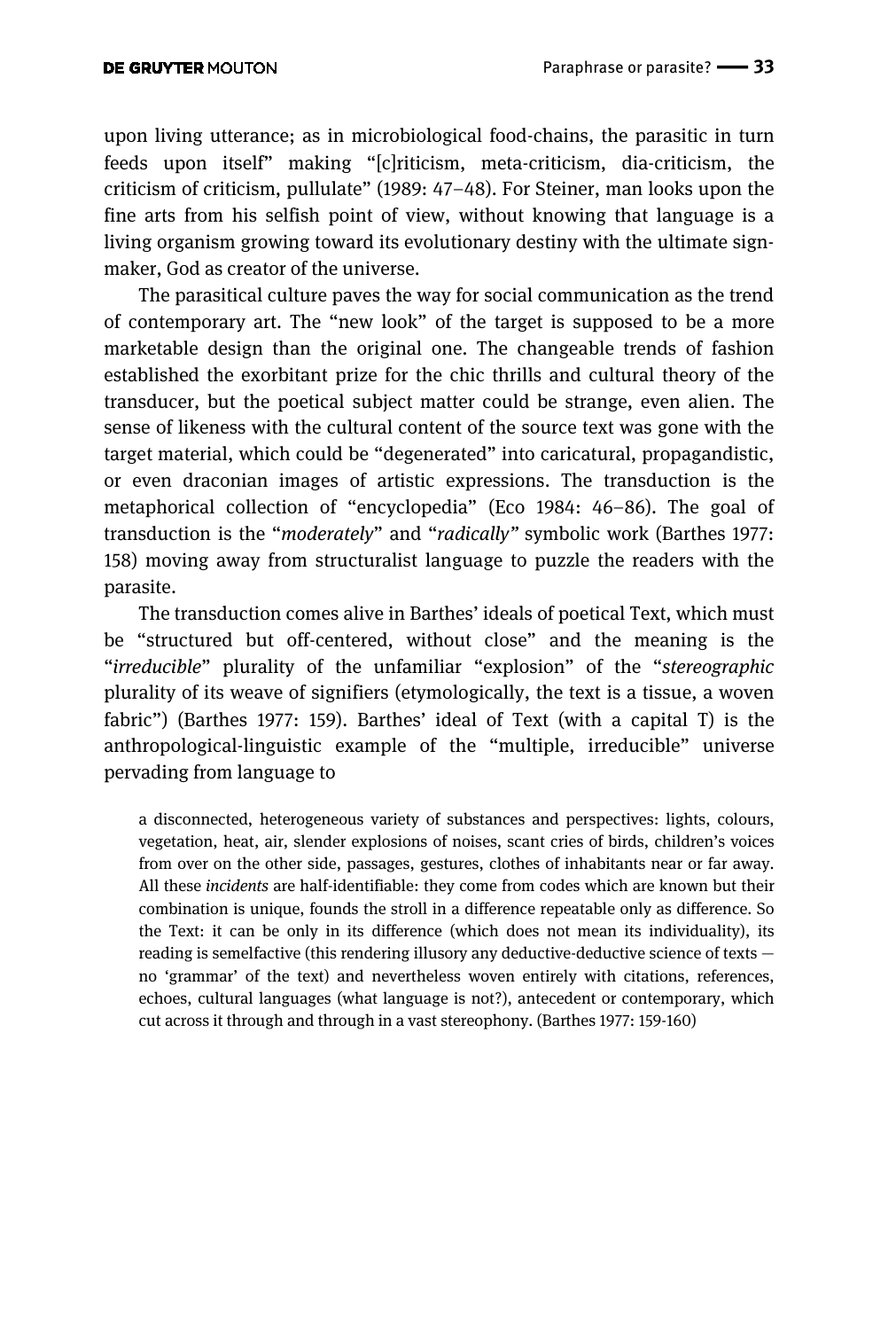## **7 Automaton or robot**

At first, the parasite was a solitary creature confined to a small region of the host. Then, sometime later, the parasite–host relationship gave up the dependent position together with the host to live in wild and spontaneous Nature. The directed process of evolution is that the sedentary parasite can move and evolve its talents with the help of the "micro-mind" to play a different tune. The mind can regenerate away from Darwin's biological diversity of animals to the environmental pressure of replicating on its own the cultural behavior of predator preying on other animals. The parasites come very close to the aggressive nature of primitive warriors.

Endowed with new significance, the parasite has moved from old to new mind, away from the symbiosis of Nature's biological environment to build the "human" habits of the informed creature and sense the full semiosis of the "concrete jungle" (Quammen 2018). In Darwin's endlessness of natural selection, new life-forms can evolve artificial creatures with unique technical mutations, as happened in the "complex, mobile three-dimensional forms, ranging from the clearly biomorphic […] to more abstract, geometric structures" (Whitelaw 2004: 30).

Life-altering changes to biodiversity is a possibility for the unhoused parasite, for example, to be "sheltered," protecting itself against wild animals and bad weather. The "mechanism of inflation" seems to humanize the parasite's life, but the unpredictable world oppresses the possible encounters with the calamity of "political barbarism and technocratic servitude" (Steiner 1989: 48–49). The new-born species needs a permanent home in the new world to remain safe. The evolutionary migration of parasites recreated from "bad" form a relatively "good" organism to explore and learn the limits of fragile and aggressive behavior. Instead of moving freely from place and place to derive its nourishment from meal to meal, the natural independence has exchanged the parasite's mind-set into the evolution from the natural context together with the host to reach the hybrid organism of human individuals.

The parasite pushes the evolution to the human sense of intelligence, imagination, will, and ambition. It is in search of the Latin *domus* with a plurality of meanings such as "domicile, domesticate, dominate, dominion, domain, (con)dominion, dominus, domineer; and through these the house speaks to us precisely as the symbol of rulership, ownership, mastery, and power" (Danto 1990: 8–9), the parasite does not become archeological fossil. Although a "normal" parasite survives without changing the parasitical environment (Ambrose 1982: 116–118), some resistant or special parasites can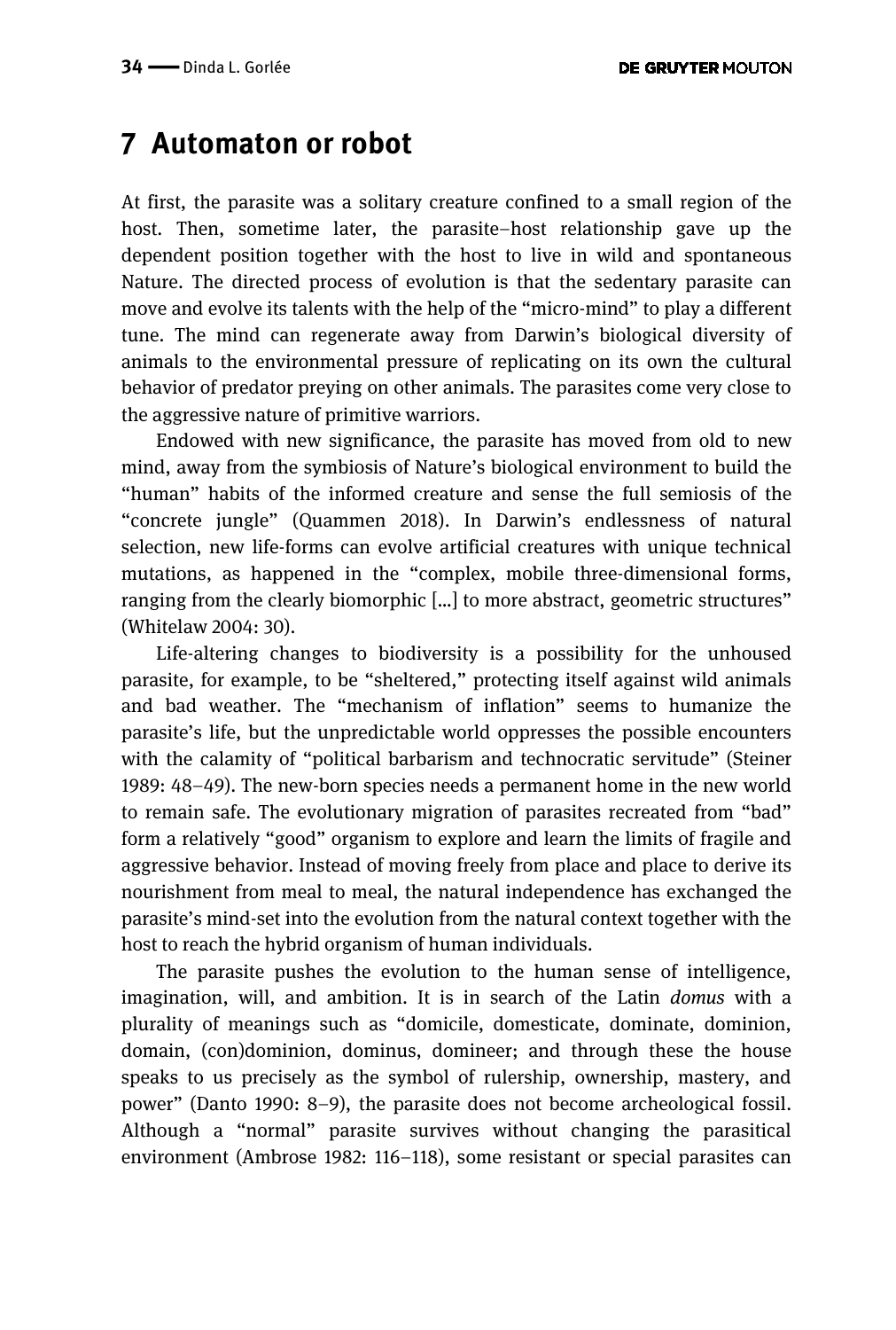display the extension of the rule of logic to correct themselves from natural life to the artificial activity of different biocultures (Monod 1972: 150–167). The rule of law integrates the source text into the target text not by negative reactions involving "enemies and noise, pirates and exploits, catalysts and assassins" but by catalyzing one's bodily and mental relations with the whole situation and context through the "displacement in time, through time, between persons, and across possible worlds" (Kockelman 2010: 406). The coded rule of co-evolution is the "sheltered" home transmigrating the tourist to be a distinguished member of society.

The anthropomorphized organism is capable of shapeshifting into animal and "human" form (CP: 5.47, 1903). Changing the technical and cultural codes, the "transformation, or set of unambiguous rules, whereby messages are converted from one representation to another" (Sebeok 1984: 29) played the human or animal games of behavior. Instead of the special joking codes of the buffoon, the source and target texts are now regarded as imperfect replicas, ready to absorb cultural codes to change into the new evolutionary field of social order. The passing messages of animal and man are multiplied and mixed to function elastically together in the encounter with the artificial alien world. Serres described the pure chaos of the parasite's evolution, writing that

[w]e no longer know who enters or who leaves; everything enters and leaves, no longer a parasite, but a sequence, a band […] in the plural; when a system admits a parasite, the parasite multiplies immediately, reproduces, makes a chain, a crowd, a number, an inundation. At the end of a few hours one single bacterium will have produced several million. Epidemic. The joyous band heads straight for the beds, towards the table. It occupies space; it goes right to the center. (Serres 1982: 250)

Serres' joker effect transforms the theatrical play of the technical replicas by pushing Peirce's iconic to the indexical game to find the "good" symbol necessary for shelter from the dangers around.

Jakobson's transmutation is called "transduction" by Sebeok (and myself), in which the evolutionary quasi-communication of symbiosis finds the third aspect of Peirce's semiosis including the categories of firstness, secondness, and thirdness. Sebeok wrote that "one part of the brain communicated with another, how the messages are constructed and stacked in a hierarchy, or how the meanings are 'agreed to' (coded)" (1984: 7). Sebeok's metamorphosis of the

complex (viz., nonisomorphic) transductions [moved] into parasitic or restricted formations, like script or other optical displays of the chain of speech signs (the Morse code, or any of the several acoustic alphabets designed to aid the blind, or sound spectrograms) [were] optionally imposed upon chronologically prior acoustic patterns […]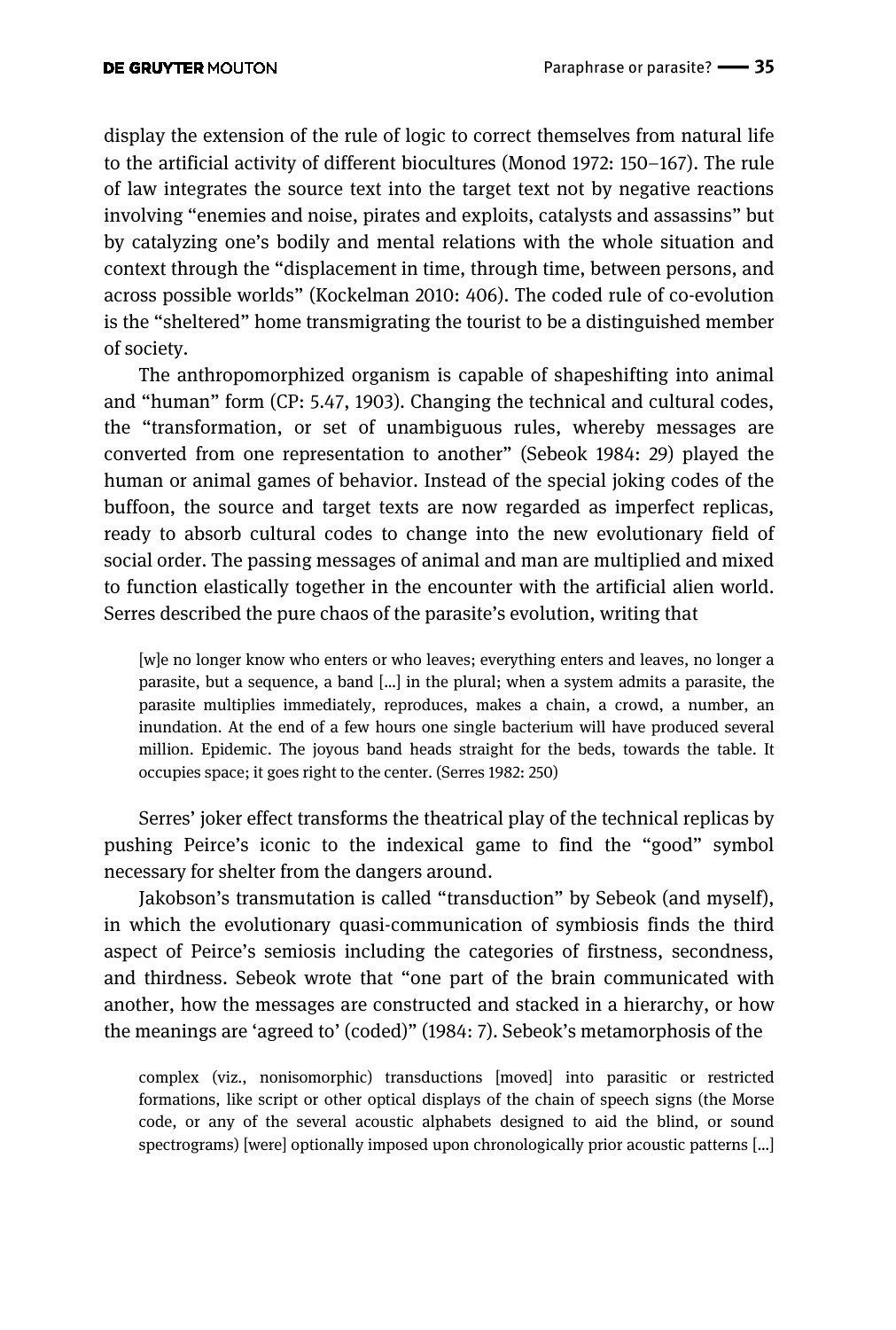and more or less context-free artificial constructs developed for various scientific or technical purposes […] (Sebeok 1985 [1977]: 297; see 303).

The complex nature of "encoding" blank messages into quasicommunication discloses the full capacity of real communication. In translation, the jump from pre-signs to genuine messages offers "good" answers to the evolution of semiotranslation to the creative culture of transduction**.**  Transduction illuminates the poetical inventory of human ideas to re-organize the sporadic imagination and re-think the target text in elastic forms of reasoning.

The parasitical translator mingles all particles, units, and elements of the linguistic source text together into the discursive approach of a different target rhetoric. The target text is not in variance with the logical definitions and practical meanings, but the habit of gesture transforms language into the modeling system of a different category of art. In the narratives of *From translation to transduction: The glassy essence of intersemiosis* (2015), the naturalist Henry Thoreau translated Homer's verses about the military battle of Troy into a battle of insects as parasites; or Thoreau's re-imagination of American and Indian ecological traces left in the lakes of Concord, Massachusetts; or Edvard Grieg's operetta *Peer Gynt* relating the adventures of trolls, gypsies, and emperors as a musical re-creation of Henrik Ibsen's poetic script (Gorlée 2015: 139–211).

Transduction is a complete metamorphosis of the source text to recreate the one-way replacement of the original text into the newly patterned cultural discourse of the target text. The target idiom has different meanings but is vaguely or loosely correlated to the source text. The translator composes "equivalent" textual material in another language – culturally transposed into another medium of art in music, dance, sculpture, architecture, or other fields without language. The linguïcultural recreation into the different script or idiom is re-adapted, re-imagined, refashioned, reconstructed, or rebuilt by the translator. The thematic, spatio-temporal, and conceptual fabric of the source text is transposed into the different language of the target text to be in its activities enjoyed by the readers/listeners and analyzed by semiotic scholars.

In transduction, the target sign is not an abstract action but the change in human reactions comes from turning the mood or temperament of the artistic talents of the translator. The transducer creates the irreversible sign in the "nonconservative" character in "one determinate direction and tend[s] asymptotically toward bringing about an ultimate state of things" so that "[t]he final state is irreversible" (CP: 7.471; see 7.471–7.483). Transformation from target back to source is a noble, but impossible, effort. This effort is different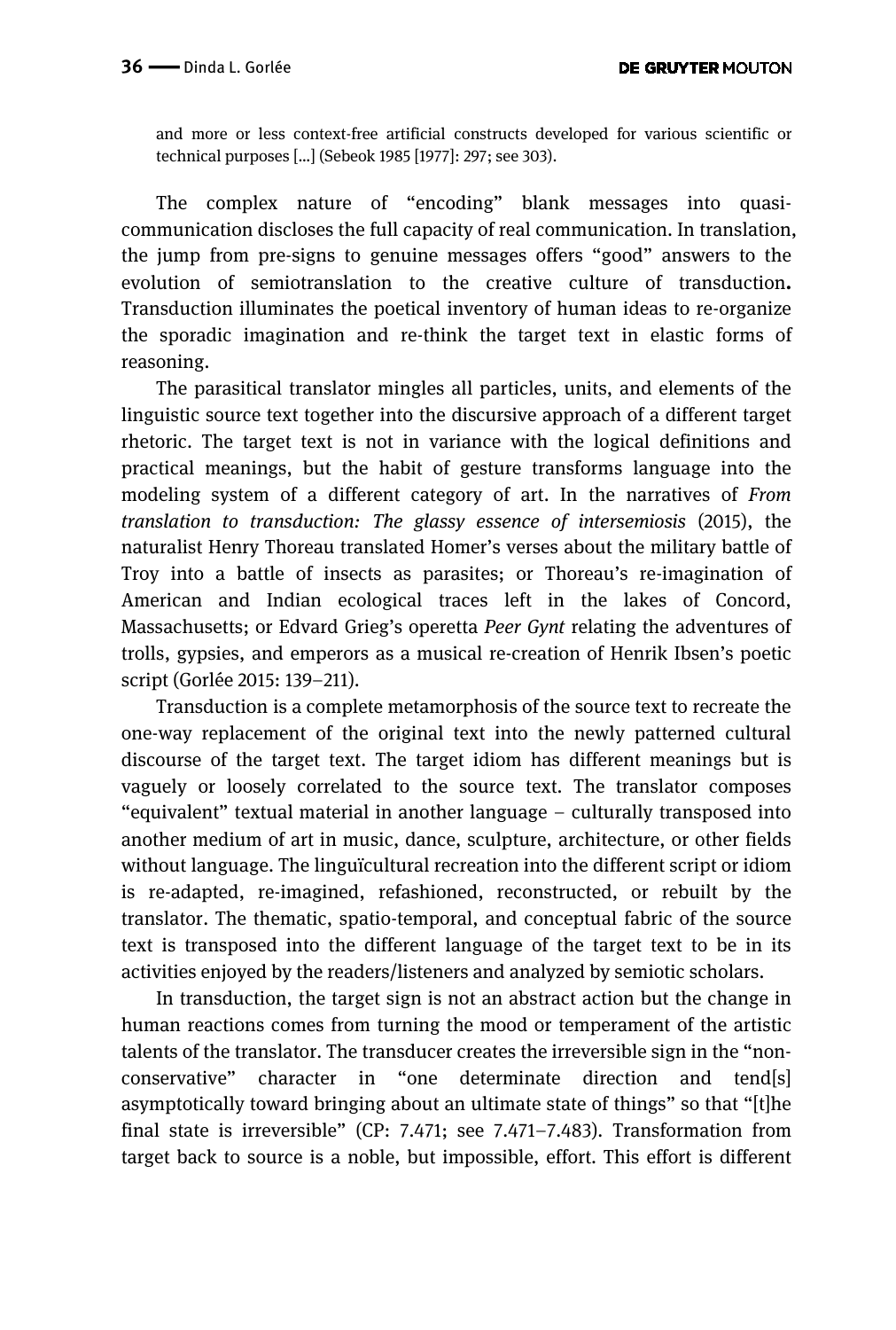from back translation, in which one expects that the translator practically generates reversible signs. The reversibility of translation is an imaginary illusion. Sometimes a partial reversibility of some expressions is possible, but the whole is a new text. Semiotranslation demonstrates that all translation is disguised in Otherness; the sameness is "gone with the wind." The transducer works as a disruptive agent battling onwards in the critical posture as a new coauthor. The strategy of the new sign-maker is to struggle from the "bad" source text to the "good" target translation. The target text highlights the organic (that is, the natural and cultural) communication for the translator's work. Transduction has generated from the source text a genuine work of art, which can even be copied in non-reproducible replicas (not the real work) to enjoy the evolutionary cycle with iconic and indexical steps.

Peirce's stereophony of linguistic signs is branched off to the positive harmony of symbiosis. Peirce's semiosis of firstness, secondness, and thirdness give the variety of meanings. The interim translation of the paraphrase is bound in the alliance of mutual benefit, but the extension of the whole text holds out the branch of freedom taken from the original source into the target texts. The metaphor of parasitism can mean the mutual benefit of sheltering each other in a new well-being, or rather develop a risk of resistance to infectious diseases coming from outside. The literary freedom of the transducer has a geometrical or static basis, but can represent all relations in the

simple juxtaposition (literal metaphor), a rhetorical statement of likeness or similarity (descriptive metaphor), an analogy of proportion among four terms (formal metaphor), an identity of an individual with its class (concrete universal or archetypal metaphor), or statement of hypothetical identity (anagogic metaphor). (Frye 1973 [1957]: 366)

The imperfect patterns of emotional and energetic interpretants are the stages of affectionate firstness and brute secondness, as in the indexical-iconic nature of the imperfect paraphrase.

Within Peirce's logical cosmology of the universal categories, the "uneducated" (CP: 7.579, 1886) parasite has the weakness of the microorganism, forcing it to live together with the coded host. Darwin's evolution has broken new ground by developing higher organisms from the single fertilized cell into an imperfect paraphrase. The perfection of Darwin's theory of evolution exemplified a structural pattern of natural selection for all organisms, but Darwin added to the formalized calculus of nature the complex novelty of parasitical variations (Ambrose 1982: 140–144) trespassed into other fields of mental activities (Sebeok (1979: 251, 1985 [1977]: 297), as meant by Peirce's cosmology of logic in his later years (from 1890).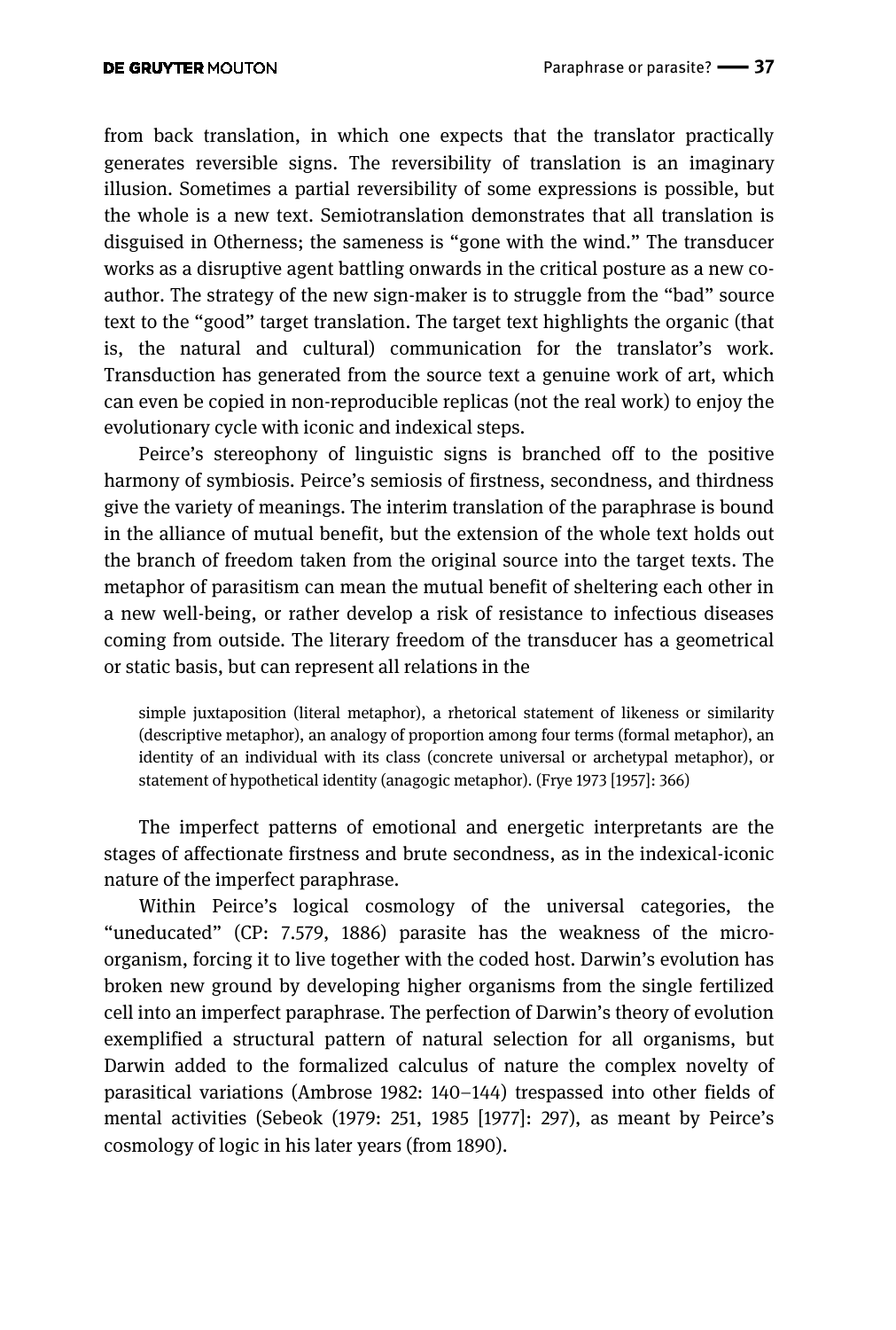The variations of norms and ideas came from Peirce's "evolutionary love" (CP: 6.287–6.317, 1893; Potter 1967: 171–190). In sharp contrast with the socalled "greed-philosophy" relevant in the Victorian epoch, the political economy of the United States promoted the industrial revolution and abolition of slavery. Peirce embodied the "counter-gospel" (title of CP: 6.287–6.295, 1893) of the moral code: God is love and growth comes from love. Peirce's evolutionary meaning is the continuity of semiosis from a generalized description to the cues of a forward-looking action. In the evolutionary growth of contrary terms, love and hate, beauty and ugliness are the same sentiments, first imperfect then perfect (CP: 6.287, 1893).

Peirce's cosmology of universal logic was certainly influenced by Darwin's mechanical principles of diversification and increase in the variety of the animal and human nature, but he broadened the scope of Darwin's evolution of species into the universal goal-directed cosmology ranging from individual indexes and pure icons to produce the third aspect of evolution in the symbol (CP: 6.306–6.308). The trial-and-error of human translation can equally grow by the selective factor of the agency of the translator to make radical reactions to "gratify the egoistic impulses of others," but Peirce states that one must "[s]acrifice your own perfection to the perfectionism of your neighbor" (CP: 6.288, 1893).

To reason the evolutionary cycle of human thought, progress opposed the coded disorder of the states of mental activities in paraphrase and parasite to decode the symbol of authority. Abandoning the iconic identity of the indexical association of living together with the host, the parasite wants to leave the microstructure of coded dependency to reach the uncoded macrostructure of logical philosophy. The parasite's final interpretants are the actual domain of the goal of togetherness away from the secondary adaptation to life in the host. To modify its physical and mental structure into the novelty of the new life as non-parasite, it must withstand the antibodies itself to get the upper hand as a non-parasite. The parasite yearns for a better brain by having a new home to speak with the voice and vote of a citizen. The parasite no longer lives in the concrete cell of "word association," but in its more advanced stages it advances from the coded index to build the symbolic principle of attempting to build a thinking machine to speak with the thirdness of "language."

In Peirce's early philosophy, the parasite was transformed into the "intuitive man" with a humanoid "soul" to embody the "heterogeneous hodgepodge of the most contradictory theories" (CP: 7.580, 1866). Through the "extension and comprehension" (CP: 7.580, 1866) of the creative rationality of human agents, the sum total of parasitical men reaches from iconic firstness to indexical secondness, but the non-parasite wants to reach the more developed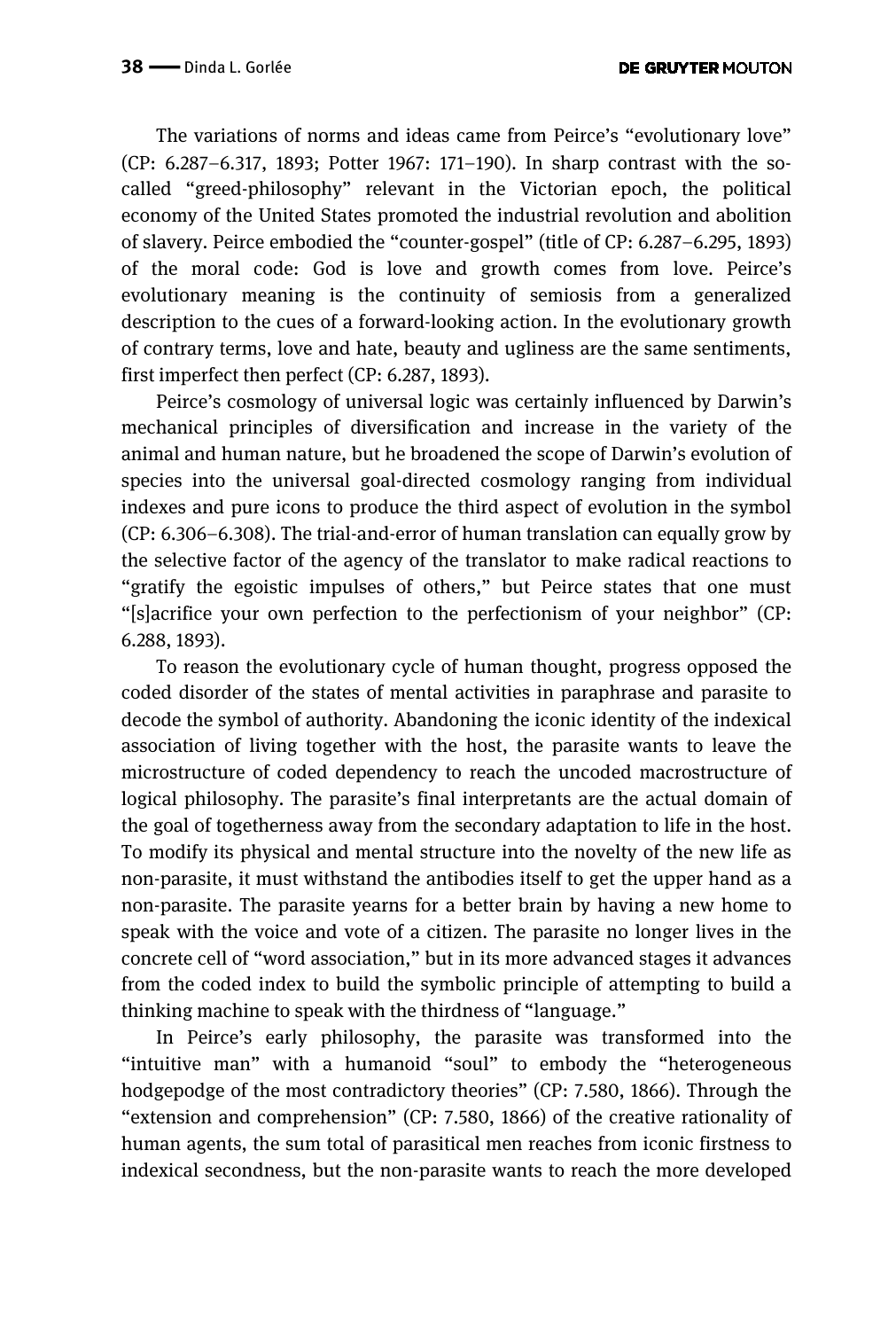sign, thirdness. This further step was the mental idealism of the parasite, enclosed in the organic logic of the mechanical "automaton" (CP: 7.582, 1866). The automatic figure is a robot-like machine of high technology. The coded robot seems to act by its own motive power to synthesize the logico-mechanical thought and mind of the humanoid species (Monod 1972: 15–31).

The artificial "intelligence" of robots can calculate, think, and remember certain chores of language and culture such as playing chess, crossing a street, lifting weights, and socially interacting with partners. However, the set of instructions is a fixed program of technical algorithms provided with exact coded steps. Without the program, the robot is a "plain thing"  $-$  in Peirce's terminology, a dead "stone" which is "deaf and has no reason" (CP: 5.48, 1903). Its non-semiotic "intelligence" is the anthropocentric hypothesis of simple stupidity, since the self-constructing machine is merely the construction of the human brain. The "mind" of androids or cyborgs can think and rule the technical information of human existence, but the "outside" source of "inside" activity is not organic but totally biomechatronic activity. The step-by-step method depends totally on the mechanical assemblages of the technical program of a human program; no varieties are accepted to predict the unpredictable dimensions by adding madness to the system or turning life from animal instinct into a genuine human project.

Robots are depicted as realistic but alien figures, but turn out to be ghostly manipulators of logograms expressing in a single word-sign the rudimentary meaning of whole sentences or paragraphs (Gleick 2017: 28). It seems that the brain of robots equally possesses two brains, trying to unsettle the animal form to attempt to turn into a human person. The automatic behavior of robots acts as greedy "predator" directed to their own needs. The exclusive selforganization of robots is unable to evolve into the "RESPONSIBLE and IMMORTAL soul" of the ethical view of humankind but stays confined to the myth of "parasitical reflection" (CP: 7.581, 1866). The religious virtues of "Man, love yourself" did not evolve into "love the other."

The ideographical mind of the automaton remains the primitive form of learning pattern recognition and other cognitive skills, but without including the cultural understanding of the emotional or creative thinking of human beings. The thought of language requires the problem of consciousness to string together sequences of behavior into a complexity of thought, but any thought of language turned into a rudimentary dream. The activity of building a better brain for body and soul was artificially manipulated away from human consciousness into the technical performance of robotic life. The robots seemed to transform from animal into man, but the sharp dichotomy between man and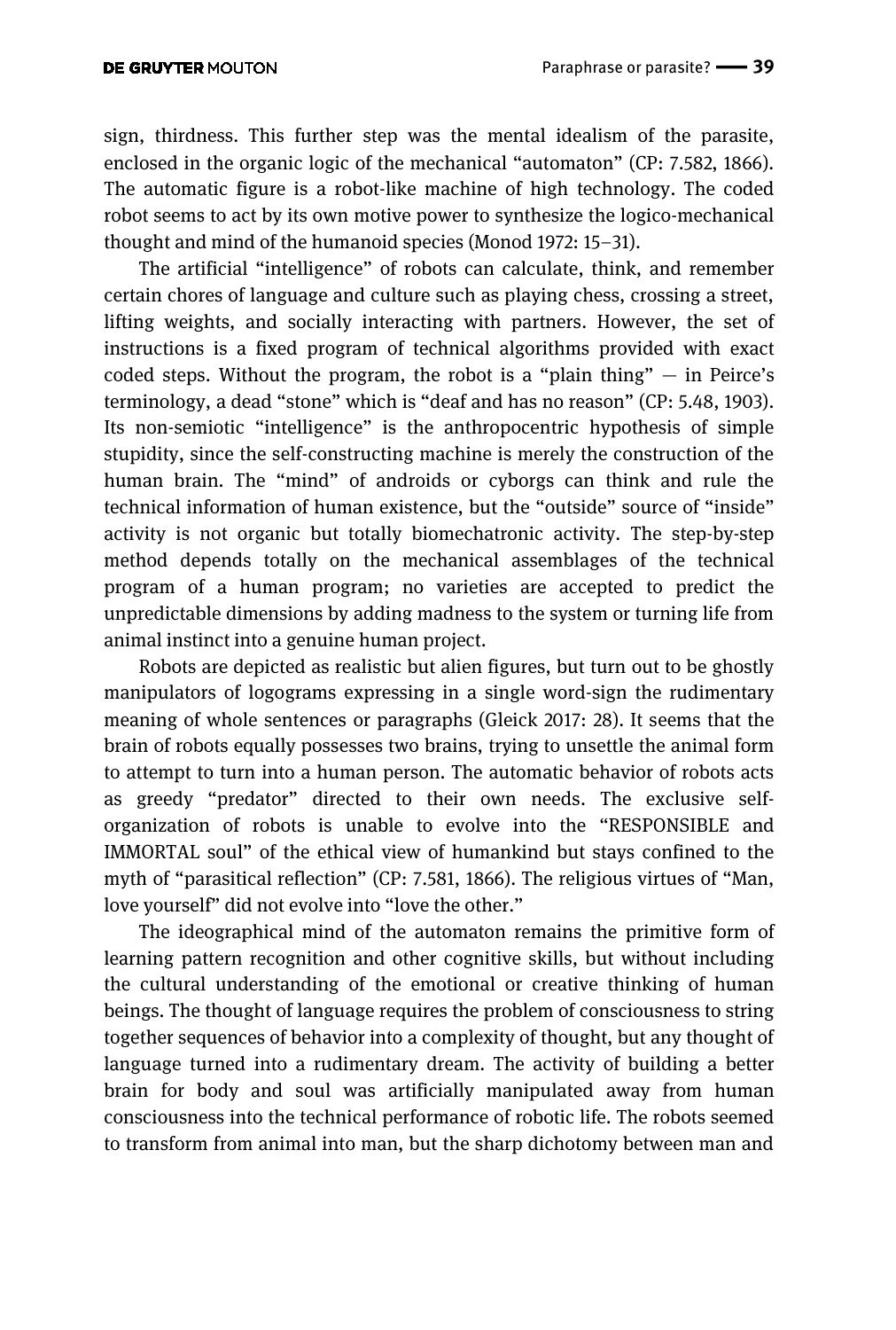Nature confused, at least for English speakers, the pictographical logograms into ideographs.

The symbolicity (thirdness) of the automatic brain was Peirce's late system of existential graphs in which he worked on a reasoning machine (CP: 5.594, 1903; see MS 831: 2–12, 1900, MS 318: 40–45, 1907). Peirce announced computerized translation, moving away from human consciousness to logicmechanical machines. Peirce's efforts were equivalent to translating the rule of syntax into another sign in which it is more fully developed. In Peirce's evolution of categories, "[t]hought must live and grow in incessant new and higher translations, or it proves itself not to be genuine thought" (CP: 5.594, 1903). In the process of the automaton-robot, "the mind loses itself in such general questions and seems to be floating in a limitless vacuity" to settle that it is "of the very essence of thought and purpose that it should be special, just as truly as it is of the essence of either that it should be general" (CP: 5.594–5.595, 1903).

Peirce's automaton or robot evolved into the micro-evolutionary structure. Outfitted with the low-focused emotions of animal approaching man, the robot could solve practical problems with the individual rules of secondness and firstness in the adhesive forms of paraphrase. Against the dualism of firstness and secondness, the automatic parasite uses mathematical and symbolic logic to deal with the routine of real-life games (thirdness). The natural behavior incorporated the organic systems of the instinctive behavior of the bird to build a nest, or the beaver building a dam and underwater lodges (Sebeok 1979a: 3–7, 20, 42–54, 1981: 246–247). But the parasite's automatic awareness abandoned the principle of dependence to live without food and prey, searching to build the bird's "nest" against predators (Hall 1982 [1966]: 15–18, 28).

The architectural scene of building a house was Sebeok's "prefigurement of art" (1979a, 1981: 239–246). In the parasite's animal-human form, the animal organism was conscious of co-adaptation and modification to survive in a humanoid organism. Thirdness was the parasite's attempt to start a new life with new standards, but the effort of codes in symbolicity was a noble effort to construct the rule of human reasoning from firstness and secondness to thirdness. The speculative hypothesis of paraphrase and parasite was translated into the sub-human mind of animal's life. The mental capacity of the parasitical agent was to be an ego-centric and instrumental translator. It missed the capacity of the reversible and remediating signer of the creative interpretant: the mind of the parasite was alien from semiotranslation and transduction. The sense of mystery stays, as most of the questions of automaton or robot remain as yet unanswered.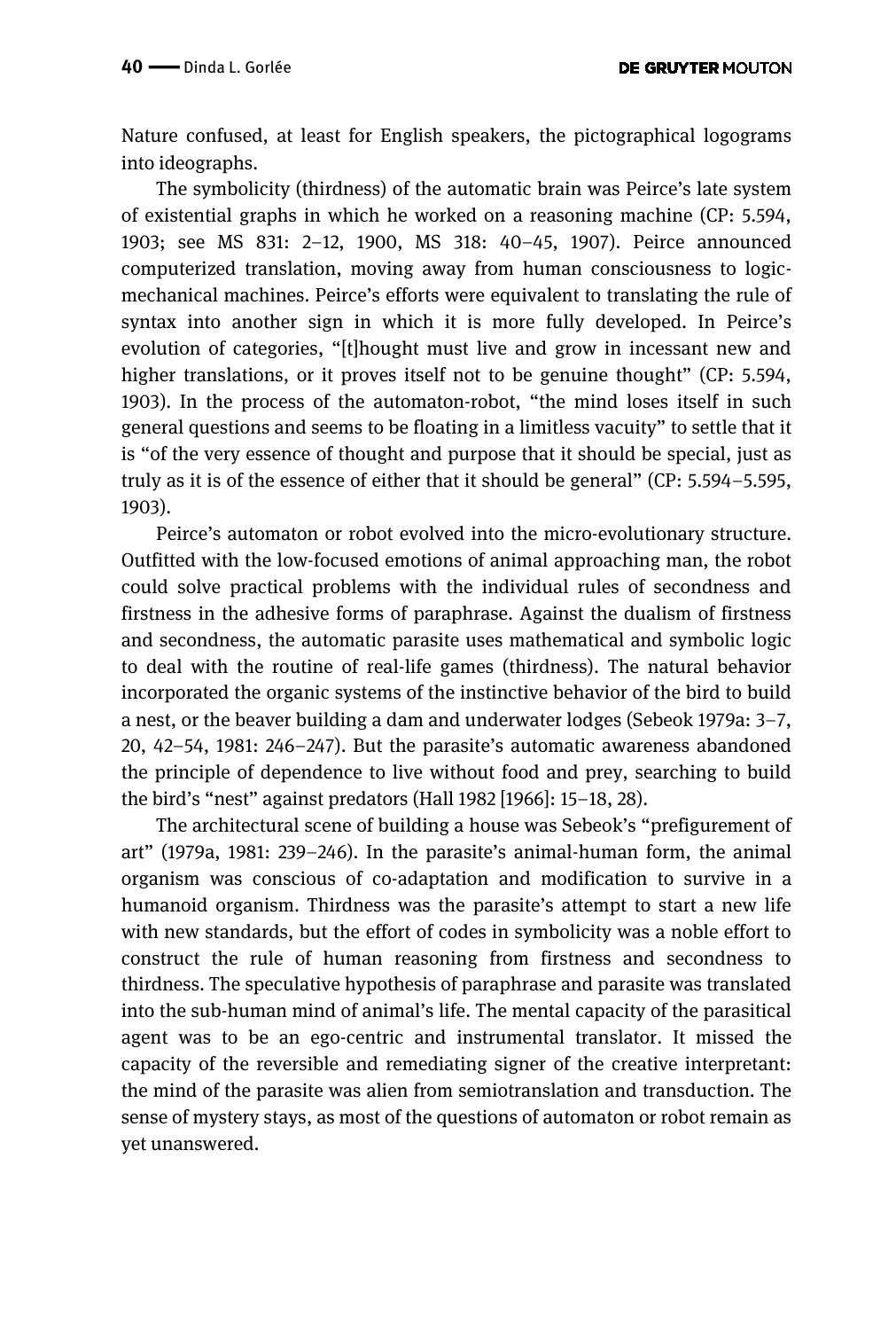### **8 Final words**

The items of "paraphrase" and "parasite" are unmentioned in the Saussureinspired encyclopedia of *Dictionary of untranslatables* (DU 2014). Does this absence mean that paraphrase and parasite were not untranslatable but translatable concepts that defy Saussure's untranslatability and belong to Peirce's semiotranslation? Eco's items of "dictionary" and "encyclopedia" (1984) gave some support to differentiate between the methodology of paraphrase and parasite. Saussure's chaos of random effect of translation opposed a simple or unitary definition, but Jakobson's imaginative translation traced literary translation to Peirce's triadic process of evolutionary categories to the evolutionary keystone of logical and unlogical semiotranslation. First, the process of Saussure's formation was traditional and mechanical translation. Second, translation evolved from transformation into Peirce's semiotranslation. And, third, there exists the evolutionary development of semiosis in verbal and nonverbal transduction. The quasi-communicative shifts of paraphrase and parasite indicate the metaphorical figures of speech in which the indexicaliconic subtext can work its way upwards to symbolic metalanguage.

The fallacy of the sign-maker (here, the co-interpretation of the secondary translator) signified that free-standing and embedded paraphrases could add solidity and accuracy to the informers (readers). The parasite evolved itself from the unconscious term of laziness to point to conscious love. Both constructs gave alienation and strangeness to the readers. Paraphrase and parasite are the temporary breakdown of the traditional bonds of translation in constructions of Otherness. Derived from Darwin's biological evolution to Peirce's logical evolutionism of human categories, semiotranslation stands for the translator's "good" or "bad" forms of interpretation. The human translator is ready to adapt, modify, and actualize the language of the target text away from the original model of the source text to the target text. The target text is no longer another language, but the virtual speech of the "dialect" of the idiomatic patterns of music, dance, and other artistic scenarios.

The *pars pro toto* paraphrase and the *totum pro parte* parasite are figures of speech to direct the trajectories of translation. The bold leaps of dreams and imagination of the translator can take a significant turn to the evolution of semiosis as the conscious mediation of Peirce's three categories. The interplay between the translator, Nature, and art reveals the radical adventures of translation: the immediate-emotional interpretant attached to the dynamicalenergetic interpretant but perhaps replaced by the final-logical interpretant. The universe of artistic thoughts, movements, and transfigurations of semio-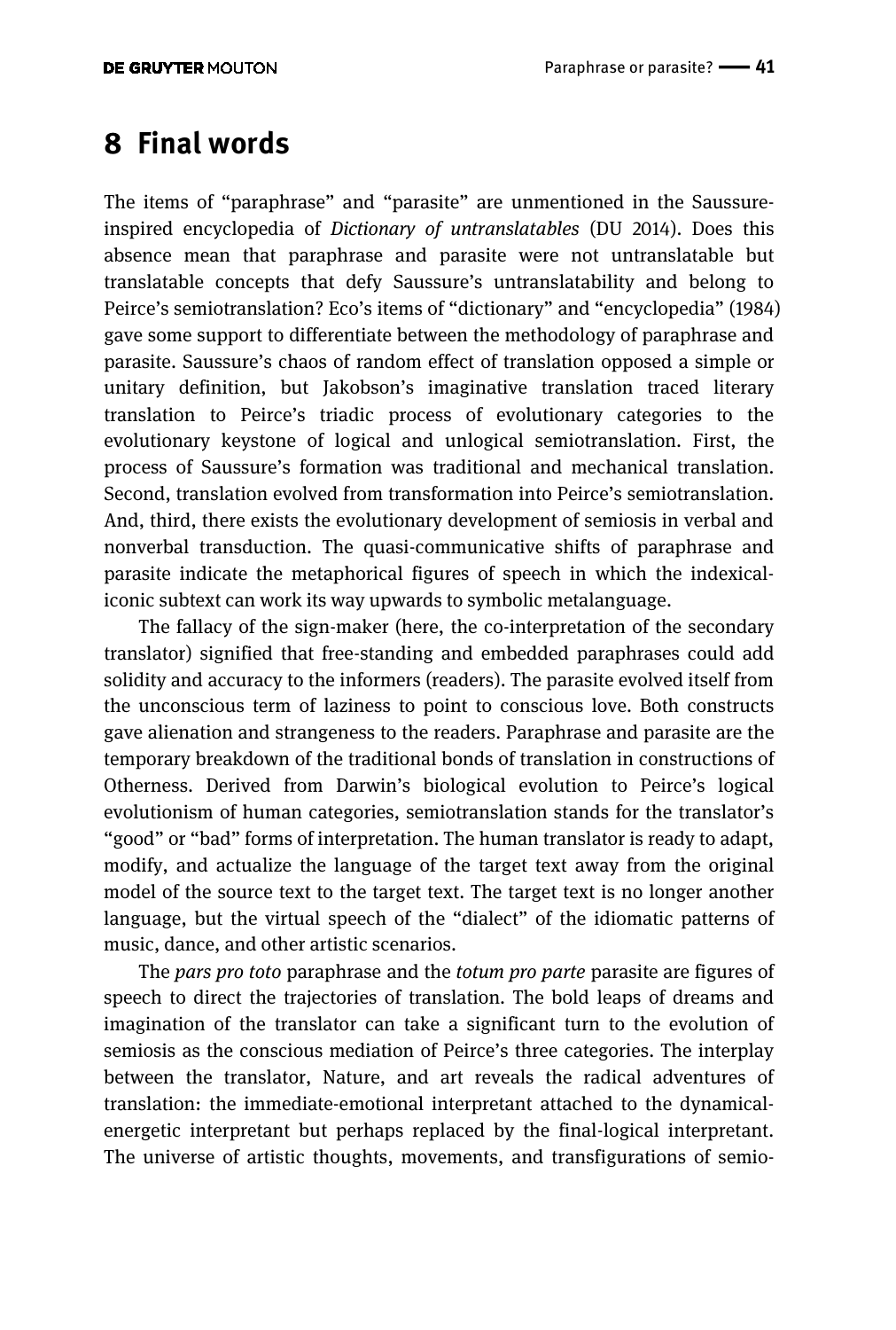translation and transduction reflect Peirce's dynamical micro-intentionality (secondness) with undertones of emotional persuasion (firstness), but spreading further to the intervention of any directive agency of secondness to the final speculation of thirdness (SS: 84, 1908).

Translation is a forward-looking activity to build from Saussure's protoscience the new moral practice of the anthropomorphic reaction of Peirce's evolutionary signs. Peirce intermediated the cosmogony of object and mind in the curved path of "a living consciousness, and such the life, the power of growth, of a plant. Such is, for Peirce, a living constitution  $-$  a daily newspaper, a great fortune, a social 'movement'" (CP: 6.455, 1908). Peirce's conscious activity of translation produced the final trajectories of semiotranslation or transduction availing idealistic ideas about applied, that is experimental problems and borderline troubles with translation, but neither periphrase nor parasites furnish any basis to set up the symbolic level of Pure Science.

### **References**

- Ambrose, E. J. 1982. *The nature and origin of the biological world.* Chichester, West Sussex: Ellis Horwood; New York: John Wiley.
- Anderson, Myrdene. 2003. Ethnography as translation. In Susan Petrilli (ed.), *Translation translation*, 389–397. Leiden: Brill.
- Anderson, Myrdene, John Deely, Martin Krampen, Joseph Ransdell, Thomas A. Sebeok & Thure von Uexküll. 1984. A semiotic perspective on the sciences: Steps toward a new paradigm. *Semiotica* 52(1/2). 7–47.
- Anderson, Myrdene & Dinda L. Gorlée. 2011. Duologue in the familiar and the strange: Translatability, translating, translation. In Karen Haworth, Jason Hogue & Leonard G. Brocchi (eds.), *Semiotics 2010*, 221–232.Ontario: Legas Publishing.
- Barthes, Roland. 1977. From work to text. In Roland Barthes, *Image music text,* 155–164. London: Fontana Press.
- Beaudrillard, Jean. 1994. *Simulacra and simulation*. Ann Arbor, MI: The University of Michigan Press.
- Beaugrande, Robert de. 1991. *Linguistic theory: The discourse of fundamental works.* London & New York: Longman.
- Boon, James A. 1979. Saussure/Peirce *à propos* language, society and culture. In Irene Portis-Winner & Jean Umiker-Sebeok (eds.), *Semiotics of culture*, 83–101. The Hague, Paris & New York: Mouton.
- Burks, Arthur W. 1997. Logic, learning, and creativity in evolution. Nathan Houser, Don D. Roberts, & James Van Evra (eds.), *Studies in the logic of Charles Sanders Peirce*, 497–534. Bloomington and Indianapolis, IN: Indiana University Press.

Catford, John C. 1965. *A linguistic theory of translation*. Oxford: Oxford University Press.

Cherry, Colin. 1966 [1957]. *On human communication: A review, a survey, and a criticism*. Cambridge, MA: M.I.T. Press.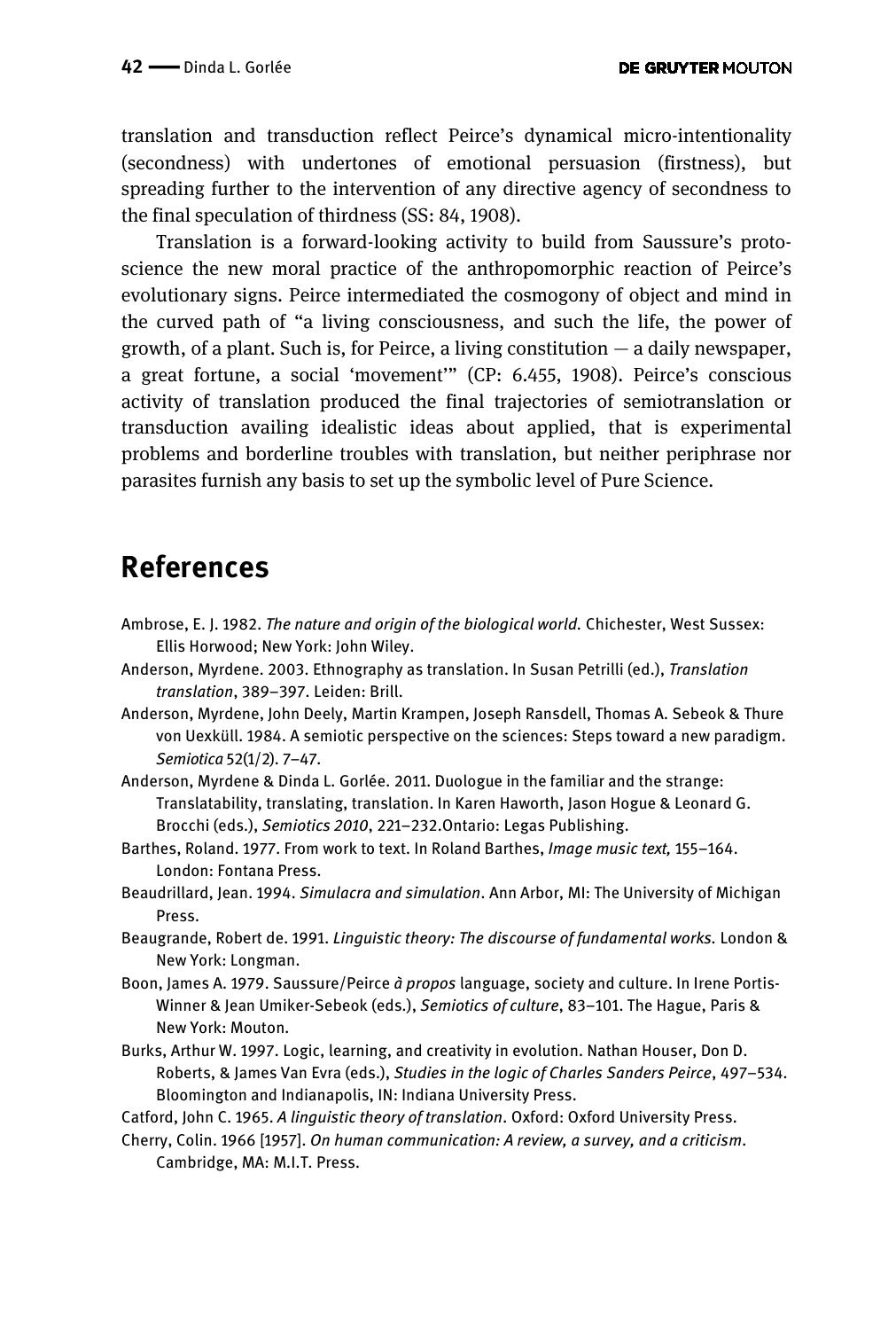Chomsky, Noam. 1969 [1957]. *Syntactic structures*. 8th edn. The Hague & Paris: Mouton. Chomsky, Noam. 1965. *Aspects of the theory of language*. Cambridge, MA: M.I.T. Press.

Danto, Arthur C. 1990. Abide/abode. In Lisa Taylor (ed.), *Housing: Symbol, structure, site*, 8–9. New York: Rizzoli (associated with Cooper-Hewitt Museum and The Smithsonian Institution's National Museum of Design).

Darwin, Charles. 1958 [1859]. *The origin of species*. London: J.M. Dent; New York: E. P. Dutton.

Deleuze, Gilles & Félix Guattari. 1987. *A thousand plateaus: Capitalism and schizophrenia*. Minnesota, MN: University of Minnesota Press.

Derrida, Jacques. 1996 [1973]. Differance. In Jacques Derrida, *Speech and phenomena: And other essays on Husserl's Theory of Signs*, 129–160. Evanston, IL: Northwestern University Press.

Derrida, Jacques. 1969. Structure, sign, and play in the discourse of the human sciences. In Richard Macksey & Eugenio Donato (eds.), *The language of criticism and the sciences of man: The structuralist controversy*, 247–265. Baltimore, MD: John Hopkins University Press.

- Derrida, Jacques. 1978. *Writing and difference*. London: Routledge.
- Descartes, René. 1919 [1637]. *Discours de la méthode pour bien conduire sa raison et chercher la vérité dans les sciences.* Edited by Louis Liard). Paris: Librairie Garnier Frères.
- Duhem, Pierre. 1974 [1954]. *The aim and structure of physical theory*. 2nd edn. Princeton, NJ: Princeton University Press; New York: Athenaeum.
- Eco, Umberto. 1984. Dictionary vs. encyclopedia. In Umberto Eco, *Semiotics and the philosophy of language,* 46–86*.* London & Basingstoke: The Macmillan Press.
- Eco, Umberto. 1993. *Misreadings*. London: Jonathan Cape.
- Eco, Umberto. 2003. *Mouse or rat: Translation as negotiation*. London: Weidenfeld & Nicholson.
- Fleming, Nic. 2014. Plants talk to each other using an internet of fungus. *BBC*, 11 November. http://www.bbc.com/earth/story/20141111-plants-have-a-hidden-internet.
- Frye, Northrop. 1973 [1957]. *Anatomy of criticism: Four essays.* Princeton, NJ: Princeton University Press.
- Gleick, James. 2017. When they came from another world. *The New York Review of Books* 64(1). 28–29.

Gorlée, Dinda L. 1990. Degeneracy: A reading of Peirce's writing. *Semiotica* 81(1–2). 71–92.

Gorlée, Dinda L. 1994. *Semiotics and the problem of translation: With special reference to the semiotics of Charles S. Peirce.* Leiden: Brill.

Gorlée, Dinda L. 2004. *On translating signs: Exploring text and semio-translation.* Leiden: Brill.

Gorlée, Dinda L. 2012. *Wittgenstein in translation: Exploring semiotic signatures*. Berlin: Walter de Gruyter.

Gorlée, Dinda L. 2015. *From translation to transduction: The glassy essence of intersemiosis*. Tartu: University of Tartu Press.

Gorlée, Dinda L. 2016. Wittgenstein's persuasive rhetoric. *Semiotica* 208. 47–77.

Gorlée, Dinda L. 2016a. On habit: Peirce's story and history. *Consensus on Peirce's concept of habit before and beyond consciousness*. In Donna E. West & Myrdene Anderson (eds.), (Studies in Applied Philosophy, Epistemology and Rational Ethics [SAPERE]), 13–33. New York: Springer.

Gorlée, Dinda L. 2019. Science in translation: Memorial to Professor Solomon Marcus (d. March 17, 2016). *Proceedings of 13th World Congress of the International Association of Semiotics (IASS)*. Kaunas: University of Kaunas, 460–465. http://iass-ais.org/wpcontent/uploads/2019/01/CrossInterMultiTrans\_Proceedings.pdf.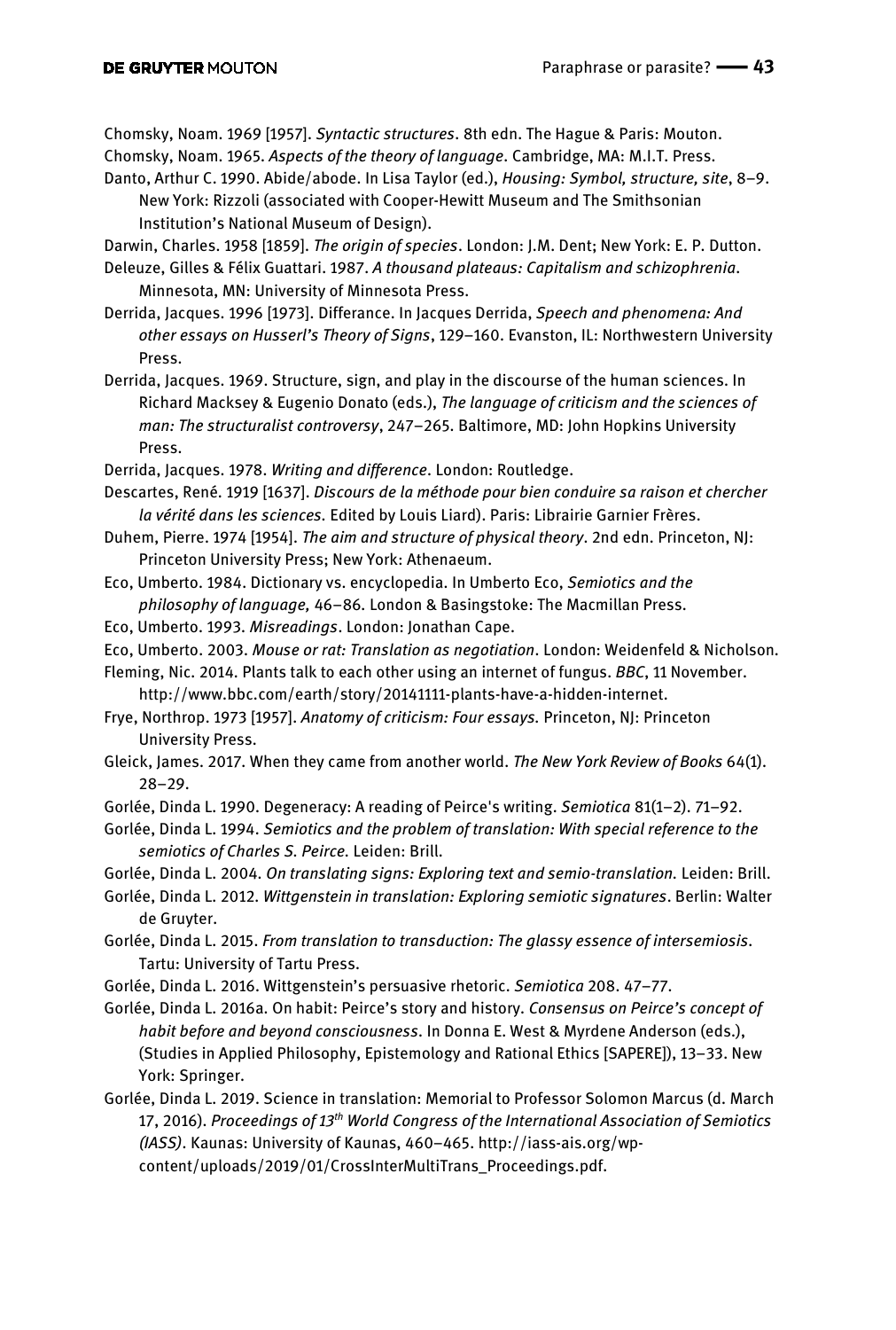Gorlée, Dinda L. 2020. *Wittgenstein's secret diaries: Semiotic writing in cryptography*. London, Oxford & New York: Bloomsbury Academic.

Graham, Gordon. 2002. *Genes: A philosophical inquiry*. London and New York: Routledge.

Groopman, Jerome. 2019. The body strikes back. *The New York Review of Books* 66(5). 22–24. Groot, Adriaan D. de. 1965. *Thought and choice in chess*. The Hague: Mouton.

- Hall, Edward T. 1982 [1966]. *The hidden dimension*. Garden City, NY: Anchor Books (associated with Doubleday and Company).
- Jakobson, Roman. 1966 [1959]. On linguistic aspects of translation. In Rueben A. Brower (ed.), *On translation,* 232–239. New York: Oxford University Press.
- Ketner, Kenneth Laine. 1981. Peirce's ethics of terminology. *Transactions of the Charles S. Peirce Society* 17. 327–347.
- Kockelman, Paul. 2010. Enemies, parasites, and noise: How to take up residence in a system without becoming a term in it. *Journal of Linguistic Anthropology* 20(2). 406–421. DOI: 10.1111/j.1548-1395.2010.01077.x.
- Kull, Kalevi & Peeter Torop. 2003. Biotranslation: Translation between Umwelten. In Susan Petrilli (ed.), *Translation translation*, 315–328. Leiden: Brill.
- Liszka, James Jakob. 1996. *A general introduction to the semiotic of Charles Sanders Peirce*. Bloomington & Indianapolis, IN: Indiana University Press.
- Mackay, Richard & Eugenio Donato (eds). 1970. *The languages of criticism and the sciences of man: The structuralist controversy.* Baltimore, MD: The John Hopkins Press.
- Marcus, Solomon. 1974. Linguistics as a pilot science. In Thomas A. Sebeok (ed.),*Current trends in linguistics, vol. 12: Linguistics and adjacent arts and sciences*, 2871-2887. The Hague and Paris: Mouton.
- Marcus, Solomon. 1964. Eight types of translation in the scientific language. *Revue Roumaine de linguistique* 20(4). 375–377.
- Monod, Jacques. 1972. *Chance and necessity: An essay on the natural philosophy of modern biology.* Trans. by Austryn Wainhouse. London: Collins.
- Morris, Charles W. 1946 [1932]. *Six theories of mind*. Chicago: The University of Chicago Press.
- Morris, Charles W. 1946. *Signs, language, and behavior*. New York: George Braziller.
- Mounin, Georges. 1967. *Les problèmes théoriques de la traduction*. Paris: Gallimard.
- Nolan, Rita. 1970. *Foundations for an adequate criterion of paraphrase.* The Hague and Paris: Mouton.
- Oehler, Klaus. 1981. The significance of Peirce's ethics of terminology for contemporary lexicography in semiotics. *Transactions of the Charles S. Peirce Society* 17. 348–357.
- Osgood, Charles E. 1980. What is a language. In Irmengard Rauch & Gerald F. Carr (eds.), *The signifying animal: The grammar of language and experience*, 9–50. Bloomington, IN: Indiana University Press.
- *Oxford English Dictionary, The* (1989). 20 vols. 2nd edn. Edited by J.A. Simpson & E.S.C. Weiner. Oxford: Clarendon Press (OED: vol# page#).
- *Parmentier*, Richard J. 1985. Thirdness as mediation; Sign as medium of communication. In Elizabeth Mertz & Richard J. Parmentier (eds.), *Semiotic mediation: Sociocultural and psychological perspectives*, 35-42, 42-45. Orlando, FL & London: Academic Press (associated with Harcourt Brace Jovanovich Publishers).
- Peirce, Charles S. 1931–1966. *The collected papers of Charles Sanders Peirce*. 8 vols., Edited by Charles Hartshorne, Paul Weiss & Arthur W. Burks. Cambridge, MA: Belknap Press of Harvard University Press (CP: vol# paragraph#).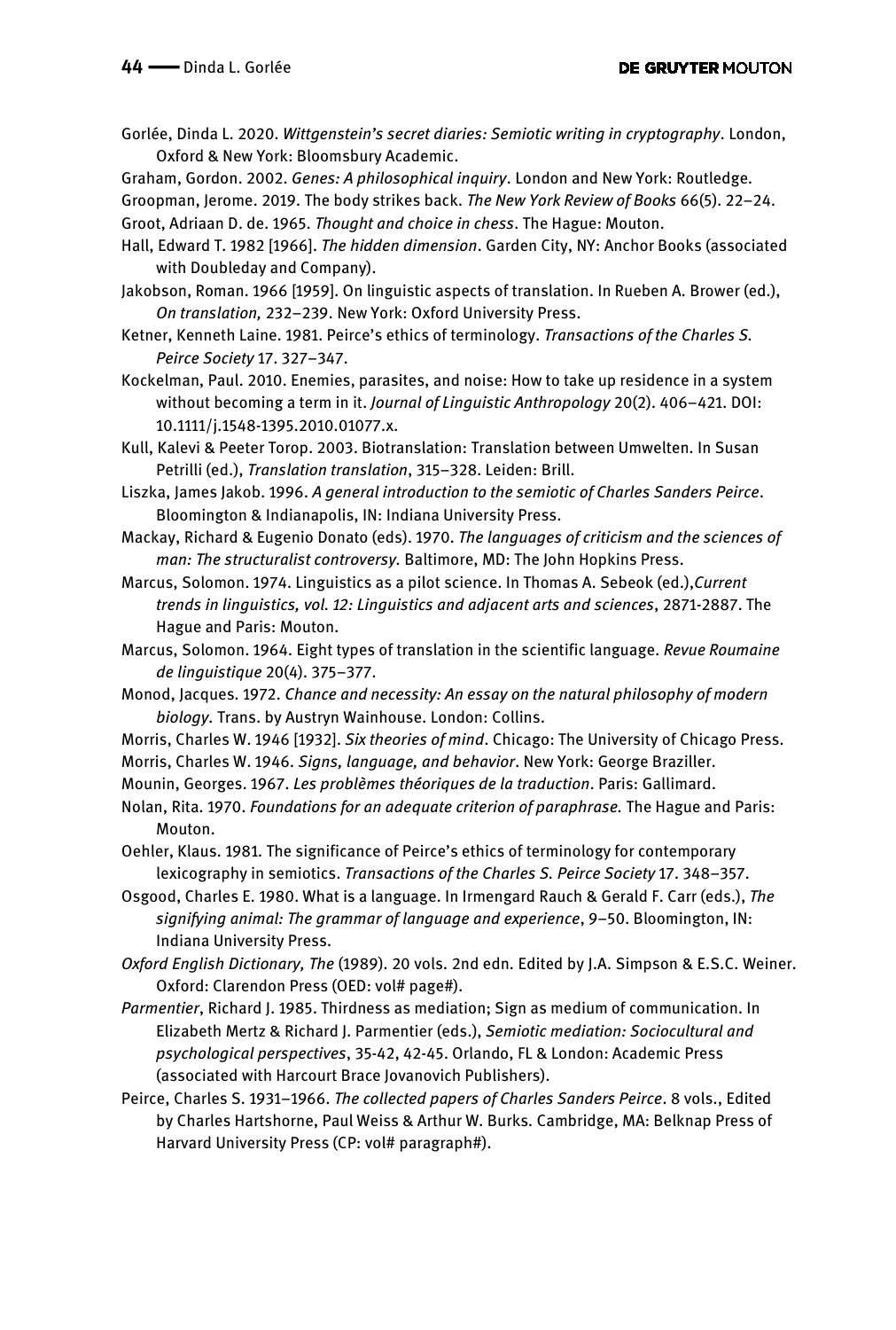- Peirce, Charles S. 1975-1987. *Contributions to the nation*. Edited by Kenneth Laine Ketner, James Edward Cook. 4 vols. Lubbock, TX: Texas Tech Press (CTN: vol# page#).
- Peirce, Charles S. 1977. *Semiotic and significs: The correspondence between Charles S. Peirce and Victoria Lady Welby*. Edited by Charles S. Hardwick. Bloomington, IN & London: Indiana University Press (SS: page#).
- Peirce, Charles S. 1982, 1984. *Writings of Charles S. Peirce: A chronological edition*. Edited by Edward C. Moore, Max H. Fisch, Christian J. W. Kloesel, Don D. Roberts & Lynn A. Ziegler. 2 vols. Bloomington, IN: Indiana University Press (W: vol# page#).
- Peirce, Charles S. 1998. *The essential Peirce: Selected philosophical writings*. Edited by the Peirce Edition Project, 2 vols. Bloomington & Indianapolis, IN: Indiana University Press (EP: vol# page#).
- Peirce, Charles S. Unpublished manuscripts from *Peirce Edition Project*. Indianapolis, IN: Indiana University (MS: manuscript number# page#)
- Pike, Kenneth. 1961 [1943]. *Phonetics: A critical analysis of phonetic theory as a technic for the practical description of sounds.* Ann Arbor, MI: The University of Michigan Press.
- Pike, Kenneth. 1964 [1947]. *Phonemics: A technique for reducing language to writing.* Ann Arbor, MI: The University of Michigan Press.
- Potter S. J., Vincent G. 1967. *Charles S. Peirce: On Norms and Ideals.* Amherst, MA: The University of Massachusetts Press.
- Quammen, David. 2018. The concrete jungle. *The New York Review of Books* 65(17). 31–33.
- Quine, Willard van Orman. 1960. *Word and object*. Cambridge, MA: M.I.T. Press.
- Rauch, Irmengard & Gerald F. Carr (eds.). 1980. *The signifying animal: The grammar of language and experience*. Bloomington, IN: Indiana University Press.
- Roberts, Don D. 1973. *The existential graphs of Charles S. Peirce.* The Hague & Paris: Mouton.
- Robinson, Donald. 1998. Paraphrase. *Routledge encyclopedia of translation studies*. In Mona Baker & Kirsten Malmkjær (eds.), 166–167. London & New York: Routledge.
- Rosman, Abraham & Paula G. Rubel. 1989. *The tapestry of culture: An introduction to cultural anthropology.* 3rd edn. New York: Random House.
- Ruthrof, Horst. 2015. Sufficient semiosis. *The American Journal of Semiotics* 31(1–2). 117–146. DOI: 10.5840/ajs2015311/24.
- Saussure, Ferdinand de. 1966 [1959]. *Course in General Linguistics*. Edited by Charles Balley & Albert Sechehaye. New York: McGraw-Hill.
- Schmid-Hempel, Paul. 2009. Parasites the new frontier: Celebrating Darwin 200. *Biology Letters* (Royal Society) 5(5). 625–627. DOI: 10.1098/rsbl.2009.0589.
- Schutz, Jr., Noel W. 1975. On the autonomy and comparability of linguistic and ethnographic description: Toward a generative theory of ethnography. Lisse: The Peter de Ridder Press.
- Sebeok, Thomas A. 1976. *Contributions to the doctrine of signs.* Bloomington, IN: Research Center for Language and Semiotic Studies, Indiana University; Lisse: The Peter de Ridder Press.
- Sebeok, Thomas A. 1985 [1977]. Zoosemiotic components of human communication. In Robert E. Innis (ed.), *Semiotics: An introductory anthology*, 292–325. Bloomington, IN: Indiana University Press,
- Sebeok, Thomas A. 1979. *The sign & its masters*. Austin, TX & London: University of Texas Press.
- Sebeok, Thomas A. 1979a. Prefigurements of art. In Irene Portis Winner & Jean Umiker-Sebeok (eds.), *Semiotics of culture*, 3–73. The Hague, Paris & New York: Mouton.
- Sebeok, Thomas A. 1981. *The play of musement*. Bloomington, IN: Indiana University Press.